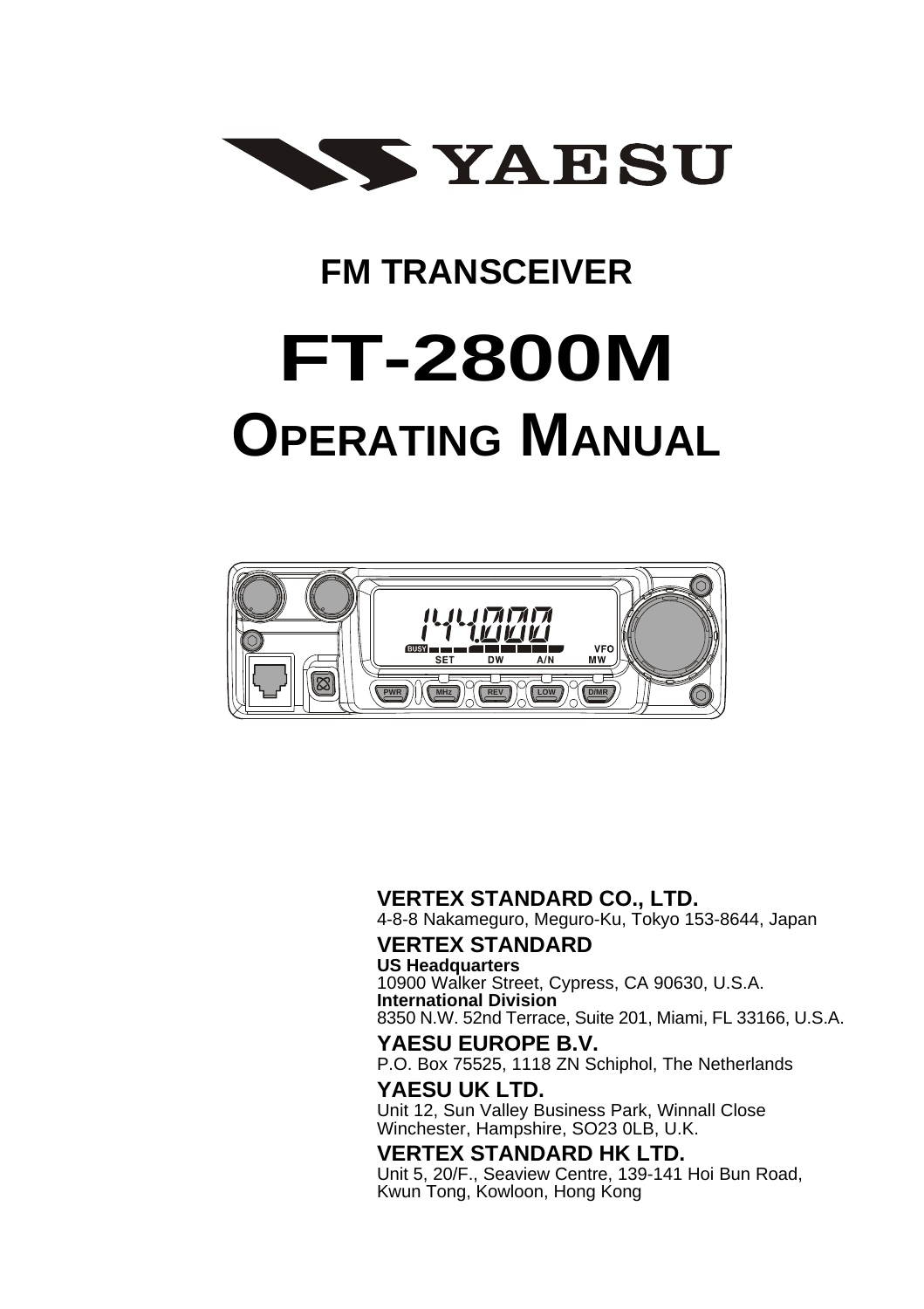### **Contents**

| Front Panel Controls & Switches  10      |
|------------------------------------------|
|                                          |
|                                          |
|                                          |
| Turning the Transceiver On and Off  14   |
| Adjusting the Audio Volume Level  14     |
| Adjusting the Squelch Setting  14        |
|                                          |
|                                          |
| Direct Keypad Frequency Entry  15        |
|                                          |
|                                          |
| Changing the Transmitter Power Level  16 |
|                                          |
| Weather Broadcast Reception  17          |
|                                          |
|                                          |
|                                          |
|                                          |
|                                          |
|                                          |
|                                          |
| Standard Repeater Shift  21              |
| Automatic Repeater Shift (ARS) 22        |
| Separate Transmit Frequency Memory       |
|                                          |

| CTCSS/DCS Bell Paging  27                  |  |
|--------------------------------------------|--|
|                                            |  |
| DTMF Autodialer Operation  28              |  |
|                                            |  |
|                                            |  |
|                                            |  |
|                                            |  |
|                                            |  |
|                                            |  |
| HOME Channel Memory33                      |  |
|                                            |  |
|                                            |  |
| Basic Scanner Operation 34                 |  |
|                                            |  |
|                                            |  |
| Preferential Memory Scan 36                |  |
| Programmable Band-Scan Limits  37          |  |
| Priority Channel Scanning (Dual Watch)  38 |  |
| Priority Revert Mode 38                    |  |
|                                            |  |
|                                            |  |
| Internet Connection Feature  41            |  |
|                                            |  |
|                                            |  |
|                                            |  |
|                                            |  |
| Programming the Key Assignments  45        |  |
|                                            |  |
|                                            |  |
| Microprocessor Resetting  47               |  |
|                                            |  |
|                                            |  |
|                                            |  |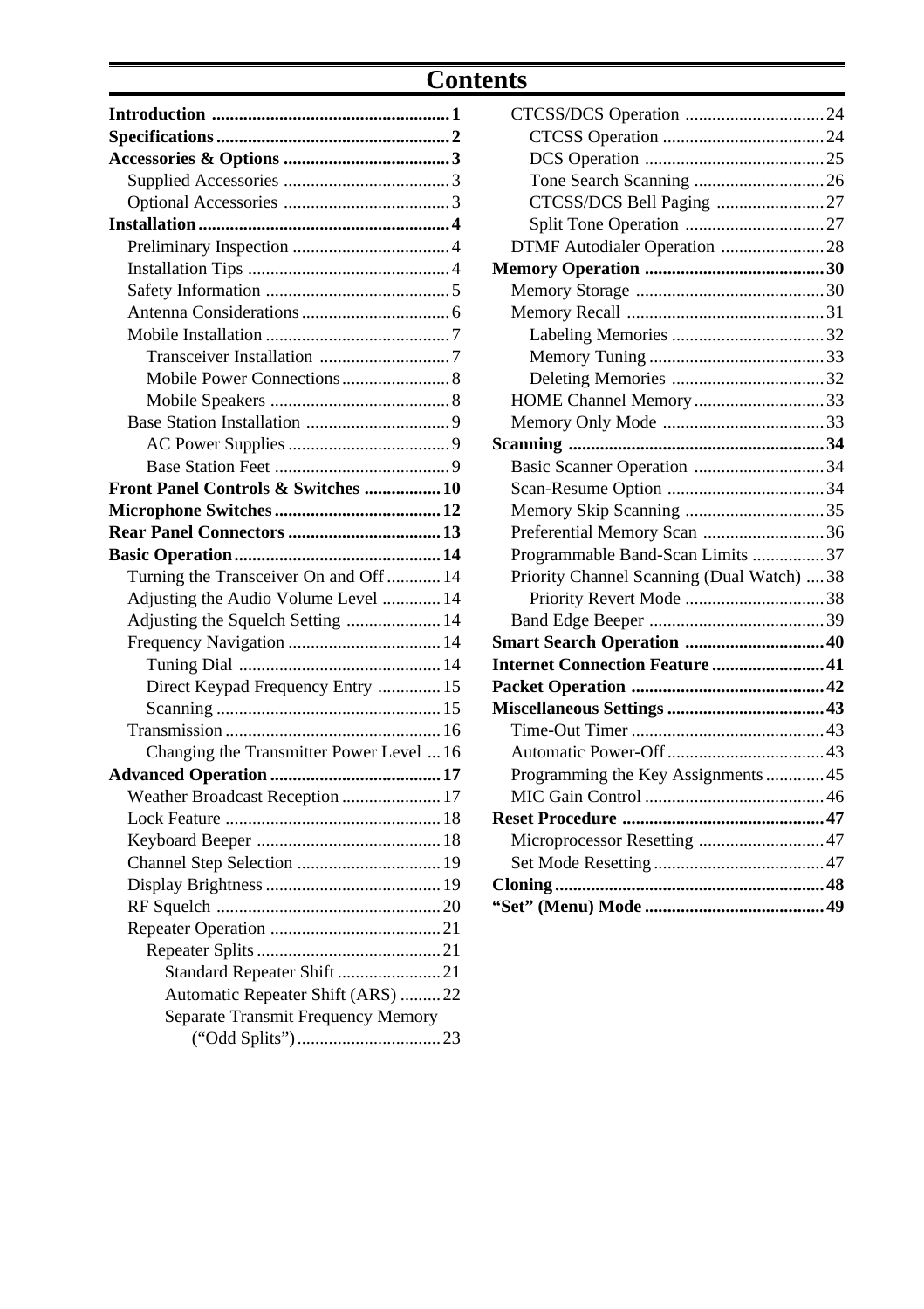## *INTRODUCTION*

The Yaesu **FT-2800M** is a deluxe, rugged FM mobile transceiver providing high power output and outstanding receiver performance for the 144 MHz Amateur band. Included in the **FT-2800M**'s feature complement are:

- $\Box$  65 Watts of power output, with selection of four power levels for every operating situation.
- $\Box$  Expanded receiver coverage: 137-174 MHz.
- $\Box$  Keyboard entry of operating frequencies from the microphone.
- $\Box$  Excellent protection from receiver intermodulation distortion, thanks to Yaesu's renowned Advanced Track Tuning front end.
- $\Box$  221 memories which can store repeater shifts, odd repeater shifts, CTCSS/DCS tones, and 6-character Alpha-Numeric labels for easy channel recognition.
- **T** 10 NOAA Weather Broadcast Channels, with Weather Alert.
- $\Box$  Built-in CTCSS and DCS Encoder/Decoder circuits.
- $\Box$  The Smart Search<sup>TM</sup> feature, which automatically sweeps a band and loads active frequencies into dedicated memory banks, is ideal for identifying active repeaters when visiting a city for the first time.
- $\Box$  Extensive Menu system, which allows customization of a number of transceiver performance characteristics.
- $\Box$  The Yaesu-exclusive multi-function LCD display.

Additional features include a transmit Time-Out-Timer (TOT), Automatic Power-Off (APO), Automatic Repeater Shift (ARS), plus provision for reduction of the Tx deviation in areas of high channel congestion. And an RF Squelch circuit allows the owner to set the squelch to open at a programmable setting of the S-Meter, thus reducing guesswork in setting the squelch threshold.

Congratulations on your purchase of the **FT-2800M**! Whether this is your first rig, or if Yaesu equipment is already the backbone of your station, the Vertex Standard organization is committed to ensuring your enjoyment of this high-performance transceiver, which should provide you with many years of satisfying operation. Our dealer network and technical support personnel stand behind every product we sell, and we invite you to contact us should you require technical advice or assistance.

We recommend that you read this manual in its entirety prior to installing the **FT-2800M**, so that you fully understand the capabilities of your new transceiver.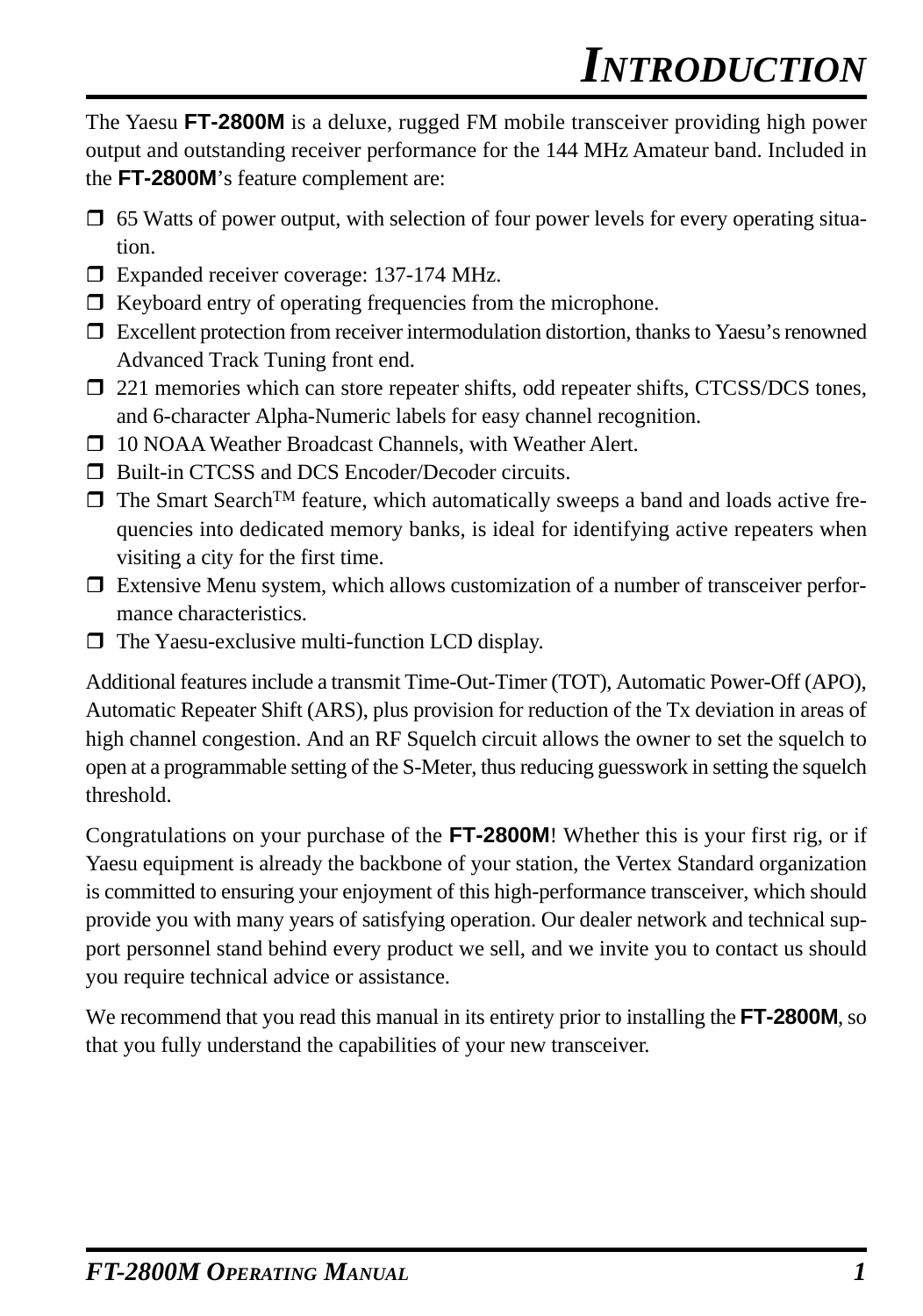## *SPECIFICATIONS*

#### *General* **Frequency Range:** Tx 144 - 146 MHz or 144 - 148 MHz Rx 144 - 146 MHz or 137 - 174 MHz **Channel Step**: 5/10/12.5/15/20/25/50/100 kHz **Standard Repeater Shift:**  $\pm 600$  kHz **Frequency Stability:** Better than  $\pm 10$  ppm  $[-4 °F$  to  $+140 °F$  (-20 °C to +60 °C)] **Modes of Emission**: F2/F3 **Antenna Impedance**: 50 Ohms, unbalanced **Supply voltage:** 13.8 V DC ±15%, negative ground **Current Consumption** (typical): Rx: less than 0.7 A, less than 0.3 A (squelched) Tx: 10 A (65 W)/7 A (25 W)/5 A (10 W)/4 A (5 W) **Operating Temperature Range:**  $-4^{\circ}$  F to  $+140^{\circ}$  F ( $-20^{\circ}$  C to  $+60^{\circ}$  C) **Case Size** (WxHxD): 6.3" x 2.0" x 7.3" (160 x 50 x 185 mm) (w/o knobs) **Weight** (Approx.): 4.0 lb (1.8 kg)

| <b>Output Power:</b>         |
|------------------------------|
| <b>Modulation Type:</b>      |
| <b>Maximum Deviation:</b>    |
| <b>Spurious Radiation:</b>   |
| <b>Microphone Impedance:</b> |

*Receiver*

| <b>Circuit Type:</b>                 | Double Conversion St      |
|--------------------------------------|---------------------------|
| Ifs:                                 | 21.7 MHz & 450 kHz        |
| <b>Sensitivity</b> (for 12dB SINAD): | Better than $0.2 \mu V$   |
| <b>Selectivity</b> $(-6/-60dB)$ :    | 12 kHz/28 kHz             |
| <b>IF Rejection:</b>                 | Better than 70 dB         |
| <b>Image Rejection:</b>              | Better than 70 dB         |
| Maximum $\Delta F$ Output:           | $3 W$ into $4$ Ohms $@10$ |

**Output Power**: 65 W/25 W/10 W/5 W **Variable Reactance Maximum Deviation**: ±5 kHz/±2.5 kHz **Better than –60 dB Microphone Impedance**: 2000 Ohms

| <b>Circuit Type:</b>                 | Double Conversion Superheterodyne |
|--------------------------------------|-----------------------------------|
| Ifs:                                 | 21.7 MHz & 450 kHz                |
| <b>Sensitivity</b> (for 12dB SINAD): | Better than $0.2 \mu V$           |
| Selectivity $(-6/-60dB)$ :           | 12 kHz/28 kHz                     |
| <b>IF Rejection:</b>                 | Better than 70 dB                 |
| <b>Image Rejection:</b>              | Better than 70 dB                 |
| <b>Maximum AF Output:</b>            | 3 W into 4 Ohms @10 % THD         |

*Specifications subject to change without notice or obligation. Specifications guaranteed only within Amateur band.*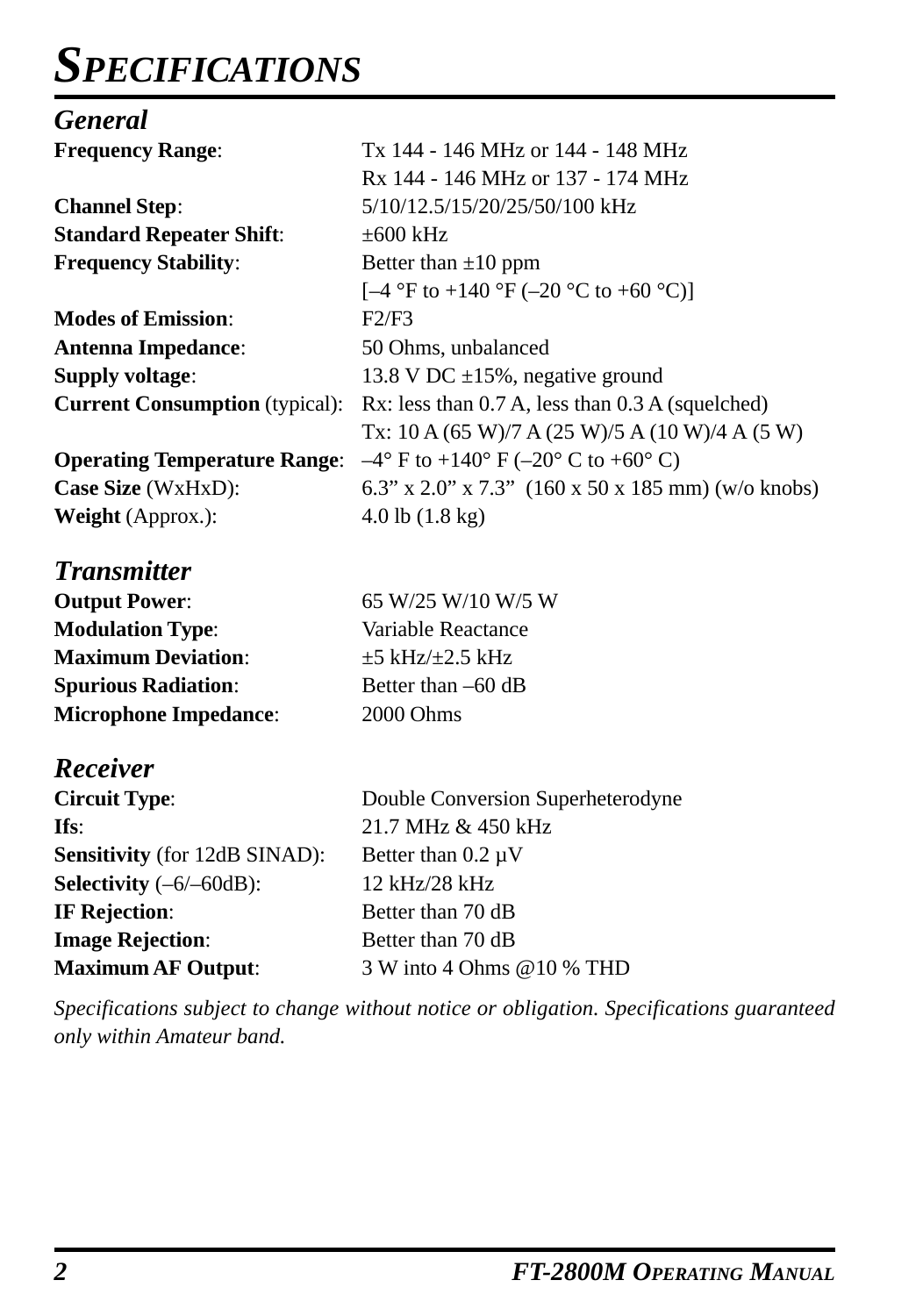## **ACCESSORY & OPTIONS**

### **SUPPLIED ACCESSORIES**

### **OPTIONAL ACCESSORIES**

High-Power External Speaker MLS-100 **AC Power Supply AC Power Supply AC Power Supply** 

FP-1023 (25 A: USA only) FP-1025A $(25A)$ FP-1030A $(35A)$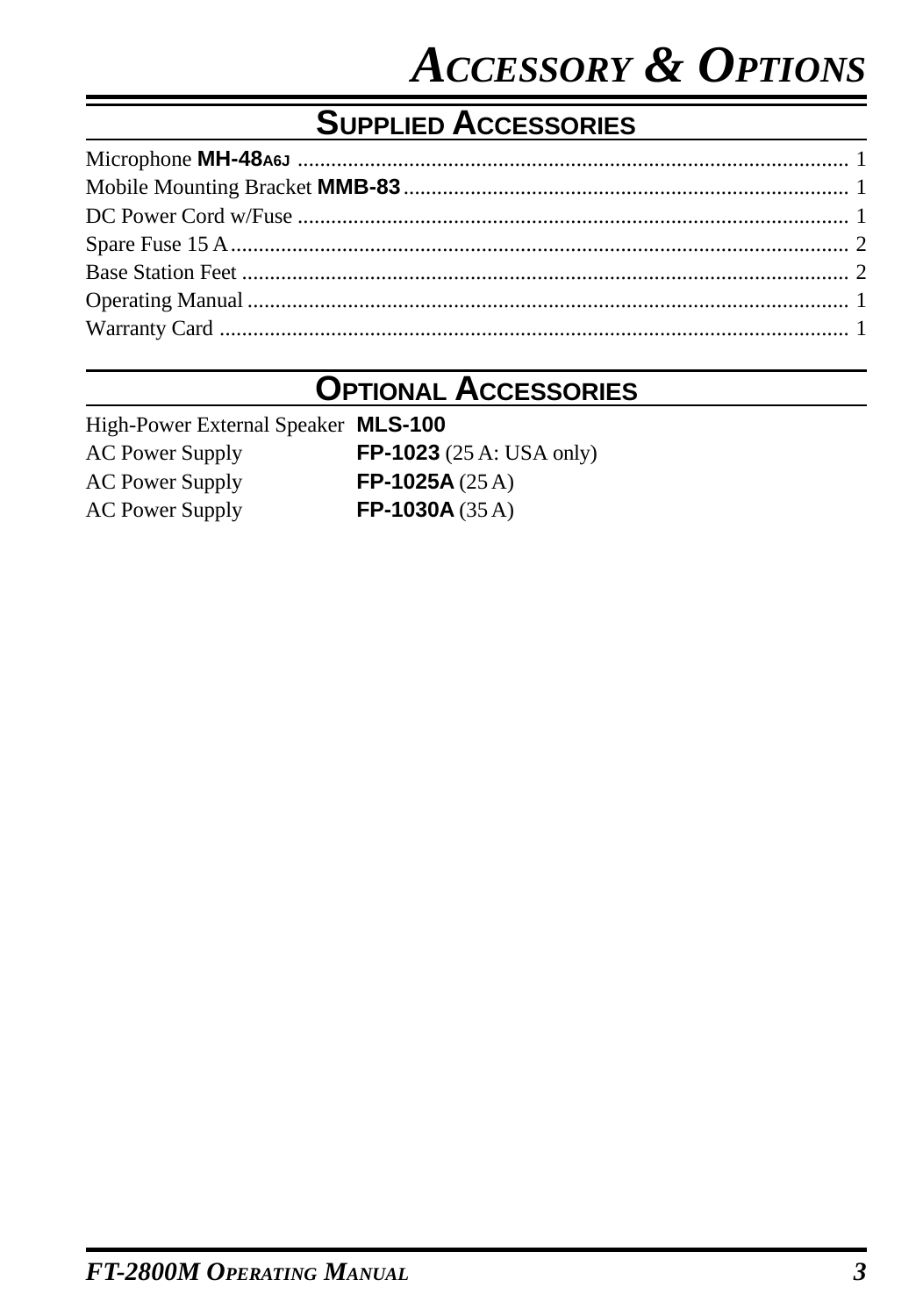## *INSTALLATION*

This chapter describes the installation procedure for integrating the **FT-2800M** into a typical amateur radio station. It is presumed that you possess technical knowledge and conceptual understanding consistent with your status as a licensed radio amateur. Please take some extra time to make certain that the important safety and technical requirements detailed in this chapter are followed closely.

### **PRELIMINARY INSPECTION**

Inspect the transceiver visually immediately upon opening the packing carton. Confirm that all controls and switches work freely, and inspect the cabinet for any damage. Gently shake the transceiver to verify that no internal components have been shaken loose due to rough handling during shipping.

If any evidence of damage is discovered, document it thoroughly and contact the shipping company (or your local dealer, if the unit was purchased over-the-counter) so as to get instructions regarding the prompt resolution of the damage situation. Be certain to save the shipping carton, especially if there are any punctures or other evidence of damage incurred during shipping; if it is necessary to return the unit for service or replacement, use the original packing materials but put the entire package inside another packing carton, so as to preserve the evidence of shipping damage for insurance purposes.

### **INSTALLATION TIPS**

To ensure long life of the components, be certain to provide adequate ventilation around the cabinet of the **FT-2800M**.

Do not install the transceiver on top of another heat-generating device (such as a power supply or amplifier), and do not place equipment, books, or papers on top of the **FT-2800M**. Avoid heating vents and window locations that could expose the transceiver to excessive direct sunlight, especially in hot climates. The **FT-2800M** should not be used in an environment where the ambient temperature exceeds  $+140 \degree F (+60 \degree C)$ .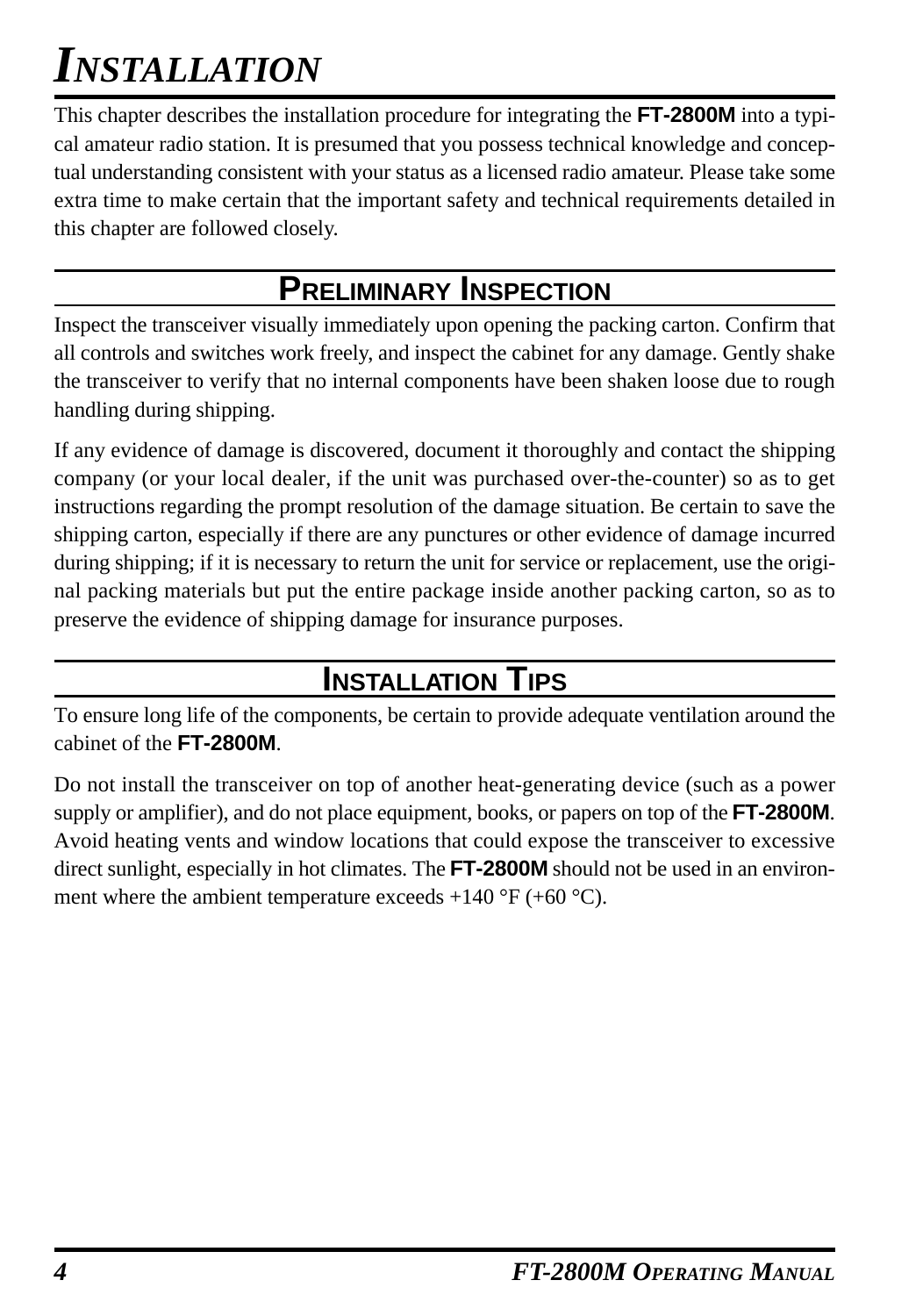## **SAFETY INFORMATION**

The **FT-2800M** is an electrical apparatus, as well as a generator of RF (Radio Frequency) energy, and you should exercise all safety precautions as are appropriate for this type of device. These safety tips apply to any device installed in a well-designed amateur radio station.



Never allow unsupervised children to play in the vicinity of your transceiver or antenna installation.



Be certain to wrap any wire or cable splices thoroughly with insulating electrical tape, to prevent short circuits.



Do not route cables or wires through door jambs or other locations where, through wear and tear, they may become frayed and shorted to ground or to each other.



Do not stand in front of a directional antenna while you are transmitting into that antenna. Do not install a directional antenna in any location where humans or pets may be walking in the main directional lobe of the antenna's radiation pattern.

In mobile installations, it is preferable to mount your antenna on top of the roof of the vehicle, if feasible, so as to utilize the car body as a counterpoise for the antenna and raise the radiation pattern as far away from passengers as possible.



During vehicular operation when stopped (in a parking lot, for example), make it a practice to switch to Low power if there are people walking nearby.



Never wear dual-earmuff headphones while driving a vehicle.

Do not attempt to drive your vehicle while making a telephone call on an autopatch using the DTMF microphone. Pull over to the side of the road, whether dialing manually or using the auto-dial feature.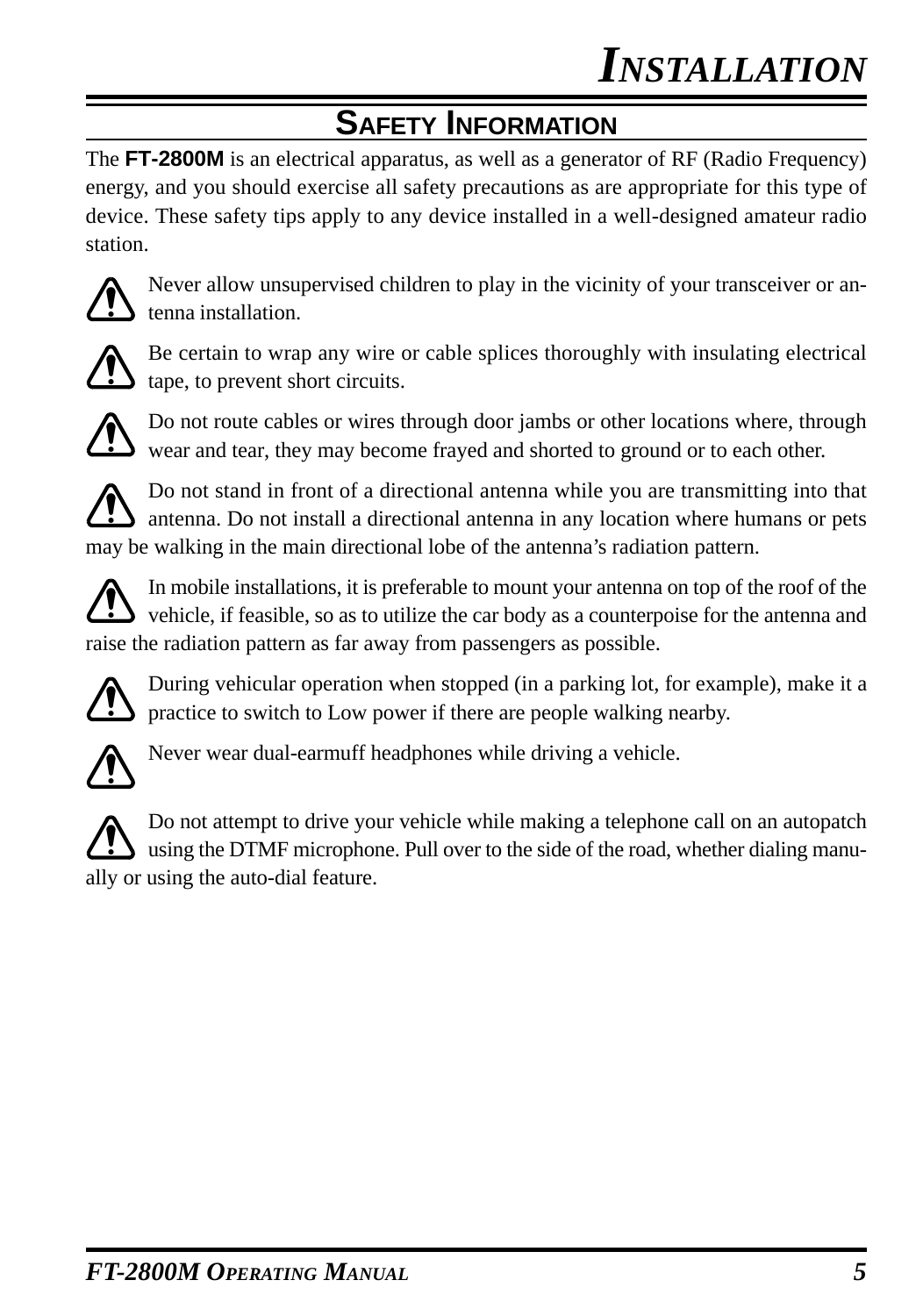## *INSTALLATION*

### **ANTENNA CONSIDERATION**

The **FT-2800M** is designed for use with antennas presenting an impedance of near 50 Ohms at all operating frequencies. The antenna (or a 50 Ohm dummy load) should be connected whenever the transceiver is turned on, to avoid damage that could otherwise result if transmission occurs accidentally without an antenna.

Ensure that your antenna is designed to handle 65 Watts of transmitter power. Some magnetic-mount mobile antennas, designed for use with hand-held transceivers, may not be capable of withstanding this power level. Consult the antenna manufacturer's specification sheet for details.

Most all FM work is performed using vertical polarization. When installing a directional antenna such as a Yagi or Cubical Quad, be certain to orient it so as to produce vertical polarization, unless you are engaged in a special operating situation where horizontal polarization is used. In the case of a Yagi antenna, orient the elements vertically for vertical polarization; for a Cubical Quad, the feedpoint should be at the center of one of the vertical sides of the driven element (or at a side corner, in the case of a diamond-shaped Cubical Quad).

Excellent reference texts and computer software are available for the design and optimization of VHF antennas. Your dealer should be able to assist you with all aspects of your antenna installation requirements.

Use high-quality 50 Ohm coaxial cable for the lead-in to your **FT-2800M** transceiver. All efforts at providing an efficient antenna system will be wasted if poor quality, lossy coaxial cable is used. Losses in coaxial lines increase as the frequency increases, so an 8-meter-long  $(25)$  coaxial line with  $1/2$  dB of loss at 29 MHz may have a loss of 1.8 dB or more at 146 MHz; choose your coaxial cable carefully based on the installation location (mobile vs. base) and the overall length of the cable required (for very short runs of cable in a mobile installation, the smaller, more flexible cable types may be acceptable).

For reference, the chart at the right shows approximate loss figures for typically-available coaxial cables frequently used in VHF installations.

In outdoor installations, be certain to weatherproof all connectors thoroughly, as water entering a coaxial cable will cause losses to escalate rapidly, thus diminishing your communications effectiveness. The use of the shortest possible length of the highest quality coaxial

#### **Loss in dB per 30 m (100 feet) for Selected 50-Ohm Coaxial Cables**

(Assumes 50-ohm Input/Output Terminations)

| <b>CABLE TYPE</b>       | <b>Loss: 144 MHz</b> |
|-------------------------|----------------------|
| <b>RG-58A</b>           | 6.5                  |
| RG-58 Foam              | 4.7                  |
| RG-213                  | 3.0                  |
| RG-8 Foam               | 2.0                  |
| Belden 9913             | 1.5                  |
| Times Microwave LMR-400 | 1.5                  |
| 7/8" "Hardline"         |                      |

*Loss figures are approximate; consult cable manufacturers' catalogs for complete specifications.*

cable that fits within your budget will ensure the best performance from your **FT-2800M**.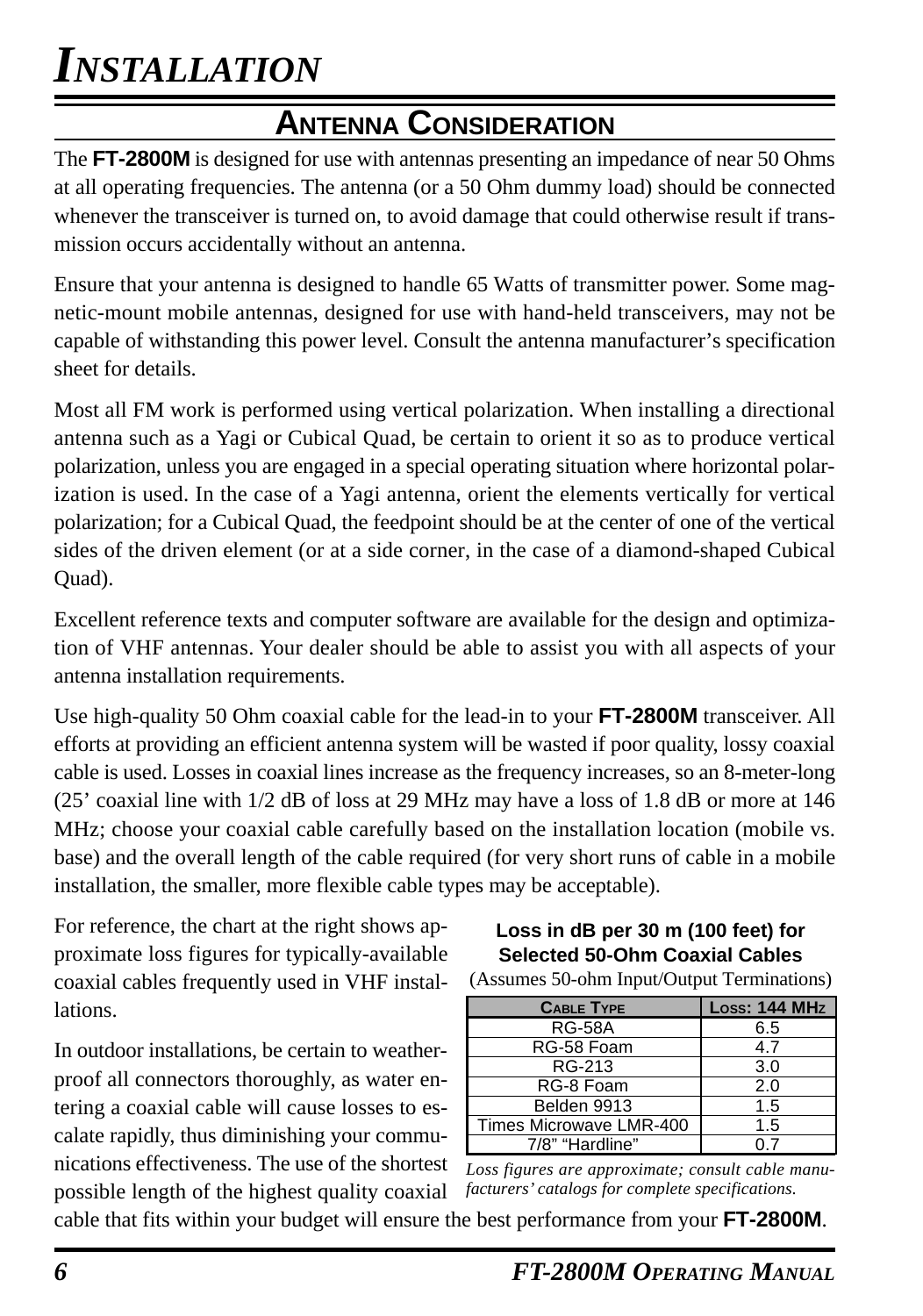## **MOBILE INSTALLATION**

The **FT-2800M** must only be installed in vehicles having a 13.8 Volt negative ground electrical system. Mount the transceiver where the display, controls, and microphone are easily accessible, using the supplied **MMB-83** mounting bracket.

The transceiver may be installed in almost any location, but should not be positioned near a heating vent nor anywhere where it might interfere with driving (either visually or mechanically). Make sure to provide plenty of space on all sides of the transceiver so that air can flow freely around the radio's case. Refer to the diagrams showing proper installation procedures.

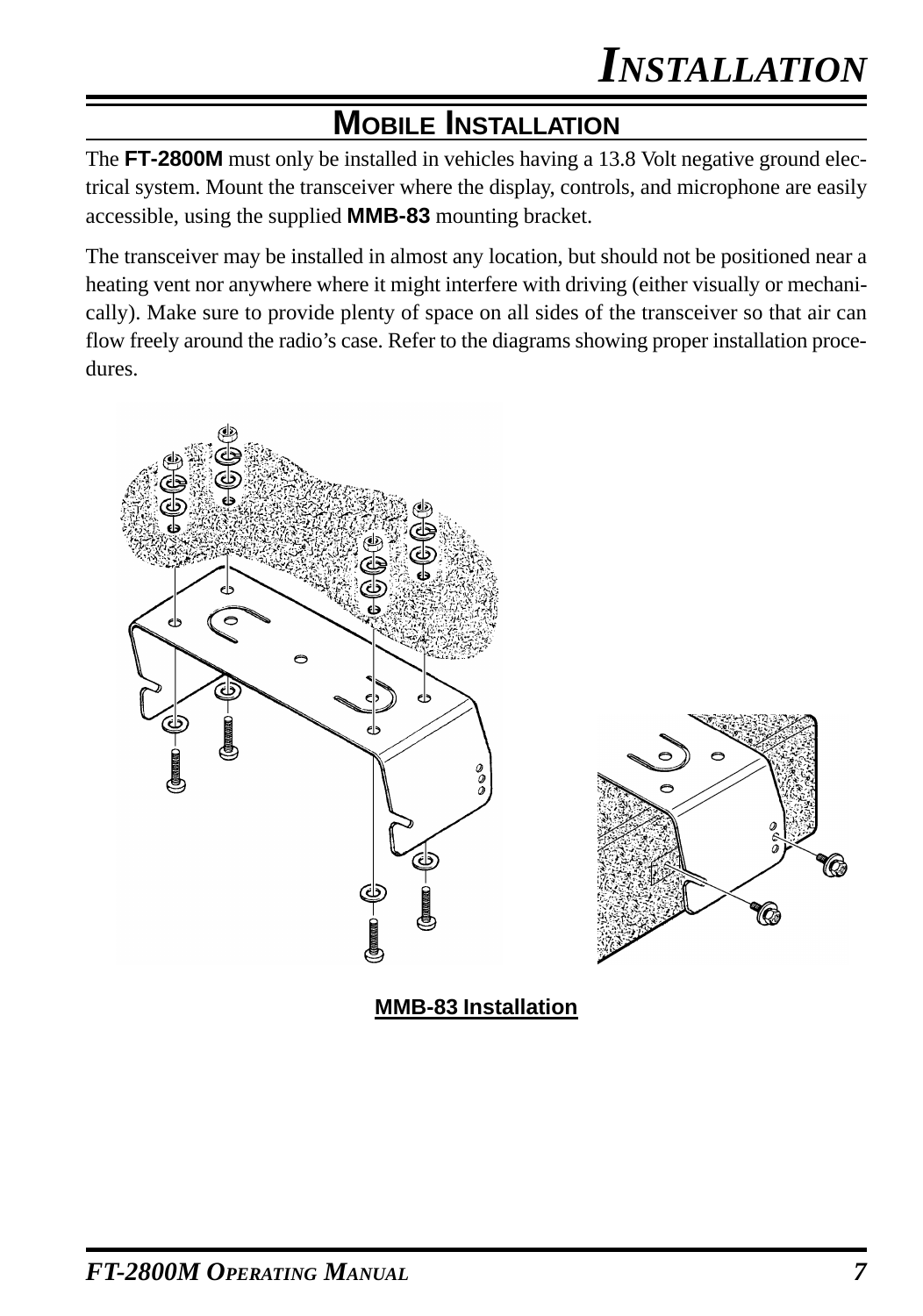## *INSTALLATION*

### **MOBILE INSTALLATION**

### **Mobile Power Connections**

To minimize voltage drop and avoid blowing the vehicle's fuses, connect the supplied DC power cable directly to the battery terminals. Do not attempt to defeat or bypass the DC cable's fuse - it is there to protect you, your transceiver, and your vehicle's electrical system.

### **Warning!**

*Never apply AC power to the power cable of the FT-2800M, nor DC voltage greater than 15.8 Volts. When replacing the fuse, only use a 15-A fuse. Failure to observe these safety precautions will void the Limited Warranty on this product.*

- $\Box$  Before connecting the transceiver, check the voltage at the battery terminals while revving the engine. If the voltage exceeds 15 Volts, adjust the vehicle's voltage regulator before proceeding with installation.
- □ Connect the **RED** power cable lead to the **POSITIVE** (+) battery terminal, and the **BLACK** power cable lead to the **NEGATIVE** (**–**) terminal. If you need to extend the power cable, use #12 AWG or larger insulated, stranded copper wire. Solder the splice connections carefully, and wrap the connections thoroughly with insulating electrical tape.
- $\Box$  Before connecting the cable to the transceiver, verify the voltage and polarity of the voltage at the transceiver end of the DC cable using a DC voltmeter. Now connect the transceiver to the DC cable.



### **Mobile Speakers**

The optional **MSL-100** External Speaker includes its own swivel-type mounting bracket, and is available from your Yaesu dealer.

Other external speakers may be used with the **FT-2800M**, if they present the specified 4- Ohm impedance and are capable of handling the 3 Watts of audio output supplied by the **FT-2800M**.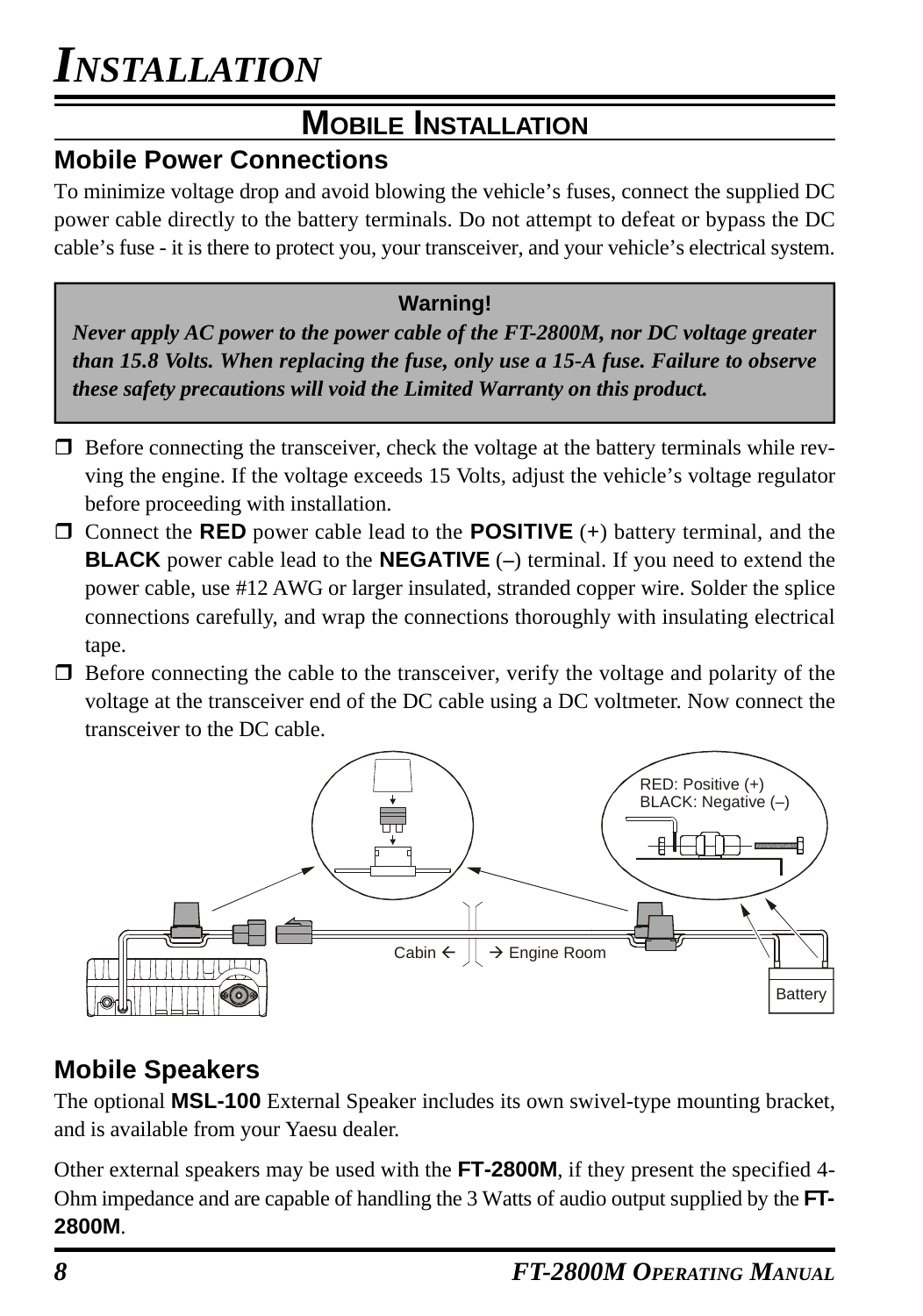## *INSTALLATION*

### **BASE STATION INSTALLATION**

The **FT-2800M** is ideal for base station use as well as in mobile installations. The **FT-2800M** is specifically designed to integrate into your station easily, using the information to follow as a reference.

### **AC Power Supplies**

Operation of the **FT-2800M** from an AC line requires a power source capable of providing at least 15 Amps continuously at 13.8 Volts DC. The **FP-1023** and **FP-1030A** AC Power Supplies are available from your Yaesu dealer to satisfy these requirements. Other wellregulated power supplies may be used, as well, if they meet the above voltage and current specifications.

Use the DC power cable supplied with your transceiver for making power connections to the power supply. Connect the **RED** power cable lead to the **POSITIVE** (**+**) power supply terminal, and connect the **BLACK** power cable lead to the **NEGATIVE** (**–**) power supply terminal.

### **Base Station Feet**

The supplied Base Station Feet allow the transceiver to be tilted upward for better viewing.

To install the Base Station Feet, remove the two screws affixing the front side of the bottom cover , then install the Base Station Feet using these screws.

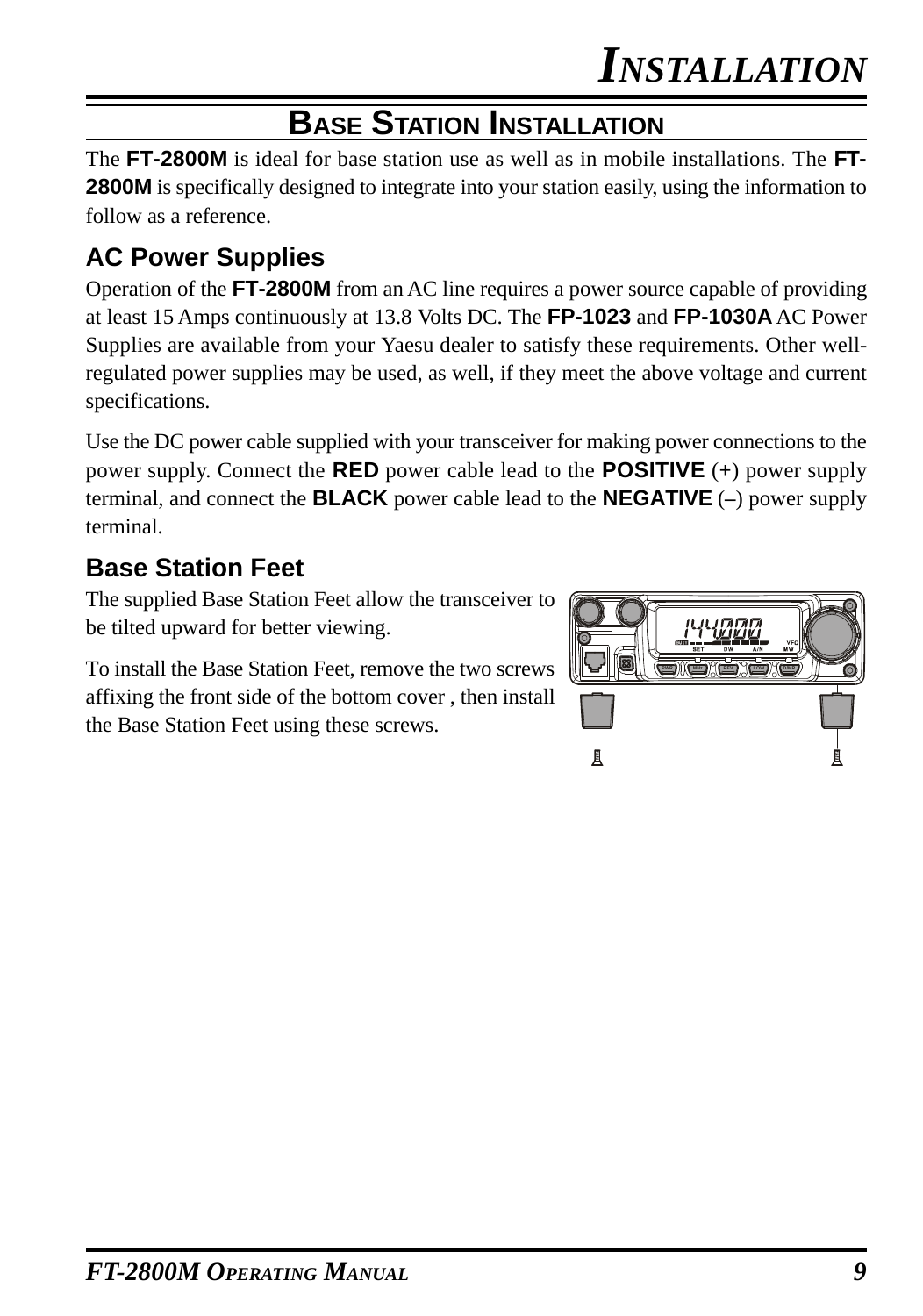## *FRONT PANEL CONTROLS & SWITCHES*



### **VOL** Knob

This control adjusts the audio volume level. Clockwise rotation increases the volume level.

### **SQL** Knob

This control is used to silence background noise on the receiver. It should be advanced clockwise just to the point where the noise is silenced (and the "**EUSY**" indicator on the display turns off), so as to provide the best sensitivity to weak signals.

#### Microphone Jack

Connect the supplied **MH-48A6J** Hand Microphone to this jack.

### $\circ$  [ $\otimes$ ] Key

This key allows operation in conjunction with the Internet Connection feature.



### **PWR** Key

Press and hold this key for one second to toggle the transceiver's power on and off.

### [**MHz**(**SET**)] Key

This key allows tuning in 1-MHz steps (the MHz digits will blink on the display). If receiving on a memory, pressing this key the first time activates the Memory Tuning mode, and pressing it again enables 1-MHz steps.

Press and hold in this key for one second to activate the "Set" (Menu) mode.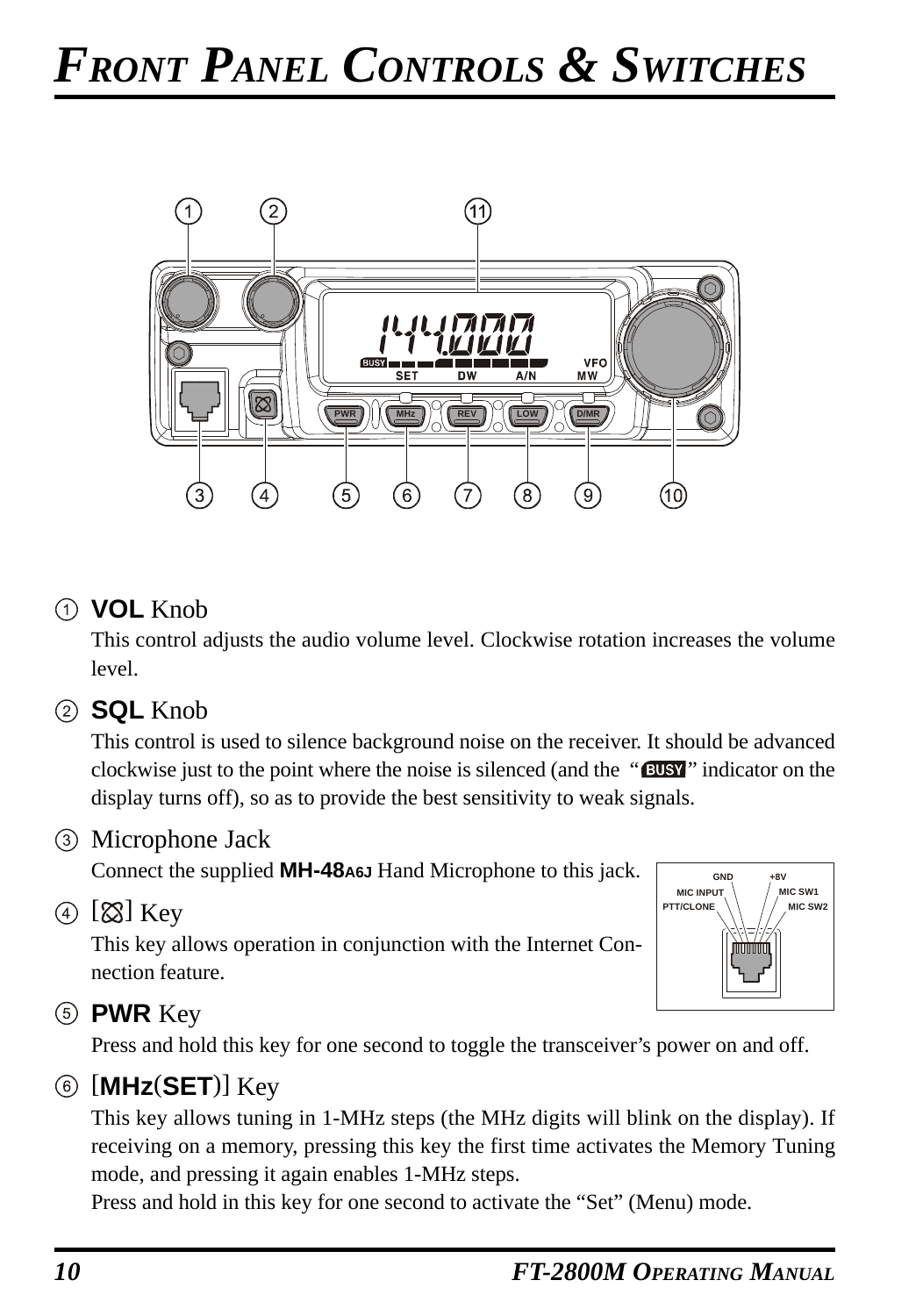## *FRONT PANEL CONTROLS & SWITCHES*

### [**REV**(**DW**)] Key

During split-frequency operation, such as through a repeater, this key reverses the transmit and receive frequencies.\*

Press and hold in this key for one second to activate the Dual Watch feature, described in the Operation chapter ("**PRI**" will be displayed on the LCD, indicating "Priority Channel" monitoring).

\* Using the Menu, the "Reverse" feature may be disabled in favor of one-touch a access to the "Home" Channel. See page 33 for details.

### [**LOW**(**A/N**)] Key

Press this key momentarily to select the transmitter power output level. The available power levels are:

HIGH (65W)  $\rightarrow$  MID (25W)  $\rightarrow$  LOW2 (10W)  $\rightarrow$  LOW1 (5W)

To toggle the display between indication of the frequency and the channel's Alpha/ Numeric label, press and hold in this key for one second while receiving on that memory channel.

### [**D/MR**(**MW**)] Key

Press this key momentarily to switch the frequency control among the VFO, Memory System, and Home channel.

Press and hold in this key for one second to activate the Memory Storage mode.

### **DIAL** Knob

This 24-position detented rotary switch is used for tuning, memory selection and most function settings. The microphone [**UP**]/[**DWN**] buttons duplicate the functions of this knob.

### Display

The main digits on the display may show operating frequency, memory name, or any of many parameters during Menu setup.

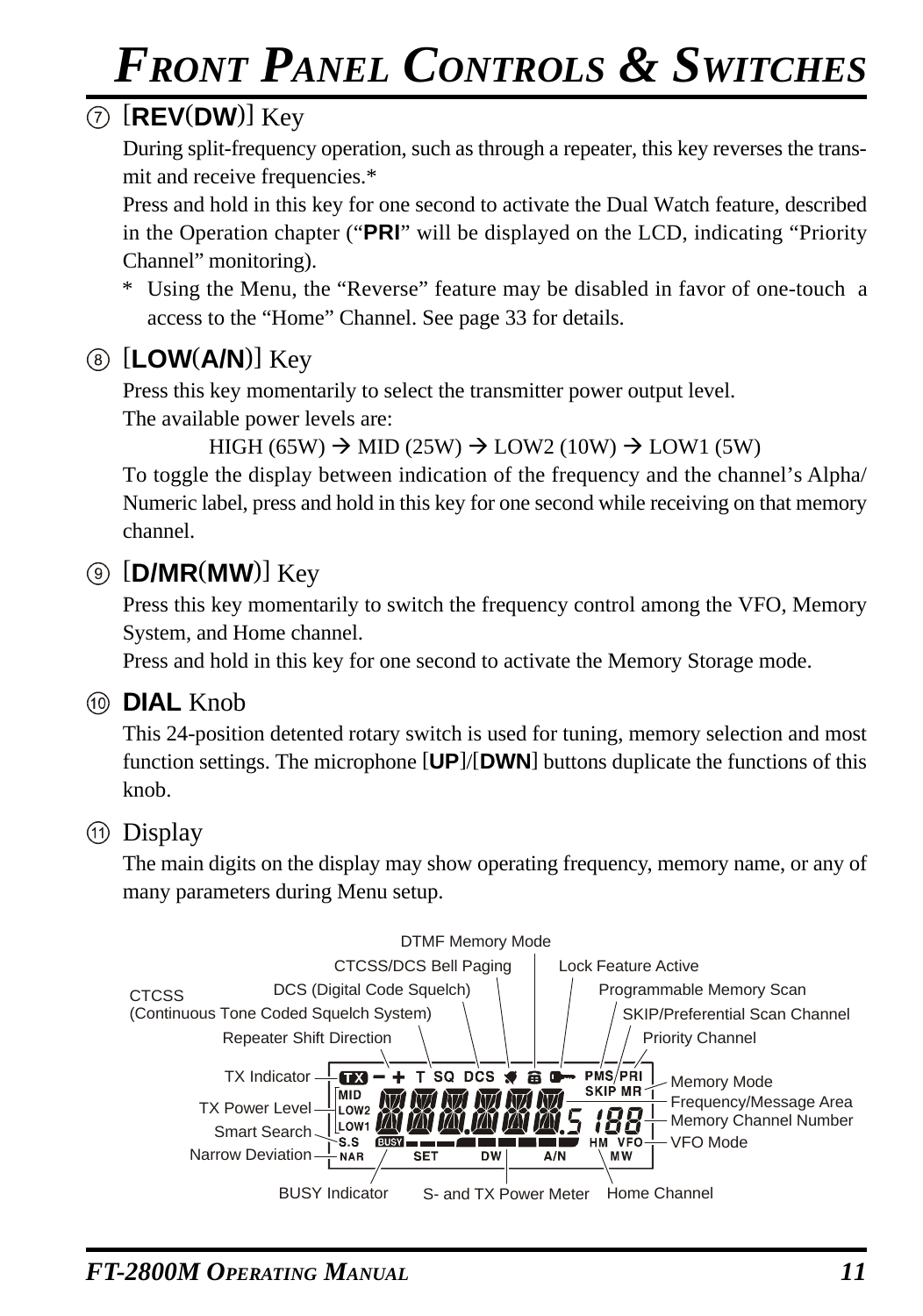## *MICROPHONE SWITCHES*

### **PTT** Switch

Press this switch to transmit, and release it to receive.

### Keypad

These 16 keys generate DTMF tones during transmission.

In the receive mode, these 16 keys can be used for direct frequency entry and/or direct numeric recall of the Memory channels.

The [**A**], [**B**], [**C**], and [**D**] keys, on receive, replicate the functions of the front panel keys ([**MHz**(**SET**)], [**REV**(**D/W**)], [**LOW**(**A/N**)], and [**D/MR**(**MW**)]). See the previous discussion.

## [**P1**]/[**P2**]/[**P3**]/[**P4**] Buttons

These four keys are user programmable, allowing quick access to features used often. The default functions are described below.

### [**P1**] button (**SQL OFF**/**T.CALL**)

DTMF MICROPHONE **MH-48**

In the USA version, pressing this button disables the noise and tone squelch systems. In the EXP version, pressing this button activates T.CALL (1750 Hz) for repeater access.

### [**P2**] button (**S SRCH**)

Press this button to activate the Smart Search feature.

### [**P3**] button (**T SRCH**)

Press this button to activate the Tone Search feature.

### [**P4**] button (**WX CH**)

Press this button to recall the "Weather" broadcast channel bank.

You can reprogram the [**P1**], [**P2**], [**P3**], and [**P4**] buttons for other functions, if desired. See page 45 for details.

### **LAMP** Switch

This switch illuminates the Microphone's keypad.

### **LOCK** Switch

This switch locks out the Microphone's buttons (except for the keypad and **PTT** switch).

### [**UP**]/[**DWN**] Button

Press (or hold in) either of these buttons to tune (or scan up or down) the operating frequency or through the memory channels. In many ways, these buttons emulate the function of the (rotary) **DIAL** knob.

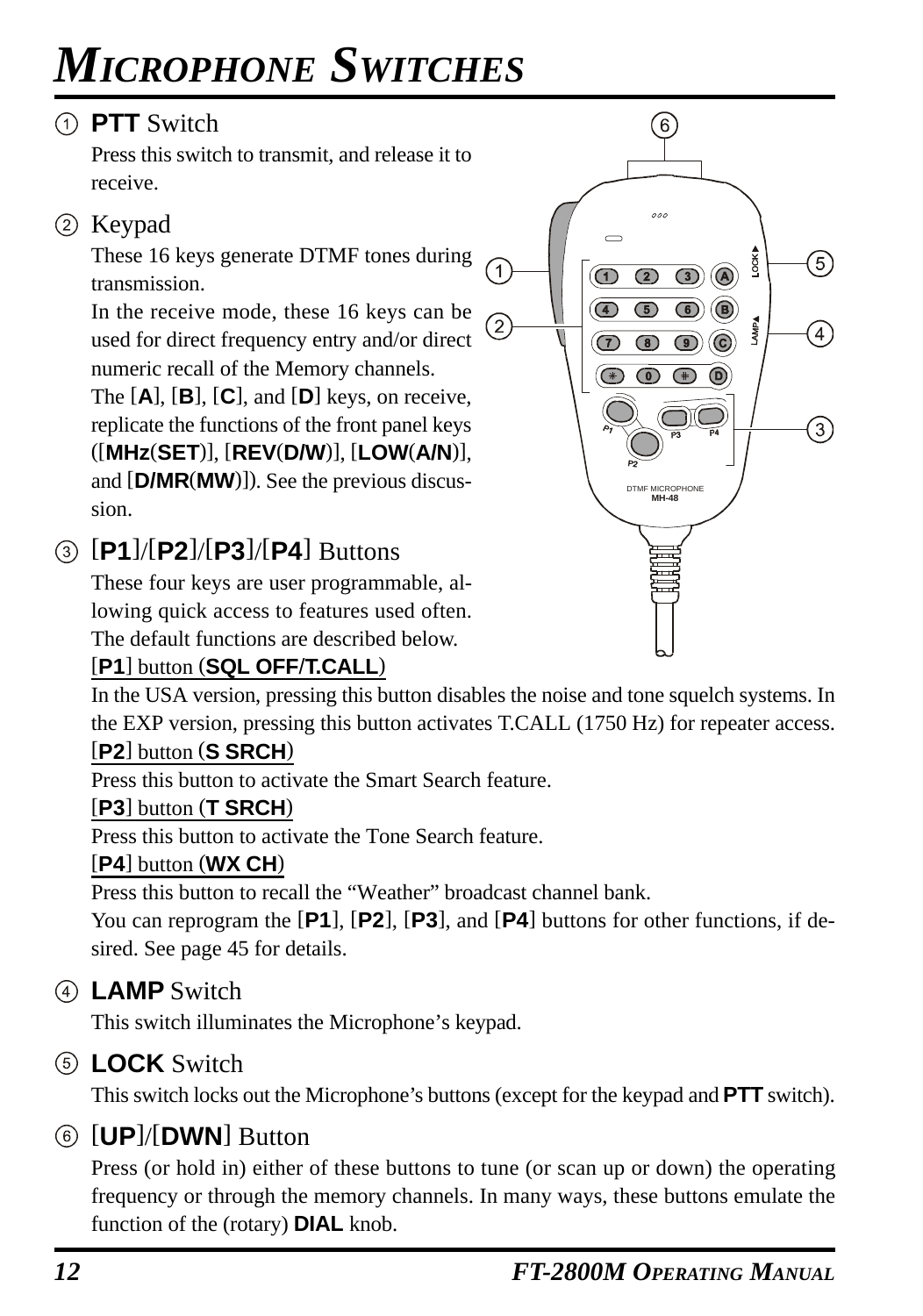## *REAR PANEL CONNECTORS*



### **EXT SP** Jack

This 2-contact mini 3.5-mm mini phone jacks provide receiver audio output for an optional external speaker. The audio impedance is 4 Ohms, and the level varies according to the setting of the front panel's **VOL** control. Inserting a plug into this jack disables audio from the transceiver's internal speaker.

### **13.8V DC** Cable Pigtail w/Fuse

This is the power supply connection for the transceiver. Use the supplied DC cable to connect this pigtail to the car battery or other DC power supply capable of at least 10 Amperes (continuous duty). Make certain that the red lead connects to the positive side of the supply. The fuse is 15-A.

### **ANT** Coaxial Socket

Connect a 144-MHz antenna to this type-M (SO-239) socket using 50-ohm coaxial cable and a type-M (pl-259) plug. Male sure the antenna is designed specifically for use on the operating frequency.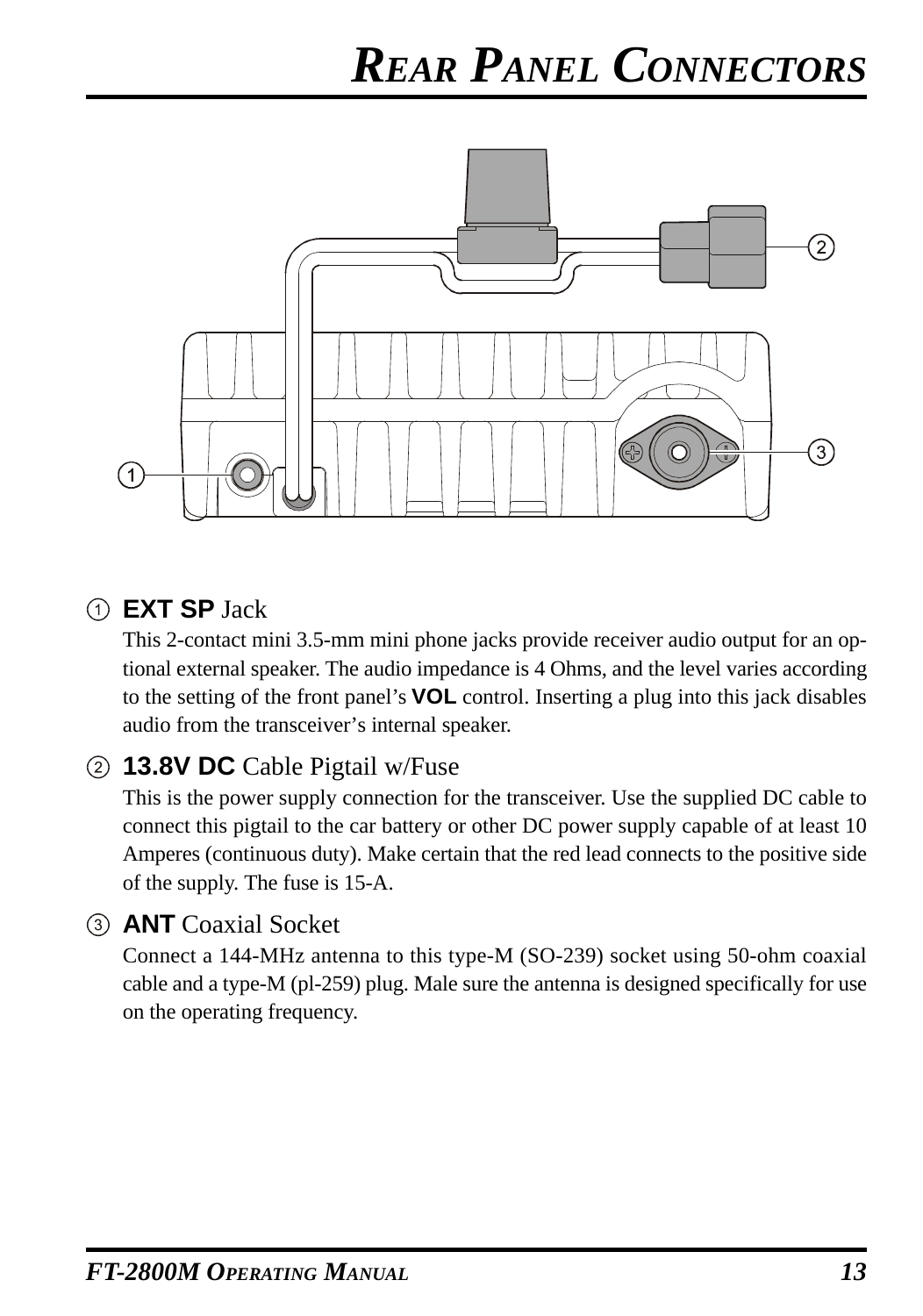## *BASIC OPERATION*

*Hi! I'm R. F. Radio, and I'll be helping you along as you learn the many features of the FT-2800M. I know you're anxious to get on the air, but I encourage you to read "Basic Operation" section of this manual as thoroughly as possible, so you'll get the most out of this fantastic new transceiver. Now. . .let's get operating!*

## **TURNING THE TRANSCEIVER ON AND OFF**

1. To turn the transceiver on, press and hold in the **PWR** key for one second.

When you turn on the **FT-2800M**, the current DC supply voltage is indicated on the LCD for 2 seconds. After this interval, the display will switch its normal indication of the operating frequency.

2. To turn the transceiver off, again press and hold in the **PWR** key for one second.

## **ADJUSTING THE AUDIO VOLUME LEVEL**

Rotate the **VOL** control to adjust the receiver volume. Clockwise rotation increases the audio output level.

## **ADJUSTING THE SQUELCH SETTING**

Rotate the **SQL** control just to the point where the noise is silenced and the "**EUSY**" indicator on the display turns off. If the **SQL** control is set further clockwise, sensitivity to weak signals is reduced.

A special "*RF Squelch*" feature is provided on this radio. This

feature allows you to set the squelch so that only signals exceeding a certain S-meter level will open the squelch. See page 20 for details

**FREQUENCY NAVIGATION**

## **1) Tuning Dial**

Rotating the **DIAL** knob allows tuning in the pre-programmed steps. Clockwise rotation of the **DIAL** knob causes the **FT-2800M** to be tuned toward a higher frequency, while counter-clockwise rotation will lower the operating frequency.

Press the [**MHz**(**SET**)] key momentarily, then rotate the **DIAL** knob, to change the frequency steps to 1 MHz per step. This feature is extremely useful for making rapid frequency excursions over the wide tuning range of the **FT-2800M**. Instead of pressing the [**MHz**(**SET**)] button, you may also press the [**A**] key on the Microphone's keypad to engage tuning in 1 MHz steps.



**PWR MHz**

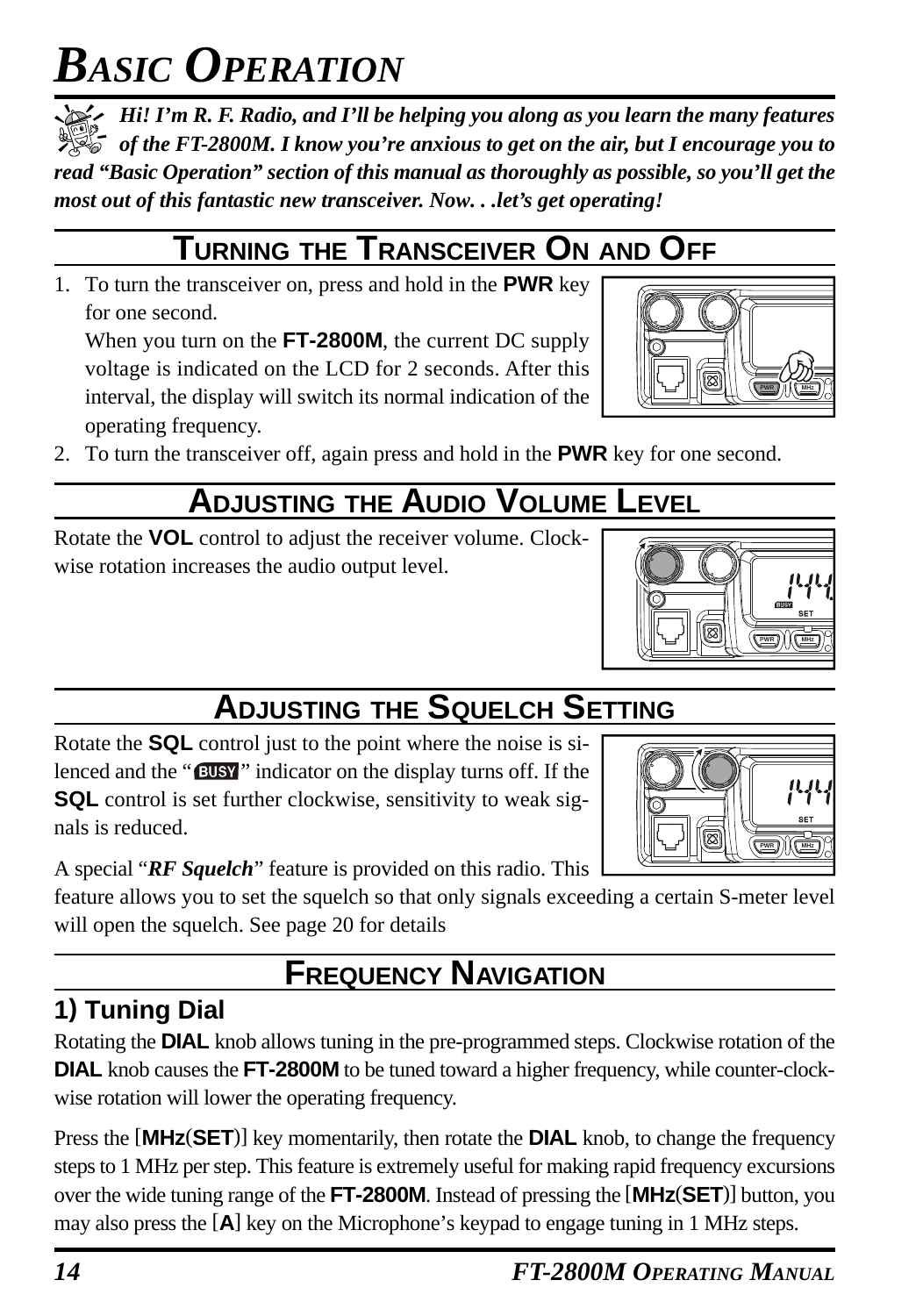## **FREQUENCY NAVIGATION**

### **2) Direct Keypad Frequency Entry**

The keypad of the **MH-48A6J** DTMF Microphone may be used for direct entry of the operating frequency.

To enter a frequency from the **MH-48A6J** keypad, just press the numbered digits in the proper sequence. There is no "decimal point" key on the **MH-48A6J** keypad. However, there is a short-cut for frequencies ending in zero: press the [**#**] key after the last non-zero digit.

*Examples*: To enter 146.520 MHz, press  $[1] \rightarrow [4] \rightarrow [6] \rightarrow [5] \rightarrow [2] \rightarrow [0]$ To enter 146.000 MHz, press  $\begin{bmatrix} 1 \end{bmatrix} \rightarrow \begin{bmatrix} 4 \end{bmatrix} \rightarrow \begin{bmatrix} 6 \end{bmatrix} \rightarrow \begin{bmatrix} \# \end{bmatrix}$ 

*If you cannot get the radio to accept the frequency entry, it is possible that the channel steps are set to an incompatible value (e.g. if you have 25 kHz steps set, you cannot set a frequency of 146.520 MHz). See page 19 to learn how to change the channel step size.*

### **3) Scanning**

From the VFO mode, press the microphone's [**UP**]/[**DWN**] keys momentarily to initiate scanning toward a higher- or lower frequency, respectively. The **FT-2800M** will stop when it receives a signal strong enough to break through the squelch threshold. The **FT-2800M** will then hold on that frequency according to the setting of the "Resume" mode (Menu "**23 SCAN**)"; see page 34).

If you wish to reverse the direction of the scan (i.e. toward a lower frequency, instead of a higher frequency), just rotate the **DIAL** knob one click in the counter-clockwise direction while the **FT-2800M** is scanning. The scanning direction will be reversed. To revert to scanning toward a higher frequency once more, rotate the **DIAL** knob one click clockwise.

Press the [**UP**]/[**DWN**] keys again to cancel scanning. You may also press the **PTT** button momentarily; scanning will stop, but you will not transmit until you release the **PTT** button, and press it again.

*If you have enabled the "Severe Weather Alert" feature, you will occasionally notice "WX" channels interspersed with the regular channels you are scanning. This is normal, because your radio is constantly monitoring for weather alerts. See page 17.*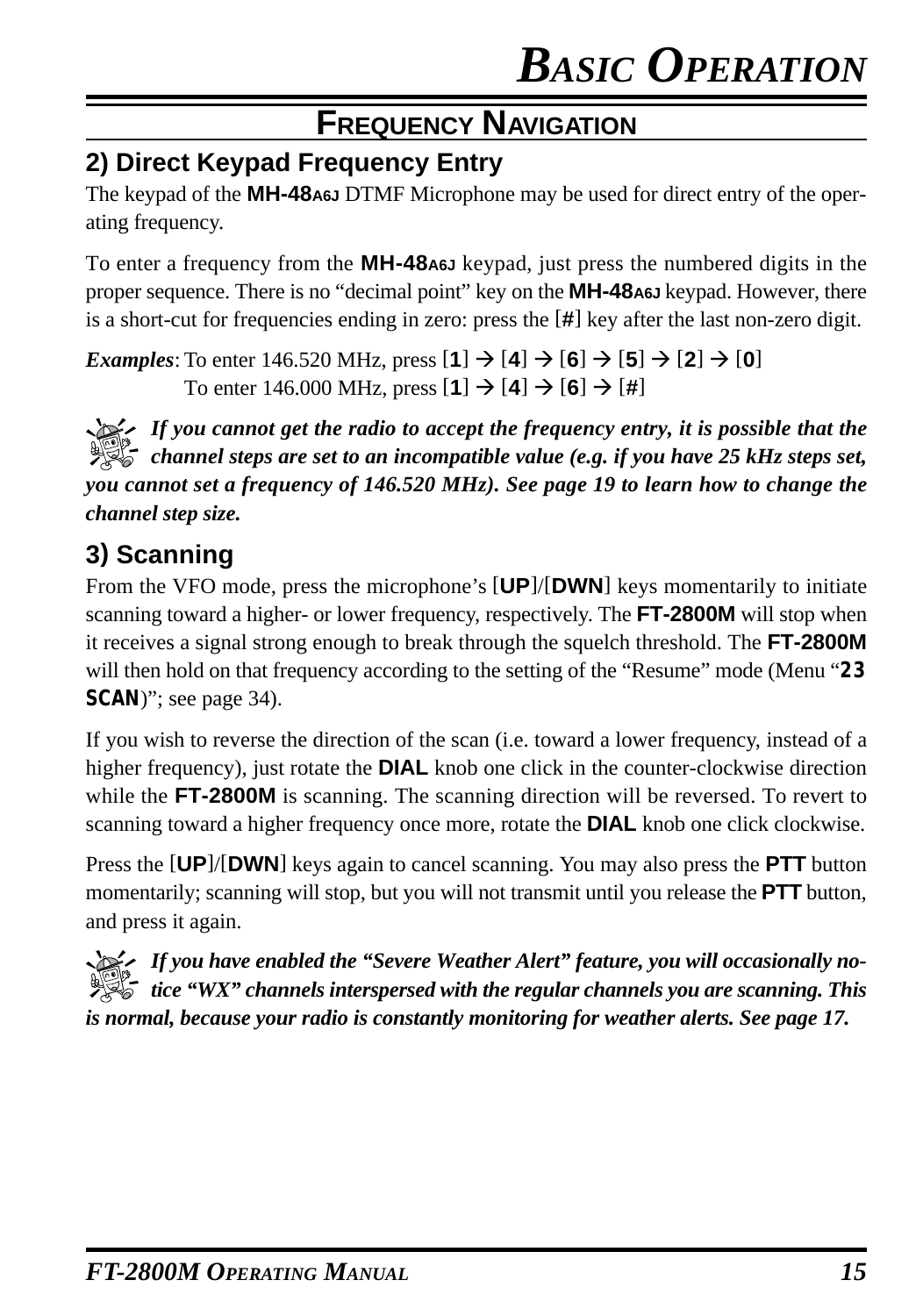## *BASIC OPERATION*

### **TRANSMISSION**

To transmit, simply close the **PTT** (Push To Talk) switch on the microphone when the frequency is clear. Hold the microphone approximately 1" (25 mm) from your mouth, and speak into the microphone in a normal voice level. When your transmission is complete, release the **PTT** switch; the transceiver will revert to the receive mode.

During transmission, the " $\mathbb{Z}$ " indicator will appear at the upper left corner on the display.

### **Changing the Transmitter Power Level**

You can select from among a total of four transmit power levels on your **FT-2800M**.

To change the power level, press the [**LOW**(**A/N**)] key (or the microphone's [**C**] key to select one of four power settings. These power levels will be stored, in memory registers, at the time of memory storage (see page 30 for details on Memory operation).

During transmission, the Bar Graph will deflect in the display, according to the power output selected.

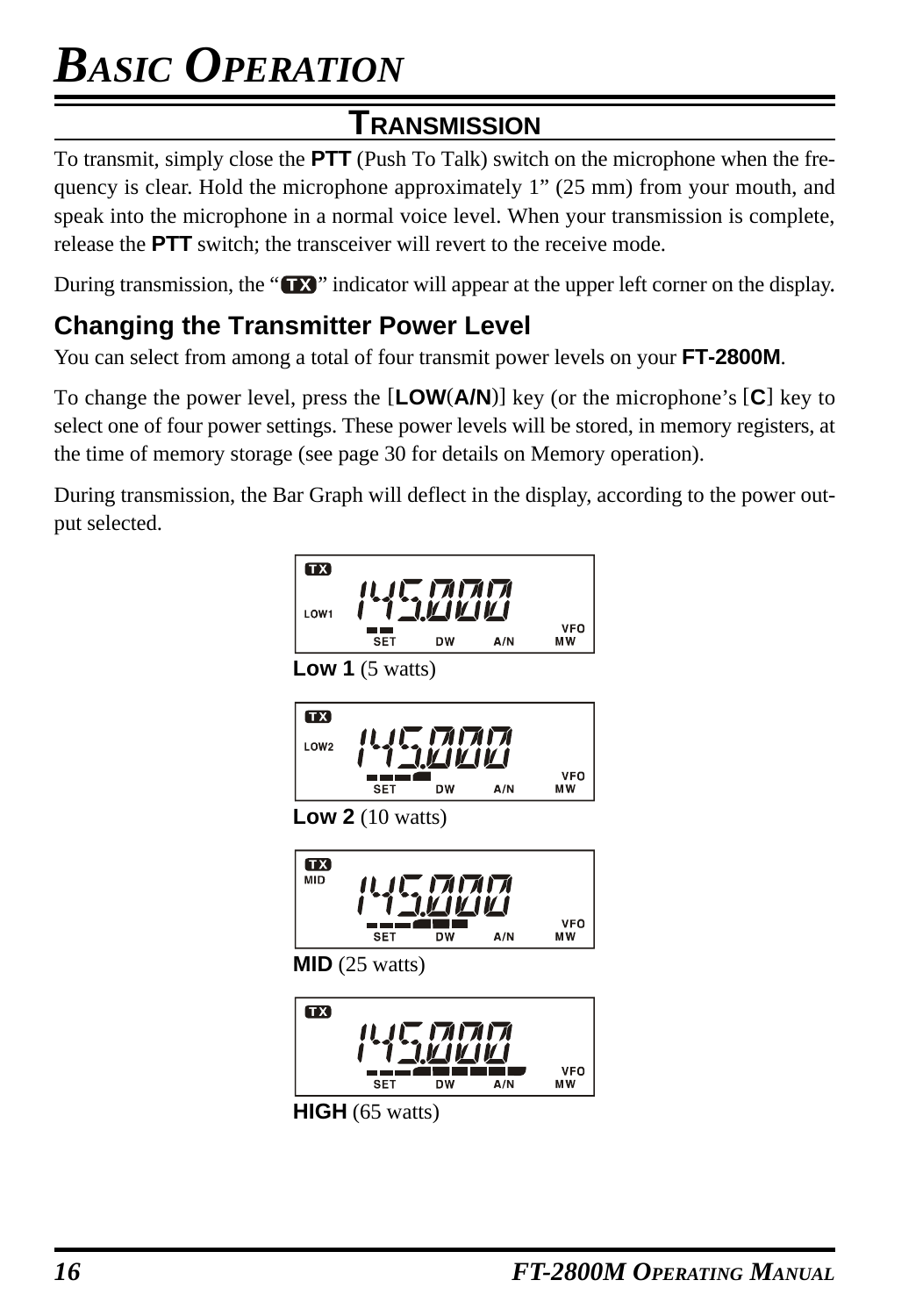## **WEATHER BROADCAST RECEPTION**

The **FT-2800M** includes a unique feature which allows reception of weather broadcasts in the 160-MHz frequency range. Ten standard Weather Broadcast channels are pre-loaded into a special memory bank.

To listen to a Weather Broadcast Channel:

- 1. Press the Microphone's [**P4**] button to recall the Weather Broadcast channels.
- 2. Turn the **DIAL** knob to select the desired Weather Broadcast channel.
- 3. If you wish to check the other channels for activity by scanning, just press the Microphone's **PTT** switch.
- 4. To exit to normal operation, press the [**P4**] button again. Operation will return to the VFO or Memory channel you were operating on before you began Weather Broadcast operation.

#### *Severe Weather Alert Feature*

In the event of extreme weather disturbances, such as storms and hurricanes, the NOAA (National Oceanic and Atmospheric Administration) sends a weather alert accompanied by a 1050 Hz tone and subsequent weather report on one of the NOAA weather channels. You may enable the this feature via Menu "**32 W ALT**," if desired. See page 55 for details.

If NOAA issues a severe weather alert, the **FT-2800M** will issue a warbling pair of audio tones. Press the **PTT** button momentarily to disable the alarm, and the Severe Weather message will now be audible from the speaker.

If you have the Severe Weather Alert feature engaged, and you engage scanning of the Weather Channel bank by pressing and holding in the [**UP**] or [**DWN**] key, the radio will not stop on a "busy" weather broadcast channel *until the 1050 Hz Alert Tone is received from a NOAA weather broadcast station!* You may, however, select any of the ten weather broadcast channels manually by rotating the main tuning dial, or by pressing the [**UP**] or [**DWN**] key momentarily, step by step, to choose the desired station.

When scanning the band or the "regular" memories, with the Severe Weather Alert feature engaged, you will notice that the **FT-2800M** will break over to the Weather Channel bank every five seconds, performing a quick scan of those channels in search for the 1050 Hz alert tone. If the alert tone is received, operation will lock on the weather broadcast station issuing the alert; otherwise, the radio will revert to the VFO or memory scan session in progress without interruption.

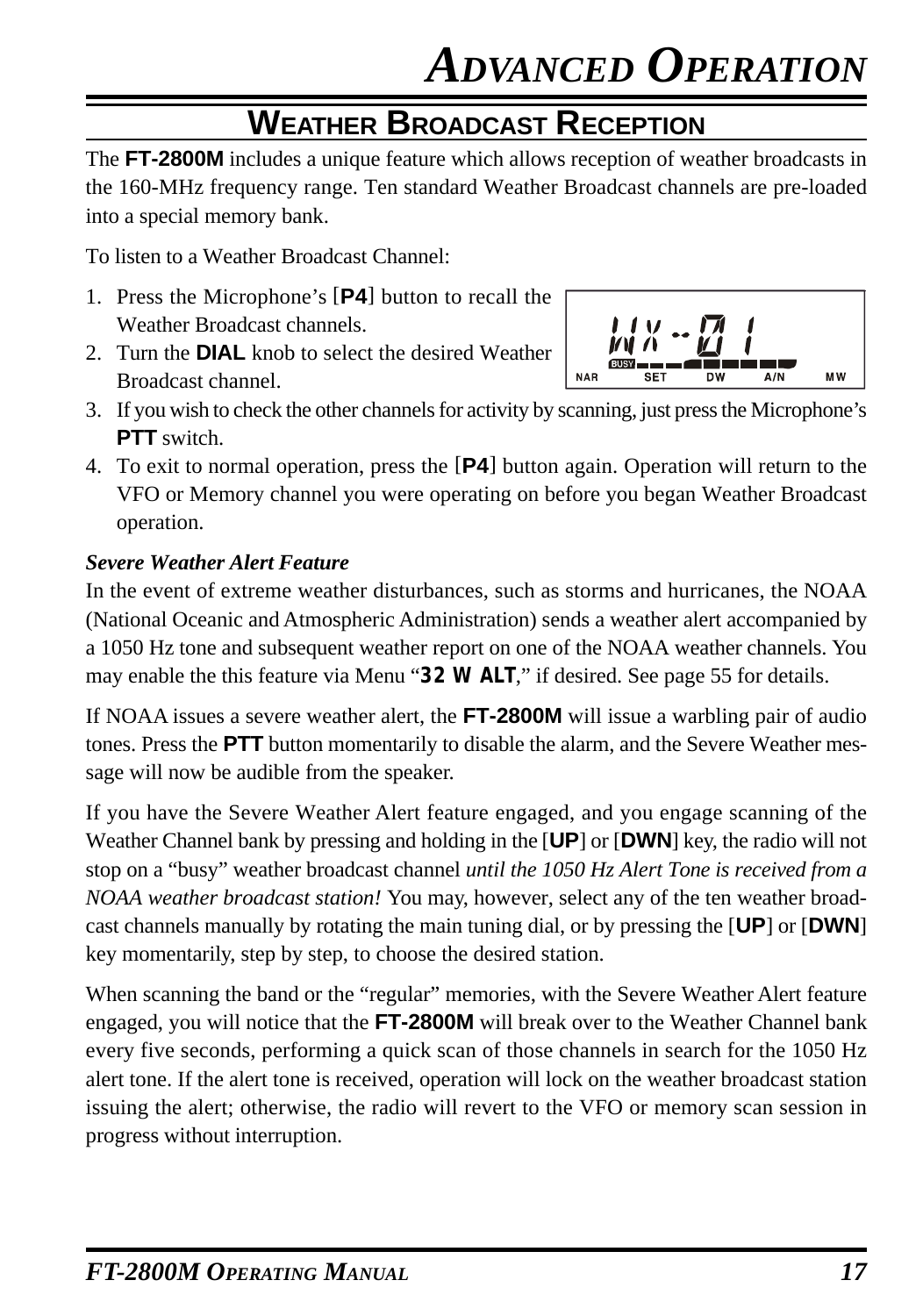## **LOCK FEATURE**

To order to prevent accidental frequency change or inadvertent transmission, various aspects of the **FT-2800M**'s keys and knob may be locked out. The possible lockout combinations are:

- **KEY**: Just the front panel keys are locked out
- **DIAL**: Just the front panel **DIAL** knob is locked out
- **K+D**: Both the keys and **DIAL** knob are locked out
- **PTT**: The **PTT** switch is locked (TX not possible)
- **K+P**: Both keys and **PTT** switch are locked out
- **D+P**: Both **DIAL** knob and **PTT** switch are locked out
- **ALL**: All of the above are locked out
- **OFF**: The Lock feature is disabled

To lock out some or all of the keys, use the "Set" (Menu) mode, described in detail beginning on page 51:

- 1. Press and hold in the [**MHz**(**SET**)] key for one second, then rotate the **DIAL** knob to select "**14 LOCK**."
- 2. Press the [**MHz**(**SET**)] key, then rotate the **DIAL** knob to set the display to one of the selections shown above.
- 3. Press and hold in the [**MHz**(**SET**)] key for one second to save your new setting and exit to normal operation.

When the Lock feature is activated, the " $\bullet$ " icon will appear on the LCD.

To disable the Lock feature, repeat the above process, selecting "**OFF**" in step 2 above.

## **KEYPAD BEEPER**

A key/button beeper provides useful audible feedback whenever a key/button is pressed. If you want to turn the beeper off (or back on again):

- 1. Press and hold in the [**MHz**(**SET**)] key for one second, then rotate the **DIAL** knob to select "**03 BEEP**."
- 2. Press the [**MHz**(**SET**)] key, then rotate the **DIAL** knob to set the display to "**OFF**."
- 3. Press and hold in the [**MHz**(**SET**)] key for one second to save your new setting and exit to normal operation.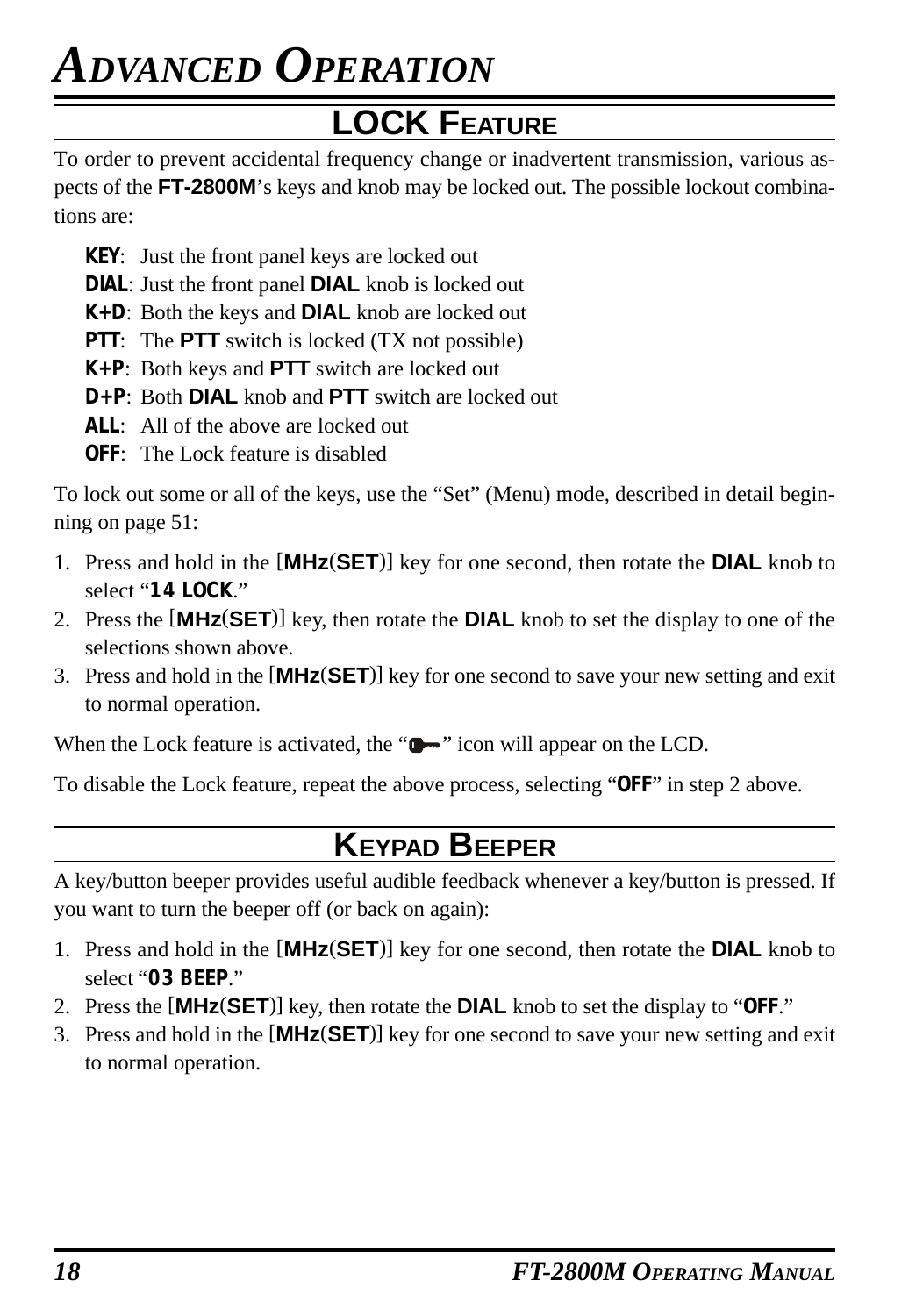## **CHANNEL STEP SELECTION**

Tuning steps are factory preset to default increments which are appropriate for the country to which this radio is exported. You may have a reason to use a different step size, however, and here is the procedure for changing the channel steps:

- 1. Press and hold in the [**MHz**(**SET**)] key for one second, then rotate the **DIAL** knob to select "**29 STEP**."
- 2. Press the [**MHz**(**SET**)] key, then rotate the **DIAL** knob to select the desired step size (**5**/**10**/**12.5**/**15**/**20**/**25**/**50**/**100** kHz).
- 3. Press and hold in the [**MHz**(**SET**)] key for one second to save your new setting and exit to normal operation.

## **DISPLAY BRIGHTNESS**

The **FT-2800M** display illumination has been specially engineered to provide high visibility with minimal disruption of your "night vision" while you are driving. The brightness of the display is manually adjustable, using the following procedure:

- 1. Press and hold in the [**MHz**(**SET**)] key for one second, then rotate the **DIAL** knob to select "**07 DIMR**."
- 2. Press the [**MHz**(**SET**)] key, then rotate the **DIAL** knob to select a comfortable brightness level (**1**, **2**, **3**, and **OFF**).
- 3. Press and hold in the [**MHz**(**SET**)] key for one second to save your new setting and exit to normal operation.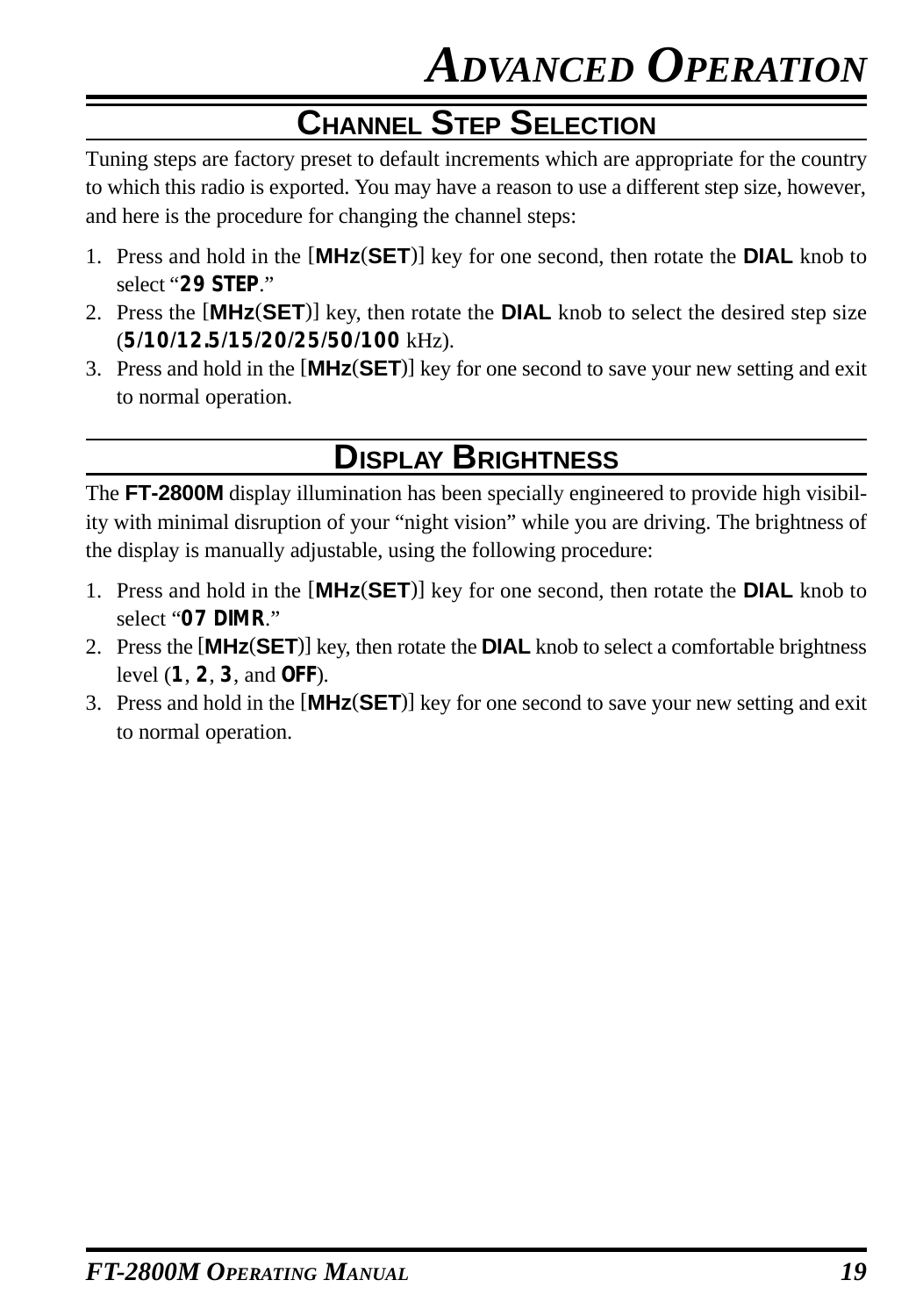### **RF SQUELCH**

A special RF Squelch feature is provided on this radio. This feature allows you to set the squelch so that only signals exceeding a certain S-meter level will open the squelch.

To set up the RF squelch circuit for operation, use the following procedure:

- 1. Press and hold in the [**MHz**(**SET**)] key for one second, then rotate the **DIAL** knob to select "**20 RF SQL**."
- 2. Press the [**MHz**(**SET**)] key, then rotate the **DIAL** knob to select the desired signal strength level for the squelch threshold (**1** - **10** or **OFF**).
- 3. Press and hold in the [**MHz**(**SET**)] key for one second to save your new setting and exit to normal operation.

*1) If the Noise Squelch (SQL control) is set so that signals at a level of S-3 will open the squelch, but the RF Squelch (Menu #20) is set to "S-9," the squelch will only open on signals which are S-9 or stronger on the S-meter.*

*2) If the RF Squelch is set to "S-3," but the Noise Squelch is set to a high level which will only pass signals which are Full Scale on the S-meter, the squelch will only open on signals which are Full Scale on the S-meter. In this case, the Noise Squelch overrides the action of the RF Squelch.*

*The receiver's squelch will open based on the highest level set by the two squelch system "Noise Squelch and RF Squelch). For example:*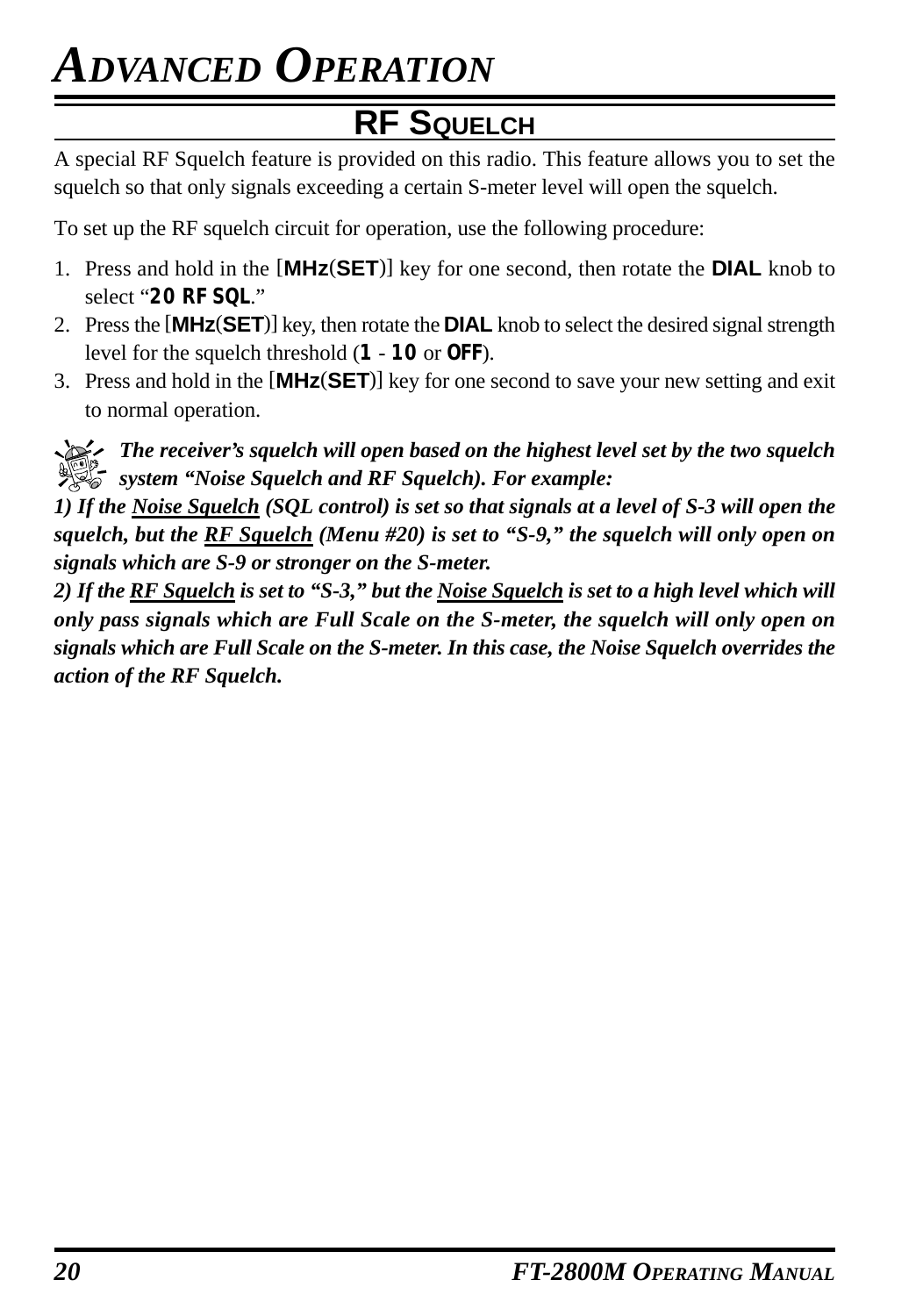## **REPEATER OPERATION**

The **FT-2800M** includes a host of convenience features which makes operation on amateur repeaters both efficient and enjoyable.

### **Repeater Splits**

This transceiver offers three methods of setting up split-frequency operation on repeaters:

- [1] Manual selection of preset repeater shifts;
- [2] Automatic Repeater Shift (ARS), providing automatic activation of repeater shifts during designated repeater frequency subbands; and
- [3] Independently stored transmit and receive frequencies (typically not corresponding to established repeater frequency shifts).

### **[1] Standard Repeater Shift**

To activate the standard shift manually, you may use the Set (Menu) mode:

- 1. Press and hold in the [**MHz**(**SET**)] key for one second, then rotate the **DIAL** knob to select "**21 RPTR**."
- 2. Press the [**MHz**(**SET**)] key, then rotate the **DIAL** knob to select the desired shift direction (**–RPTR**, **+RPTR**, or **SIMP**).
- 3. Press and hold in the [**MHz**(**SET**)] key for one second to save your new setting and exit to normal operation.

### *You also may program one of the Microphone's programmable keys* ([**P1**] *~* [**P4**]) *to allow quick access to the above procedure. See page 45 for details on the setup of the programmable keys.*

With repeater shift activated, you can temporarily reverse the transmit and receive frequencies by pressing the [**REV**(**DW**)] key (or microphone's [**B**] key). Use this feature to display the transmit frequency *without transmitting*, and to check the strength of signals on a repeater uplink frequency (so as to determine whether or not a particular station is within "Simplex" range, for example).

The repeater offset is fixed to 600 kHz from the factory. You can change the offset by the following procedure, if needed for vacation travel or other purposes:

- 1. Press and hold in the [**MHz**(**SET**)] key for one second, then rotate the **DIAL** knob to select "**24 SHIFT**."
- 2. Press the [**MHz**(**SET**)] key, then rotate the **DIAL** knob to set the desired offset. Note that the resolution of the "standard" repeater shift is to the nearest 50 kHz multiple.
- 3. Press and hold in the [**MHz**(**SET**)] key for one second to save your new setting and exit to normal operation.

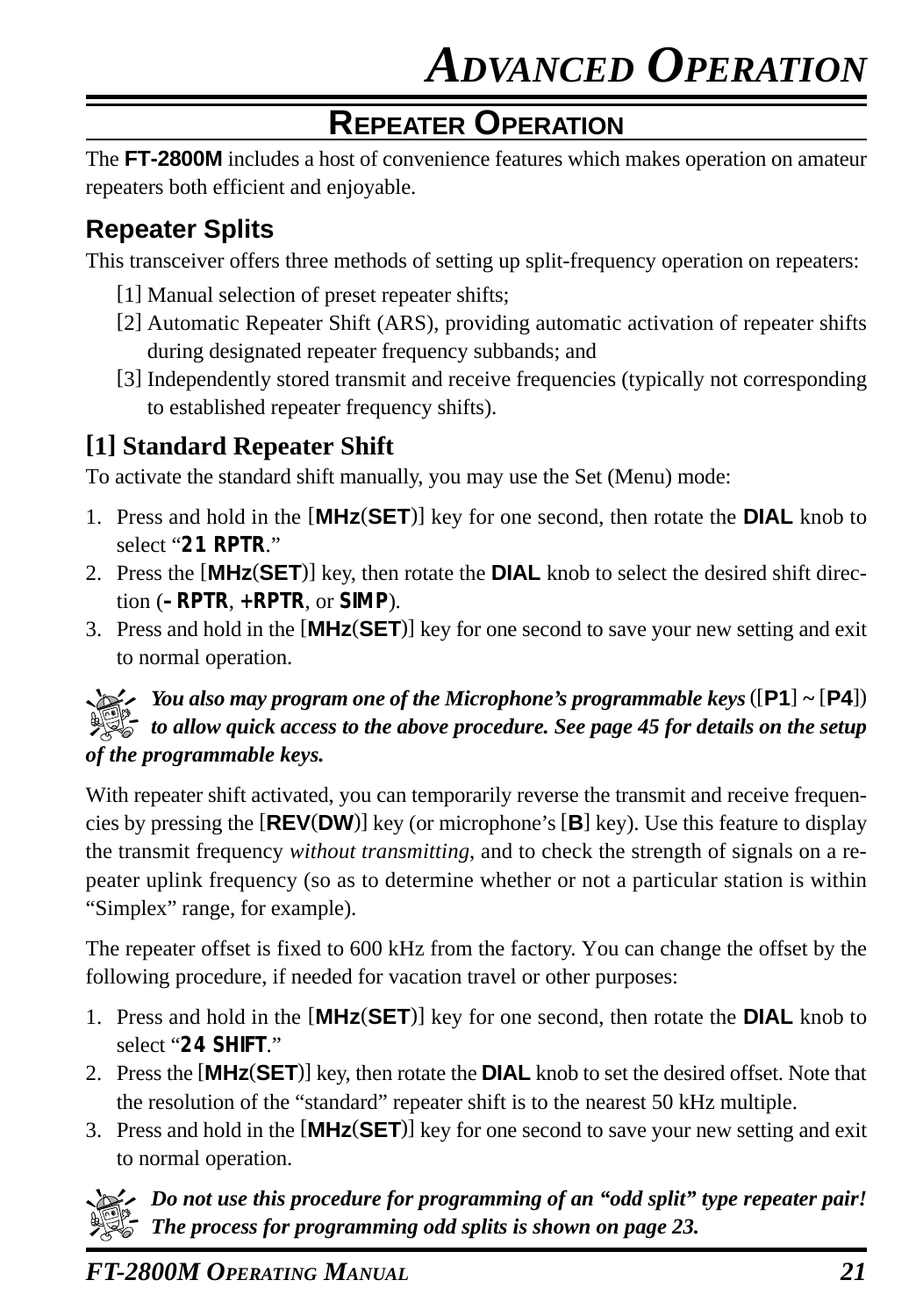## **REPEATER OPERATION**

### [**2] Automatic Repeater Shift**

The ARS (Automatic Repeater Shift) feature in this transceiver allows easy and convenient repeater operation by automatically activating the repeater shift function whenever you tune to a standard repeater subband. The ARS function is preset at the factory to conform to the standards for the country to which it is exported.

The ARS function is *enabled* at the factory. To *disable* it:

- 1. Press and hold in the [**MHz**(**SET**)] key for one second, then rotate the **DIAL** knob to select "**02 ARS**."
- 2. Press the [**MHz**(**SET**)] key, then rotate the **DIAL** knob to change the display to "**OFF**."
- 3. Press and hold in the [**MHz**(**SET**)] key for one second to save your new setting and exit to normal operation.

To enable the ARS function again, select to "**ON**" in step 2 above.

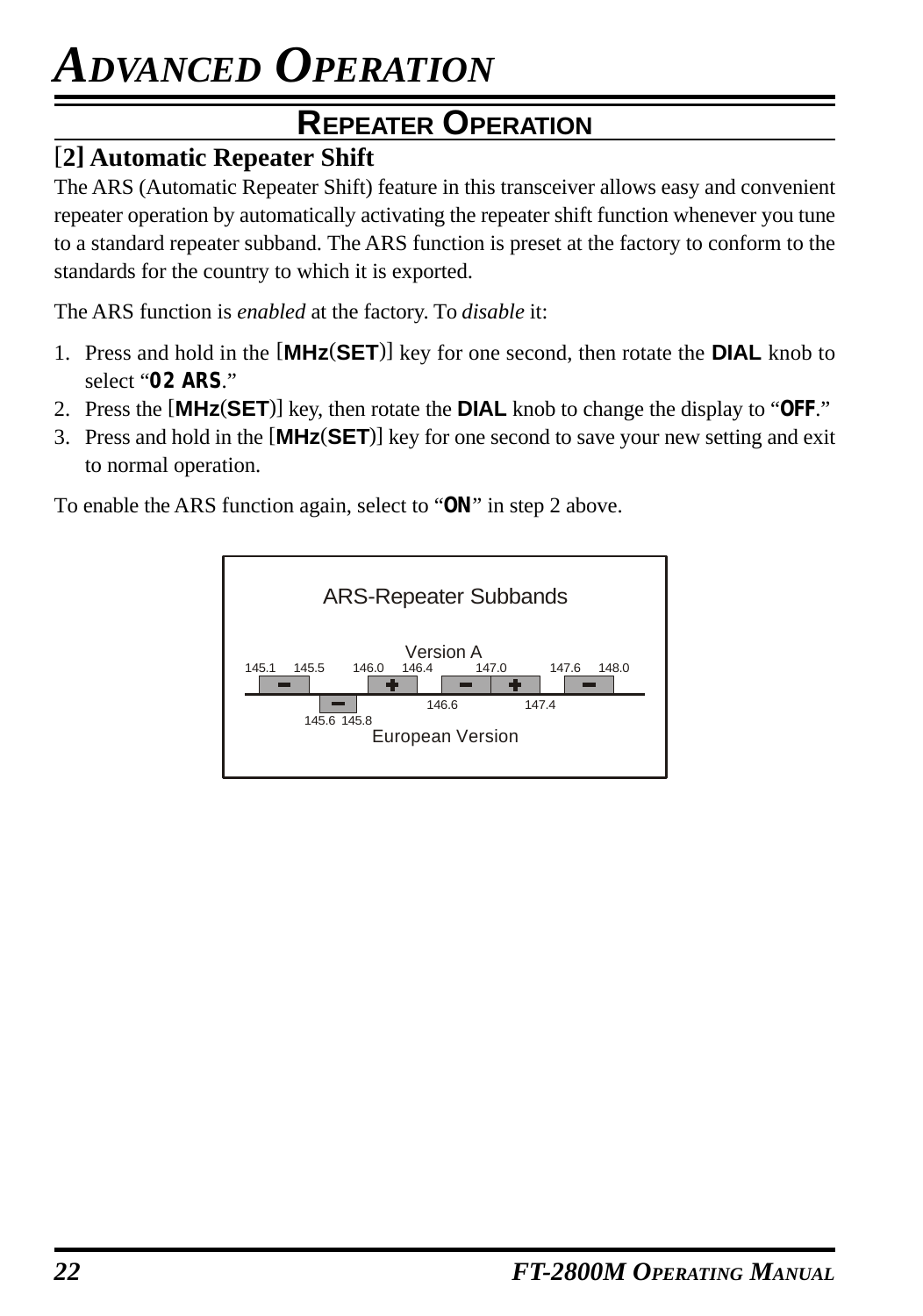## **REPEATER OPERATION**

### **[3] Separate Transmit Frequency Memories ("Odd Splits")**

All memory channels can store independent receive and transmit frequencies, to accommodate occasional non-standard offsets with greater frequency resolution than is available using the "standard" shift feature.

- 1. First store the *receive* (repeater output) frequency. In the VFO mode, tune the transceiver to the desired receive frequency. Now press and hold in the [**D/MR**(**MW**)] key on the front panel for one second.
- 2. Within five seconds of pressing the [**D/MR**(**MW**)] key, use the **DIAL** knob or microphone's [**UP**]/[**DWN**] buttons to select the desired memory channel into which you wish to store this frequency pair.
- 3. Now press the [**D/MR**(**MW**)] key momentarily to store the receive frequency into the selected memory.
- 4. Next store the *transmit* (repeater input) frequency. Since you are still in the VFO mode, tune the transceiver to the desired transmit frequency.
- 5. Now press and hold in the [**D/MR**(**MW**)] key for one second.
- 6. Press and hold in the **PTT** switch, and press the [**D/MR**(**MW**)] key momentarily while holding in the **PTT** switch. This will not cause transmission, but rather it will instruct the transceiver that you are *programming* a separate transmit *frequency* into memory.

When you have finished the above procedure, press the [**D/MR**(**MW**)] key momentarily. The channel number and repeater downlink frequency will appear on the display. If you press the **PTT** switch, you will observe the display changing to indicate the repeater's uplink frequency. Note also that the display shows " $- +$ " in the upper left-hand corner; this indicates that an "odd" (non-standard) shift has been stored on this channel.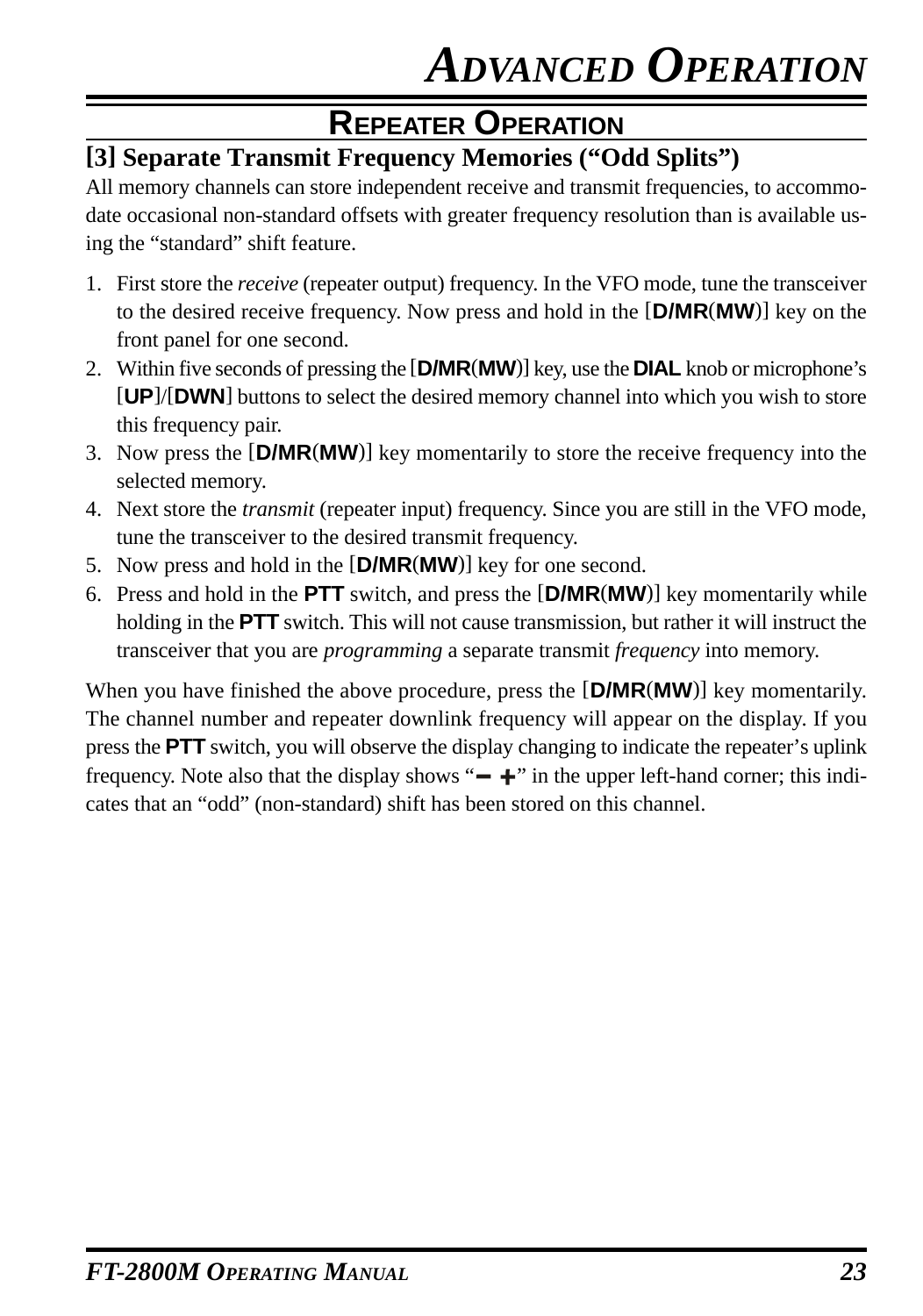## **CTCSS/DCS OPERATION**

### **CTCSS Operation**

Many repeater systems require that a very-low-frequency audio tone be superimposed on your FM carrier in order to activate the repeater. This helps prevent false activation of the repeater by radar or spurious signals from other transmitters. This tone system, called "CTCSS" (Continuous Tone Coded Squelch System), is included in your **FT-2800M**, and is very easy to activate.

### CTCSS setup involves two actions: setting the **Tone Mode** and then setting of the **Tone Frequency.** These actions are set up by using the Set (Menu) mode, selec*tions #28 (SQ TYP) and #27 (SQ TNF).*

- 1. Press and hold in the [**MHz**(**SET**)] key for one second, then rotate the **DIAL** knob to select "**28 SQ TYP**."
- 2. Press the [**MHz**(**SET**)] key, then rotate the **DIAL** knob so that "**T ENC**" appears on the display; this activates the CTCSS Encoder, which allows repeater access.

*You may notice an additional "***DC ENC***" and "***DCS***" appearing while you rotate the* **DIAL** *knob in this step. We'll discuss the Digital Code Squelch system shortly. And also, "***T+DCS***" and "***TSQ+DC***" appearing while you rotate the* **DIAL** *knob in this step. This is a Split Tone Operation, describe later.*

- 3. Rotating the **DIAL** knob one more click clockwise in the above step will cause "**TSQ**" to appear. When "**TSQ**" appears, this means that the Tone Squelch system is active, which mutes your **FT-2800M**'s receiver until it receives a call from another radio sending out a matching CTCSS tone. This can help keep your radio quiet until a specific call is received, which may be helpful while operating in congested areas.
- 4. When you have made your selection of the CTCSS tone mode, press the [**MHz**(**SET**)] key momentarily, then rotate the **DIAL** knob one click counter-clockwise to select Menu "**27 SQ TNF**." This Menu selection allows setting of the CTCSS tone frequency to be used.
- 5. Press the [**MHz**(**SET**)] key to enable adjustment of the CTCSS frequency.

| <b>CTCSS TONE FREQUENCY (Hz)</b> |       |       |       |       |       |  |  |  |  |
|----------------------------------|-------|-------|-------|-------|-------|--|--|--|--|
| 67.0                             | 69.3  | 71.9  | 74.4  | 77.0  | 79.7  |  |  |  |  |
| 82.5                             | 85.4  | 88.5  | 91.5  | 94.8  | 97.4  |  |  |  |  |
| 100.0                            | 103.5 | 107.2 | 110.9 | 114.8 | 118.8 |  |  |  |  |
| 123.0                            | 127.3 | 131.8 | 136.5 | 141.3 | 146.2 |  |  |  |  |
| 151.4                            | 156.7 | 159.8 | 162.2 | 165.5 | 167.9 |  |  |  |  |
| 171.3                            | 173.8 | 177.3 | 179.9 | 183.5 | 186.2 |  |  |  |  |
| 189.9                            | 192.8 | 196.6 | 199.5 | 203.5 | 206.5 |  |  |  |  |
| 210.7                            | 218.1 | 225.7 | 229.1 | 233.6 | 241.8 |  |  |  |  |
| 250.3                            | 254.1 |       |       |       |       |  |  |  |  |

- 6. Rotate the **DIAL** knob until the display indicates the Tone Frequency you need to be using.
- 7. When you have made your selection, press and hold in the [**MHz**(**SET**)] key for one second to save the new setting and exit to normal operation.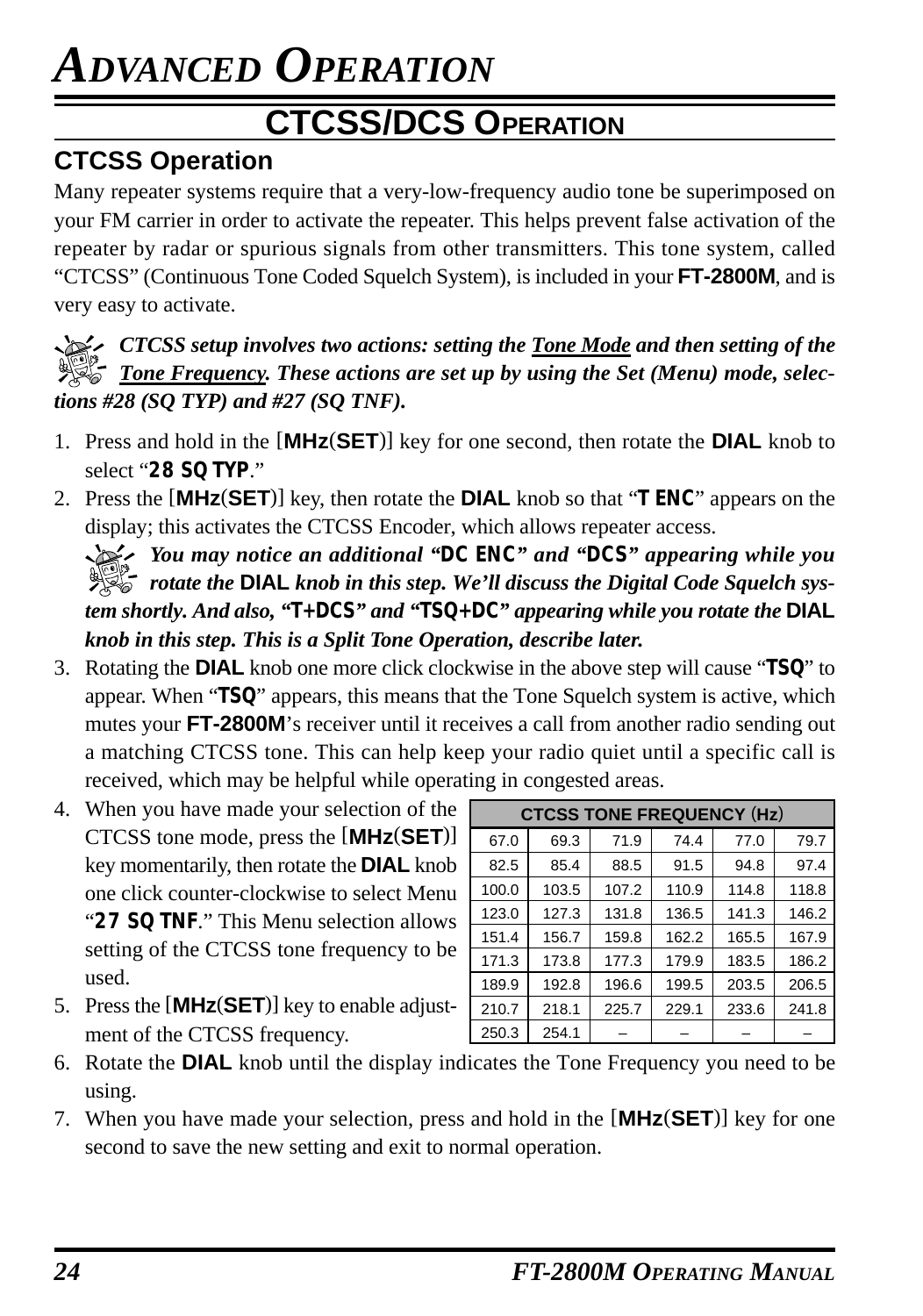## **CTCSS/DCS OPERATION**

*Your repeater may or may not re-transmit a CTCSS tone - some systems just use CTCSS to control access to the repeater, but don't pass it along when transmitting. If the S-Meter deflects, but the FT-2800M is not passing audio, repeat steps "1" through "3" above, but rotate the DIAL knob so that "T ENC" appears - this will allow you to hear all traffic on the channel being received.*

*You may use the Menu to re-program one of the Microphone's programmable keys for quick access to Menu #27 (SQL TNF), from which you can perform the above setup procedure. See page 45 for details on the setup of the programmable keys.*

### **DCS Operation**

Another form of tone access control is Digital Code Squelch, or DCS. It is a newer, more advanced tone system which generally provides more immunity from false paging than does CTCSS. The DCS Encoder/Decoder is built into your **FT-2800M**, and operation is very similar to that just described for CTCSS. Your repeater system may be configured for DCS; if not, it is frequently quite useful in Simplex operation if your friend(s) use transceivers equipped with this advanced feature.



#### *Just as in CTCSS operation, DCS requires that you set the Tone Mode to DCS and* that you select a <u>Tone Code</u>.

- 1. Press and hold in the [**MHz**(**SET**)] key for one second, then rotate the **DIAL** knob to select "**28 SQ TYP**."
- 2. Press the [**MHz**(**SET**)] key, then rotate the **DIAL** knob until "**DCS**" appears on the display; this activates the DCS Encoder/Decoder.
- 3. Now press the [**MHz**(**SET**)] key momentarily, then rotate the **DIAL** knob to select Menu "**26 SQ DCS**."
- 4. Press the [**MHz**(**SET**)] key momentarily to enable the adjustment of the DCS code.
- 5. Rotate the **DIAL** knob to select the desired DCS Code (a three-digit number).
- 6. When you have made your selection, press and hold in the [**MHz**(**SET**)] key for one second to save the new setting and exit to normal operation.

*Remember that the DCS is an Encode/ Decode system, so your receiver will remain muted until a matching DCS code is received on an incoming transmission. Switch the DCS off when you're just tuning around the band!*

| <b>DCS CODE</b> |     |     |     |     |     |     |     |     |     |
|-----------------|-----|-----|-----|-----|-----|-----|-----|-----|-----|
| 023             | 025 | 026 | 031 | 032 | 036 | 043 | 047 | 051 | 053 |
| 054             | 065 | 071 | 072 | 073 | 074 | 114 | 115 | 116 | 122 |
| 125             | 131 | 132 | 134 | 143 | 145 | 152 | 155 | 156 | 162 |
| 165             | 172 | 174 | 205 | 212 | 223 | 225 | 226 | 243 | 244 |
| 245             | 246 | 251 | 252 | 255 | 261 | 263 | 265 | 266 | 271 |
| 274             | 306 | 311 | 315 | 325 | 331 | 332 | 343 | 346 | 351 |
| 356             | 364 | 365 | 371 | 411 | 412 | 413 | 423 | 431 | 432 |
| 445             | 446 | 452 | 454 | 455 | 462 | 464 | 465 | 466 | 503 |
| 506             | 516 | 523 | 526 | 532 | 546 | 565 | 606 | 612 | 624 |
| 627             | 631 | 632 | 654 | 662 | 664 | 703 | 712 | 723 | 731 |
| 732             | 734 | 743 | 754 |     |     |     |     |     |     |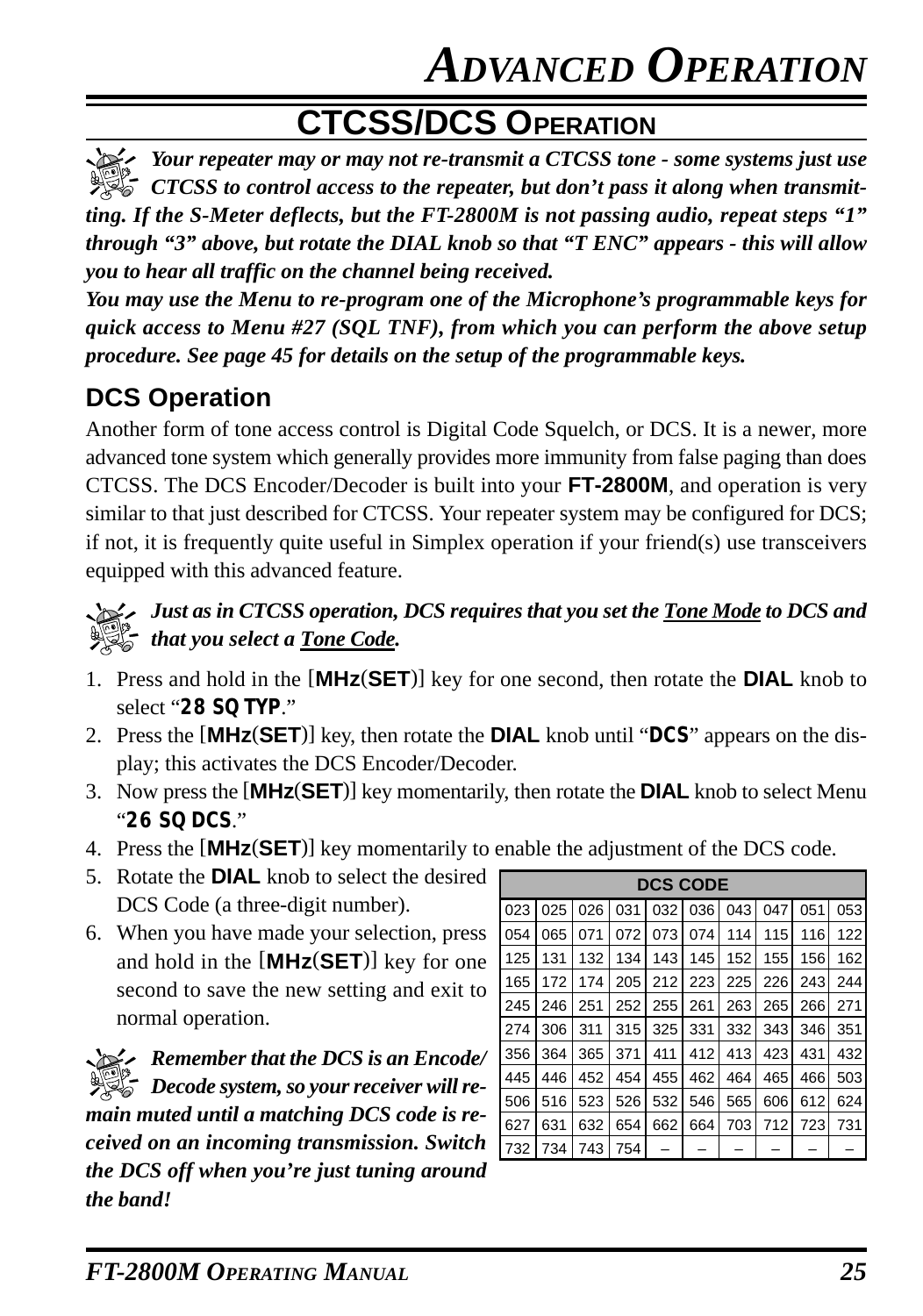## **CTCSS/DCS OPERATION**

### **Tone Search Scanning**

In operating situations where you don't know the CTCSS tone or DCS code being used by another station or stations, you can command the radio to listen to the incoming signal and scan in search of the tone being used. Two things must be remembered in this regard:

- ¶ You must be sure that your repeater uses the same tone type (CTCSS vs. DCS).
- ¶ Some repeaters do not pass the CTCSS tone or DCS code; you may have to listen to the station(s) transmitting on the repeater uplink (input) frequency in order to allow Tone Search Scanning to work.

To scan for the tone in use:

- 1. Set the radio up for either CTCSS or DCS Decoder operation (see the previous discussion). In the case of CTCSS, "**TSQ**" will appear on the display; in the case of DCS, "**DCS**" will appear on the display.
- 2. Press the Microphone's [**P3**] key momentarily to start scanning for the incoming CTCSS or DCS tone/code.
- 3. When the radio detects the correct tone or code, it will halt on that tone/code, and audio will be allowed to pass.
- 4. Press and hold in the [**MHz**(**SET**)] key for one second to lock in that tone/code and exit to normal operation.

### *If the Tone Scan feature does not detect a tone or code, it will continue to scan indefinitely. When this happens, it may be that the other station is not sending any tone. You can press the Microphone's* [**P3**] *key to halt the scan at any time.*

Tone Scanning works either in the VFO or Memory modes.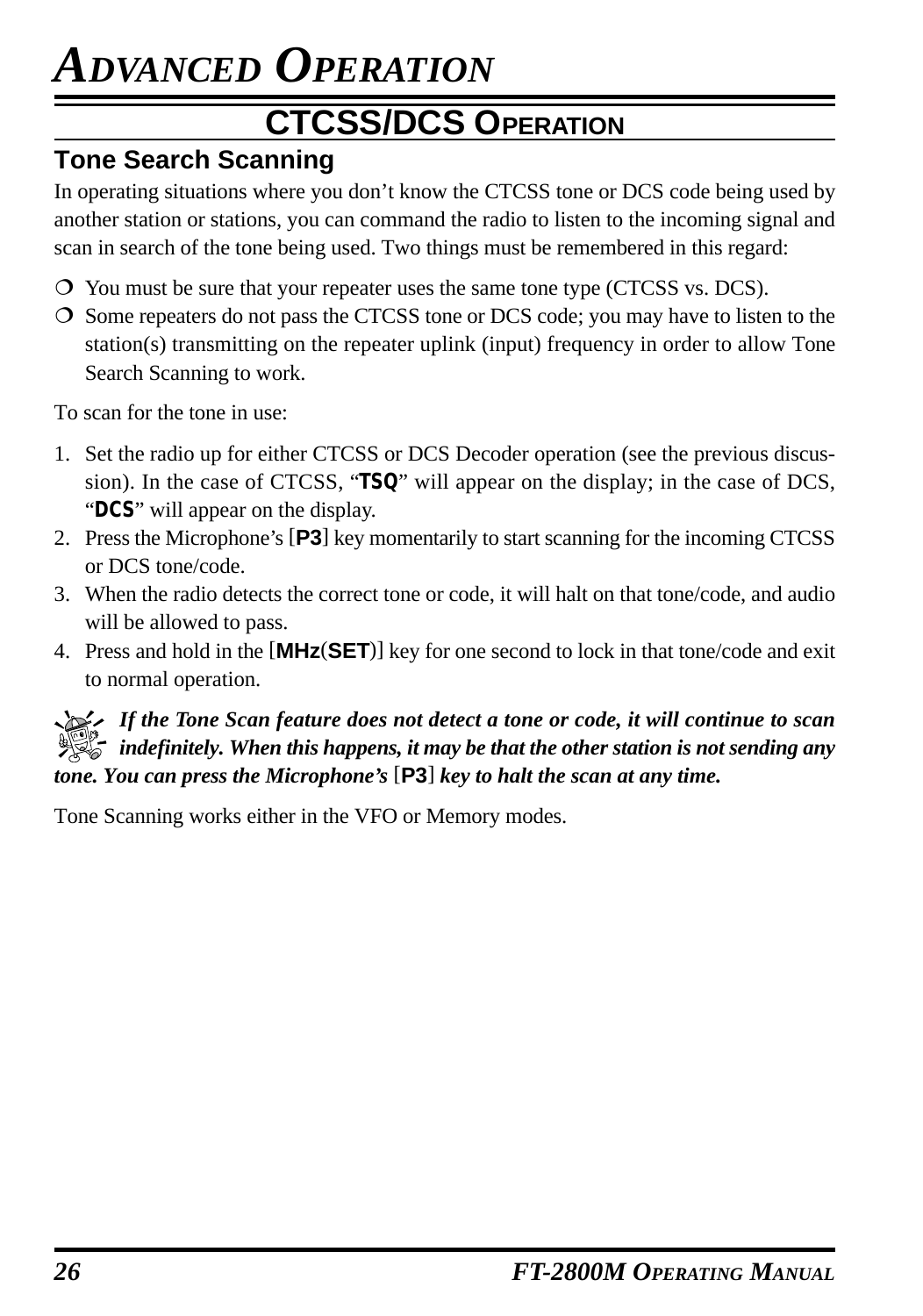## **CTCSS/DCS OPERATION**

### **CTCSS/DCS Bell Paging**

During CTCSS Decode or DCS operation, you may set up the **FT-2800M** such that a ringing "bell" sound alerts you to the fact that a call is coming in. Here is the procedure for activating the CTCSS/DCS Bell:

- 1. Set the transceiver up for CTCSS Decode ("Tone Squelch") or DCS operation, as described previously.
- 2. Adjust the operating frequency to the desired channel.
- 3. Press and hold in the [**MHz**(**SET**)] key for one second, then rotate the **DIAL** knob to select "04 **BELL**."
- 4. Rotate the **DIAL** knob to set the desired number of rings of the Bell. The available choices are **1**, **3**, **5**, or **8** rings, **REPEAT** (continuous ringing), or **OFF**.
- 5. Press and hold in the [**MHz**(**SET**)] key for one second to save the new setting and exit to normal operation.

When you are called by a station whose transceiver is sending a CTCSS tone or DCS code which matches that set into your Decoder, the Bell will ring in accordance with this programming.

### **Split Tone Operation**

The **FT-2800M** can be operated in a "Split Tone" configuration, to enable operation on repeaters using a mix of both CTCSS and DCS control. To do this:

- 1. Press and hold in the [**MHz**(**SET**)] key for one second, then rotate the **DIAL** knob to select "**28 SQ TYP**."
- 2. Press the [**MHz**(**SET**)] key, then rotate the **DIAL** knob to select the desired operating mode: **DC ENC**: DCS Encode only ("**DC**" icon will appear while operating)
	- **T+DCS**: Encodes a CTCSS Tone and Decodes a DCS code (the "**T**" and "**DCS**" icons will appear during operation)
	- **TSQ+DC**: Encodes a DCS code and Decodes a CTCSS Tone (the "**TSQ**" and "**DC**" icons will appear during operation)
- 3. Press the [**MHz**(**SET**)] key momentarily, then rotate the **DIAL** knob one click counterclockwise to select Menu "**27 SQ TNF**."
- 4. Press the [**MHz**(**SET**)] key momentarily to enable the adjustment of the CTCSS Tone.
- 5. Rotate the **DIAL** knob to select the desired CTCSS Tone.
- 6. Press the [**MHz**(**SET**)] key momentarily, then rotate the **DIAL** knob one click counterclockwise to select Menu "**26 SQ DCS**."
- 7. Press the [**MHz**(**SET**)] key momentarily to enable the adjustment of the DCS Code.
- 8. Rotate the **DIAL** knob to select the desired DCS Code (a three-digit number).
- 9. When you have made your selections, press and hold in the [**MHz**(**SET**)] key for one second to save the new setting and exit to normal operation.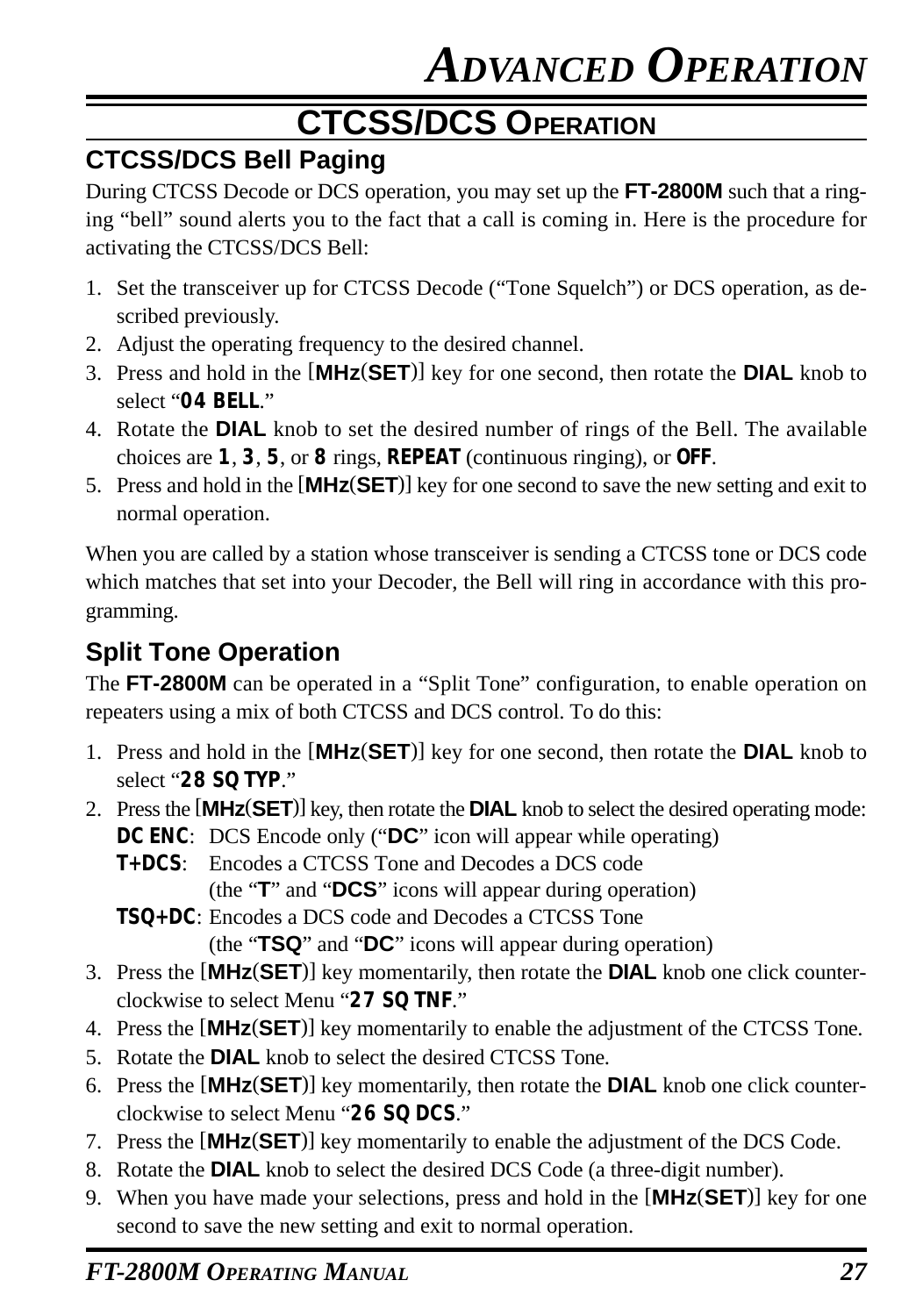### **DTMF AUTODIALER OPERATION**

Nine DTMF Autodialer memories are available on the **FT-2800M**. These DTMF Autodialer memories can store up to 16 digits of a telephone number for repeater autopatch or other use.

To load DTMF Autodialer memories, use the following procedure:

- 1. Press and hold in the [**MHz**(**SET**)] key for one second, then rotate the **DIAL** knob to select "**10 DT MEM**."
- 2. Press the [**MHz**(**SET**)] key, then rotate the **DIAL** knob to select the DTMF Autodialer memory channel number into which you wish store a telephone number ("**DTMF-1**" to "**DTMF-9**").
- 3. Press the [**D/MR**(**MW**)] key momentarily, then rotate the **DIAL** knob to select the first digit of the telephone number you wish to store.
- 4. When you have selected the correct digit, press the [**REV**(**DW**)] key momentarily. Now, rotate the **DIAL** knob to select the second of 16 available numbers in the current DTMF Autodialer memory register.
- 5. Repeat this procedure for each digit in the telephone number. If you a mistake, press the microphone's [**DWN**] key to move back to the first digit, then re-enter the correct number.
- 6. When entry of all digits is complete, press the [**MHz**(**SET**)] key.
- 7. If you wish to store another DTMF string, repeat steps 2 through 6 above.
- 8. Press and hold in the [**MHz**(**SET**)] key for one second to save the new setting and exit to normal operation.

To *transmit* the memorized telephone number, use the following procedure:

- 1. Press and hold in the [**MHz**(**SET**)] key for one second, then rotate the **DIAL** knob to select "**08 DTMF**."
- 2. Press the [**MHz**(**SET**)] key, then rotate the **DIAL** knob to set the DTMF Autodialer memory function to the "ON" position (the " $\mathbf{\widehat{B}}$ " icon will appear).
- 3. Press and hold in the [**MHz**(**SET**)] key for one second to save the new setting and exit to normal operation.
- 4. In the Autodialer mode, which you just engaged, first press the **PTT** switch, then press the microphone's numeric key ([**1**] through [**9**]) corresponding to the DTMF memory string you wish to send. Once the string begins, you may release the **PTT** switch, as the transmitter will be held "on the air" until the DTMF string is completed.

To disable the Autodialer function mode, select "**OFF**" in step 2 above.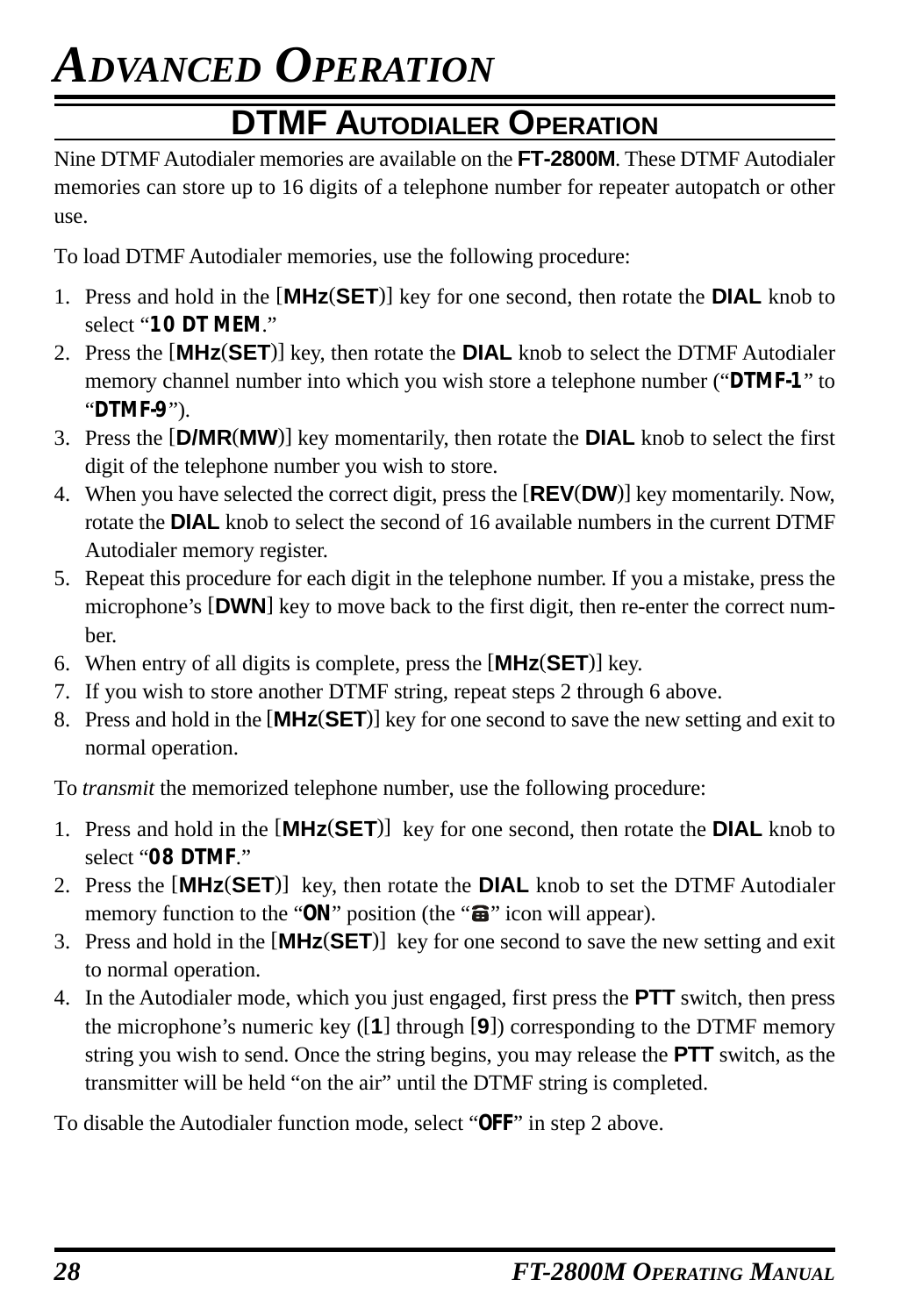## **DTMF AUTODIALER OPERATION**

The speed at which the DTMF digits are sent can be changed. Two speed levels are available: Low (10 digits per second) and High (20 digits per second: default). To toggle between Low and High speed, use the following procedure:

- 1. Press and hold in the [**MHz**(**SET**)] key for one second, then rotate the **DIAL** knob to select "**11 DT SPD**."
- 2. Press the [**MHz**(**SET**)] key, then rotate the **DIAL** knob to select the desired speed ("**50**": High speed or "**100**": Low speed).
- 3. Press and hold in the [**MHz**(**SET**)] key for one second to save the new setting and exit to normal operation.

You can also set a longer delay between the time your transmitter is keyed and the first DTMF digit is sent. To set the delay time, use the following procedure:

- 1. Press and hold in the [**MHz**(**SET**)] key for one second, then rotate the **DIAL** knob to select "**09 DT DLY**."
- 2. Press the [**MHz**(**SET**)] key, then rotate the **DIAL** knob to select the desired speed (**50**/ **250**/**450**/**750**/**1000** ms).
- 3. Press and hold in the [**MHz**(**SET**)] key for one second to save the new setting and exit to normal operation.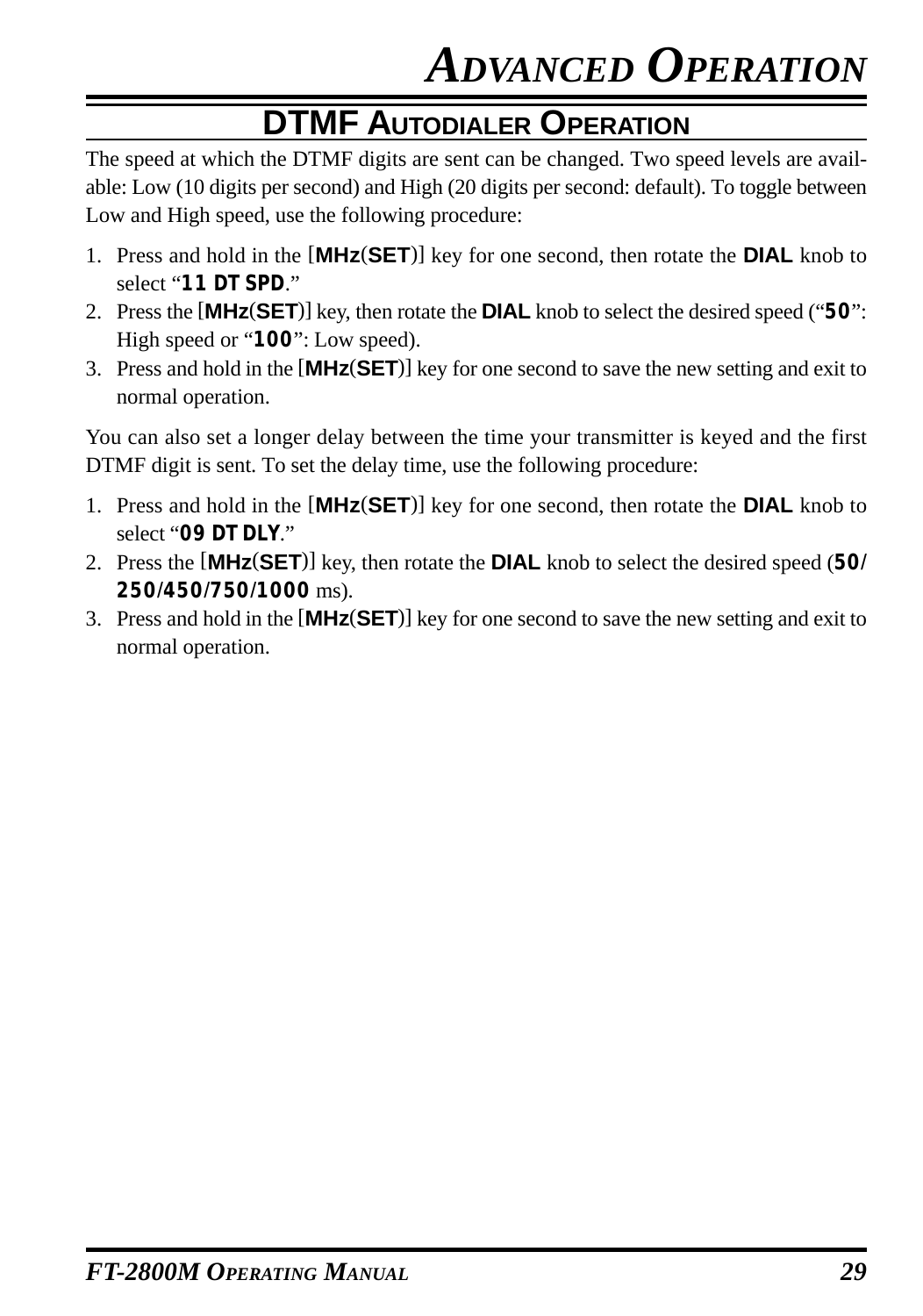## *MEMORY OPERATION*

### **MEMORY STORAGE**

A wide array of memory resources are available on the **FT-2800M**. A total of 221 memories are available, and each may be appended with an alpha-numeric label of up to six characters, for quick channel recognition.

The "basic" memory bank for the **FT-2800M** consists of 200 memories. Let's learn the simple procedure for storing and recalling a frequency, then we can move on to some of the more advanced memory features.

To store a frequency into memory:

- 1. In the VFO mode, select the desired frequency, repeater shift, CTCSS/DCS tone, and TX power level.
- 2. Press and hold in the [**D/MR**(**MW**)] key for one second. A memory number will appear in the bottom right-hand corner of the display. If the channel number is blinking, there currently is no data stored on that channel; if the channel number is not blinking, that channel is currently "occupied" by other frequency data, and you won't want to use that channel unless the data is no longer of interest.
- 3. Within five seconds of pressing the [**D/MR**(**MW**)] key, use the **DIAL** knob to select the desired memory into which you wish to store the frequency.
- 4. Press the [**D/MR**(**MW**)] key again, this time momentarily, to store the displayed data into the selected memory channel slot. The memory label will disappear (since you are still operating in the VFO mode).
- 5. To store other frequencies, repeat steps 1 through 4, remembering to set the repeater shift, CTCSS/DCS tone, and TX power level, as appropriate.

*The above procedure will be used for virtually all memory storage circumstances. If you need to program a frequency pair that uses a non-standard shift ("odd split"), use the procedure described on page 23.*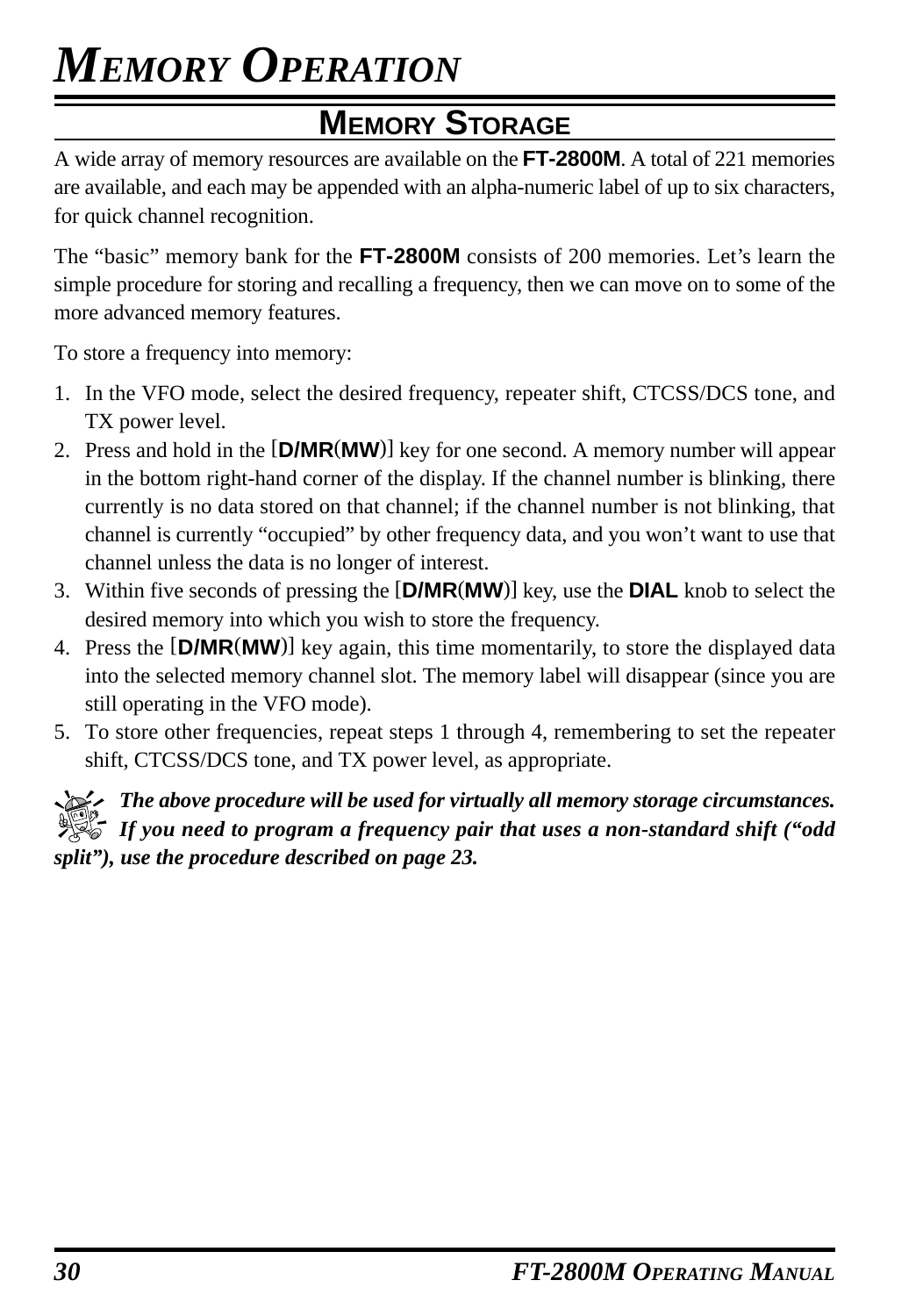## *MEMORY OPERATION*

## **MEMORY RECALL**

Once you have stored the memory or memories desired, you must now switch from the "VFO" mode to the "Memory Recall" mode, so you can operate on the just-stored memory channels.

- 1. Press the [**D/MR**(**MW**)] key, repeatedly if necessary, until the "**MR**" icon and a memory channel number appear on the display; this indicates that the "Memory Recall" mode is now en-
- gaged. 2. When more than one memory has been stored, use



the **DIAL** knob to select any pf the programmed memories for operation. Alternatively, the microphone's [**UP**] or [**DWN**] button may be used to step or scan through the available memories. When using the microphone's buttons, press the button momentarily to move one step up or down; press and hold in the [**UP**] or [**DWN**] button for one second to begin memory scanning.

### **Memory Recall from the Microphone's Keypad:**

While operating in the Memory Recall mode, the keypad of the **MH-48A6J** Microphone may be used for direct recall of memory channels.

To do this, press the Channel Number you wish to recall, then press the  $[\ast]$  key. For example, to recall Memory Channel "5," press  $[5] \rightarrow [*]$ . To recall Memory Channel "118,"  $pres [1] \rightarrow [1] \rightarrow [8] \rightarrow [*].$ 

### **Labeling Memories**

You may wish to append an alpha-numeric "Tag" (label) to a memory or memories, to aid in recollection of the channel's use (such as club name, etc.). This is easily accomplished using the Set (Menu) mode.

- 1. Recall the memory channel on which you wish to append a label.
- 2. Press and hold in the [**MHz**(**SET**)] key for one second, then rotate the **DIAL** knob to select "**00 ALPH**."
- 3. Press the [**MHz**(**SET**)] key. You will notice the first character location blinking, indicating that you are now in the Alpha-Numeric ("A/N") entry mode. Within the A/N entry mode, rotate the **DIAL** knob to select *characters*; pressing the [**REV**(**DW**)] key will move the character's *entry location* to the right.
- 4. Rotate the **DIAL** knob to select the desired number, letter, or symbol, then press the [**D/ MR**(**MW**)] key to move the next character's location. Move two slots if you want to put in a space.
- 5. Repeat step 4, as necessary, to complete the name tag (up to six characters) for your memory, then press the [**MHz**(**SET**)] key momentarily to save the A/N name just entered.
- 6. Press and hold in the [**MHz**(**SET**)] key for one second to exit to normal operation.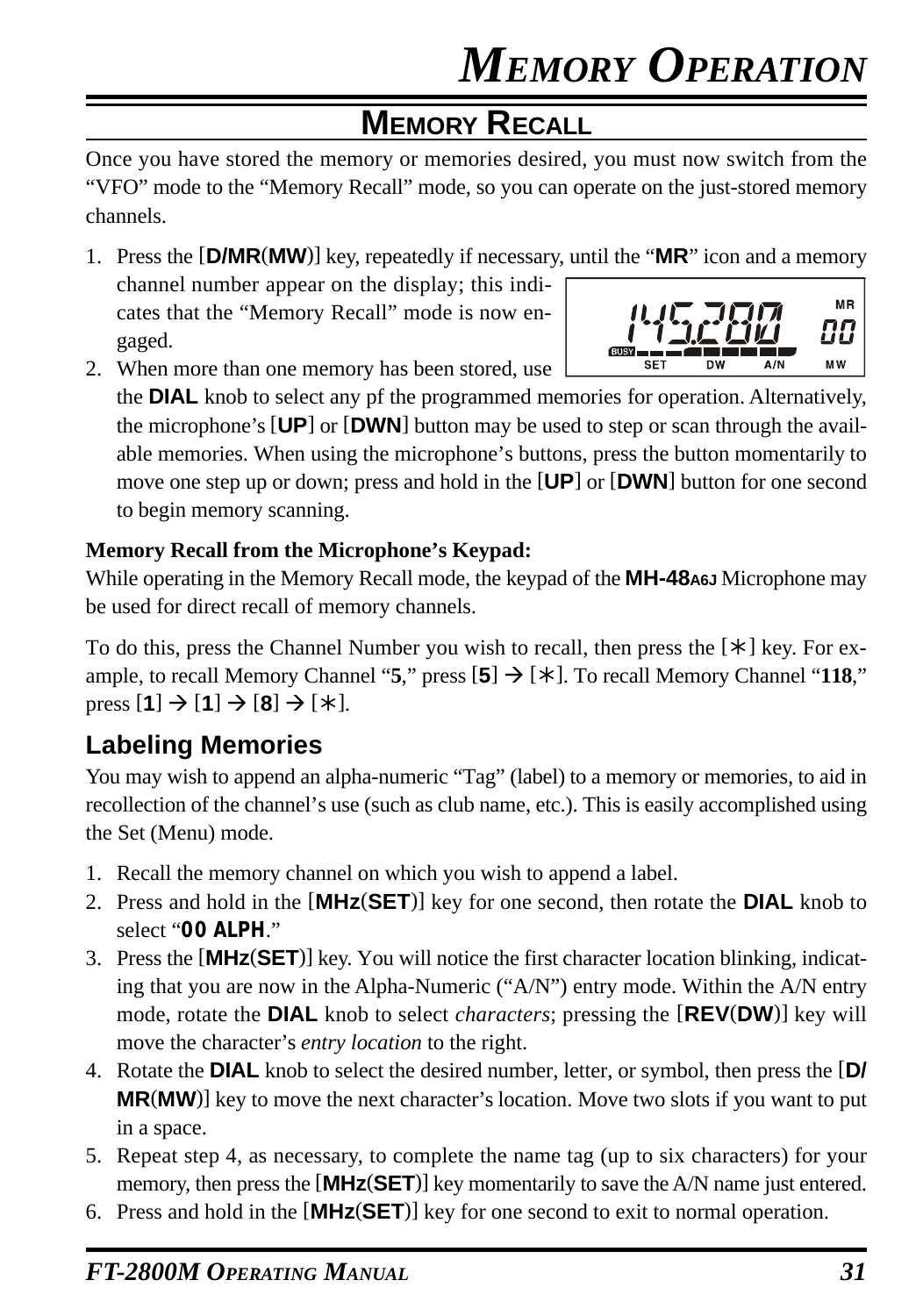## *MEMORY OPERATION*

## **MEMORY RECALL**

While operating in the Memory Recall mode, press and hold in the [**LOW**(**A/N**)] key for one second to toggle the display between indication of the frequency and the channel's Alpha/ Numeric label.

### **Memory Tuning**

Once you have recalled a particular memory channel, you may easily tune off that channel, as though you were in the VFO mode.

- 1. With the **FT-2800M** in the Memory Recall mode, select the desired memory channel.
- 2. Press the [**MHz**(**SET**)] key momentarily. The "**MR**" indicator will blink; this indicates that the "Memory Tuning" mode has been engaged.
- 3. Rotate the **DIAL** knob, or press the [**UP**] or [**DWN**] keys, to tune to a new frequency. The synthesizer steps you have selected for "VFO" operation will be the steps used during Memory Tuning.
- 4. If you wish to return to the original memory frequency, press the [**D/MR**(**MW**)] key momentarily. The "**MR**" indicator will stop blinking.
- 5. If you wish to store into memory a new frequency set during Memory Tuning, just press and hold in the [**D/MR**(**MW**)] key for one second, then complete the normal memory storage procedure. Be sure to select an open memory channel when doing so.

### **Deleting Memories**

With 221 total memories available, there frequently are situations where you may desire to delete certain memories temporarily (except the Memory Channel "00" and Home Channel). The procedure for deleting a channel is quite simple:

- 1. With the **FT-2800M** in the Memory Recall mode, press and hold in the [**D/MR**(**MW**)] key for one second, then rotate the **DIAL** knob to select the memory channel you wish to delete.
- 2. Press the [**LOW**(**A/N**)] key momentarily. The "**CLEAR**" notation will appear on the display.
- 3. Press again the [**LOW**(**A/N**)] key momentarily. The previously-selected memory will be deleted.

### *Once deleted, channel data cannot be recovered!*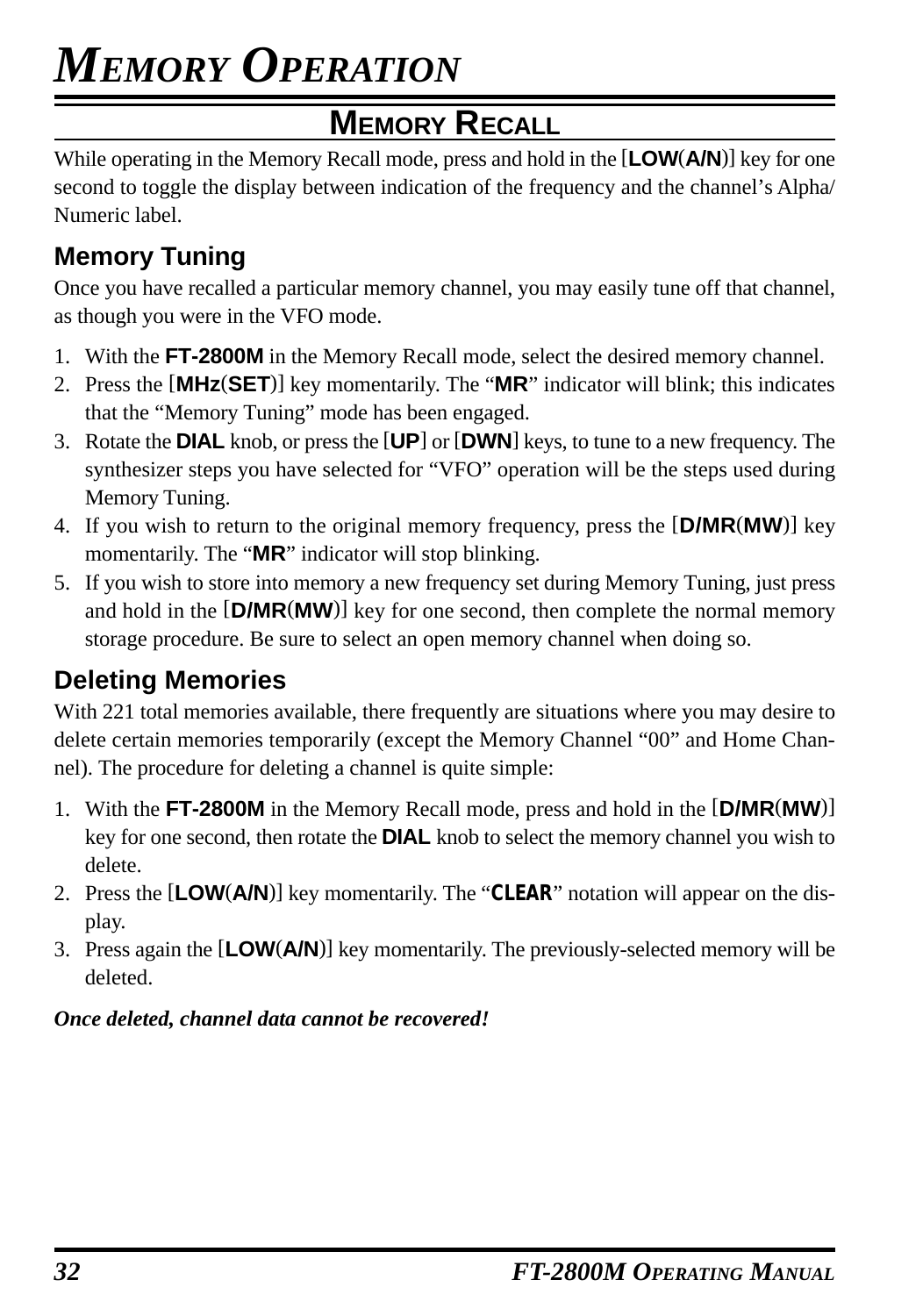## **HOME CHANNEL MEMORY**

A Convenient one-touch "Home" channel memory is available to simplify return to your most-often-used frequency. This memory does not appear in the regular memory bank, to simplify operation and speed recall of this important channel.

To recall the Home channel, just press the [**D/ MR**(**MW**)] key, repeatedly if necessary, until the "**HM**" icon appears on the display; this indicates that the Home Channel has been recalled.

The factory default frequency for the Home channel is 146.520 MHz (USA version, EXP version: 144.000 MHz). You can re-program the Home channel in a manner identical to that used for the regular memories:

- 1. From the VFO mode, tune in the frequency you wish to store, and set all repeater shifts and other data just the way you do for "normal" memory channel storage.
- 2. Press and hold in the [**D/MR**(**MW**)] key for one second, then press the [**REV**(**DW**)] key to store the displayed data into the Home channel. The memory label will disappear (since you are still operating in the VFO mode).

You may also append an alpha-numeric "Tag" (label) to a Home channel, as described previously. be sure to recall the Home channel first, then enter the Menu (selection "**00 ALPH**") to program the label's contents.

From the Home channel, you may tune off (as in the Memory Tune mode) with*out doing anything more than rotating the main DIAL knob. This automatically shifts control to the VFO, making it a good idea to program in your area's "Calling Frequency" as the Home channel. Once contact is established, you may then tune off the Calling Frequency to an open simplex frequency to carry on your QSO.*

## **MEMORY-ONLY MODE**

Once memory channel programming has been completed, you may place the radio in a "Memory Only" mode, whereby VFO and Home Channel operation are impossible. This may be particularly useful during public-service events where a number of operators may be using the radio for first time, and ultimate simplicity of channel selection is desired.

To place the radio into the Memory Only mode, turn it off. Now press and hold in the [**MHz**(**SET**)] and [**D/MR**(**MW**)] keys while turning the radio on. The VFO and Home Channel will now be disabled.

To return to normal operation, repeat the above power-on procedure.



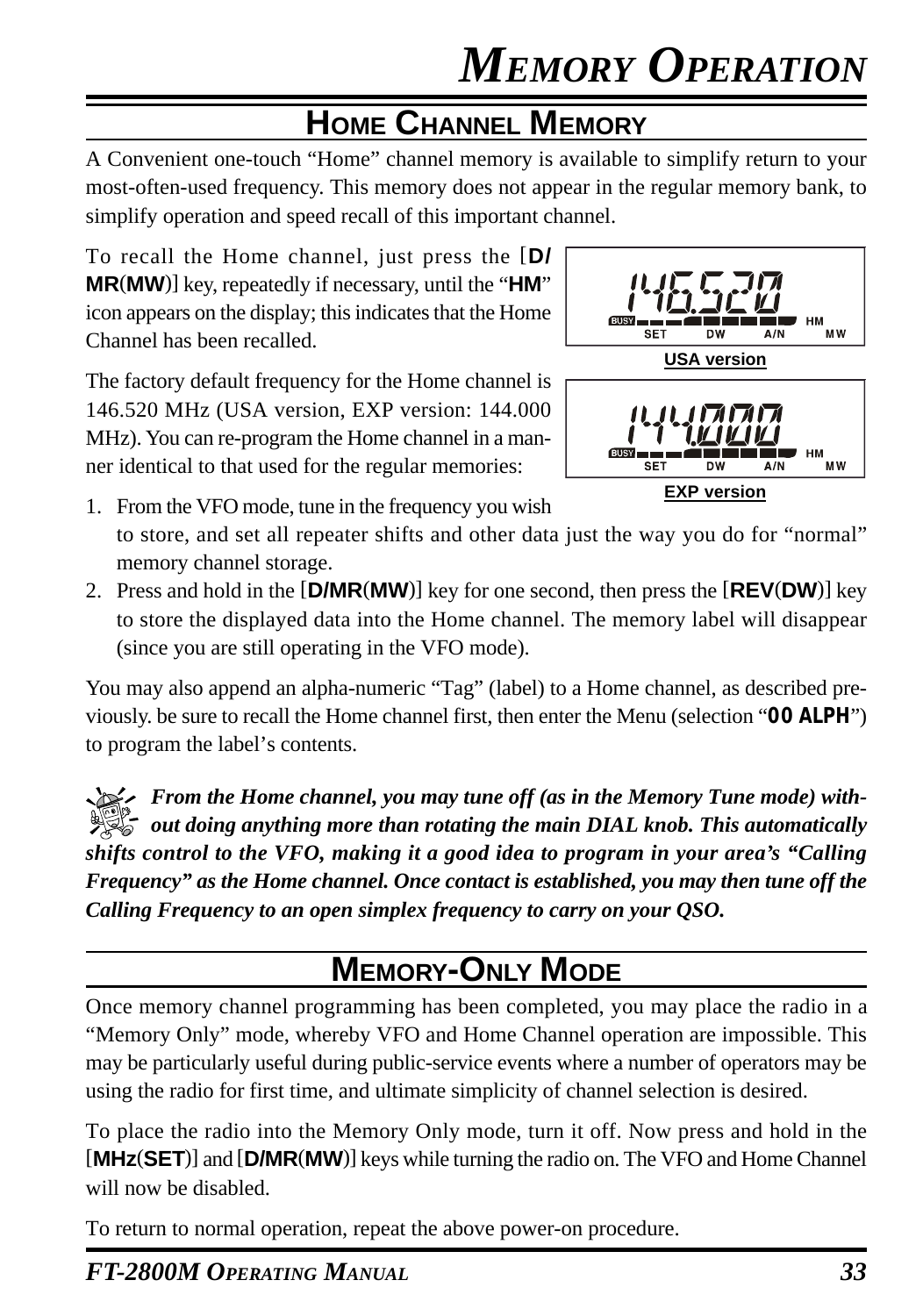## *SCANNING*

The **FT-2800M**'s scanning capability provides the operator with many convenient methods of rapid frequency navigation.

## **BASIC SCANNER OPERATION**

Before activating the scanner, make sure that the Squelch is set to silence the background noise when no signal is present. Scanning is not possible while the Squelch is open (if noise or signals are being heard).

Scanning may be started or stopped using the microphone's [**UP**] or [**DWN**] button. The following techniques are used for scanning:

- □ Pressing and holding in either the **[UP**] or **[DWN**] button for one second in the *VFO mode* will cause upward or downward *band* scanning, respectively, to begin.
- r Pressing and holding in either the [**UP**] or [**DWN**] button for one second in the *Memory mode* will cause memory channel scanning toward a higher- or lower-numbered *memory channel*, respectively.
- $\Box$  Scanning pauses when a signal opens the squelch, and the decimal point on the display will blink. You can choose one of three scan-resume modes (described later).
- $\Box$  To halt the scan manually, the easiest way is to push the **PTT** switch on the microphone momentarily (no transmission will occur while you are scanning). The scan may also be halted manually by pressing the microphone's [**UP**] or [**DWN**] button, or the [**D/ MR**(**MW**)] key.

## **SCAN-RESUME OPTIONS**

Three scan-resume modes are available on the **FT-2800M**:

- $\Box$  In the "**BUSY**" mode, the scanner will remain halted for as long as there is carrier present on the channel; after the carrier drops at the end of the other station's transmission, scanning will resume.
- $\Box$  In the "**HOLD**" mode, the scanner will halt on a signal it encounters. It will not restart automatically; you must manually re-initiate scanning if you wish to resume.
- □ In the "**5 SEC**" mode, the scanner will halt for five seconds *only*, after which scanning will resume (whether or not the other station is still transmitting).

The default scan-stop mode is "**BUSY**." To change the scan-resume mode, use the following procedure:

- 1. Press and hold in the [**MHz**(**SET**)] key for one second, then rotate the **DIAL** knob to select "**23 SCAN**."
- 2. Press the [**MHz**(**SET**)] key, then rotate the **DIAL** knob to select the desired scan-resume mode (**BUSY**/**HOLD**/**5 SEC**).
- 3. Press and hold in the [**MHz**(**SET**)] key for one second to save the new setting and exit to normal operation.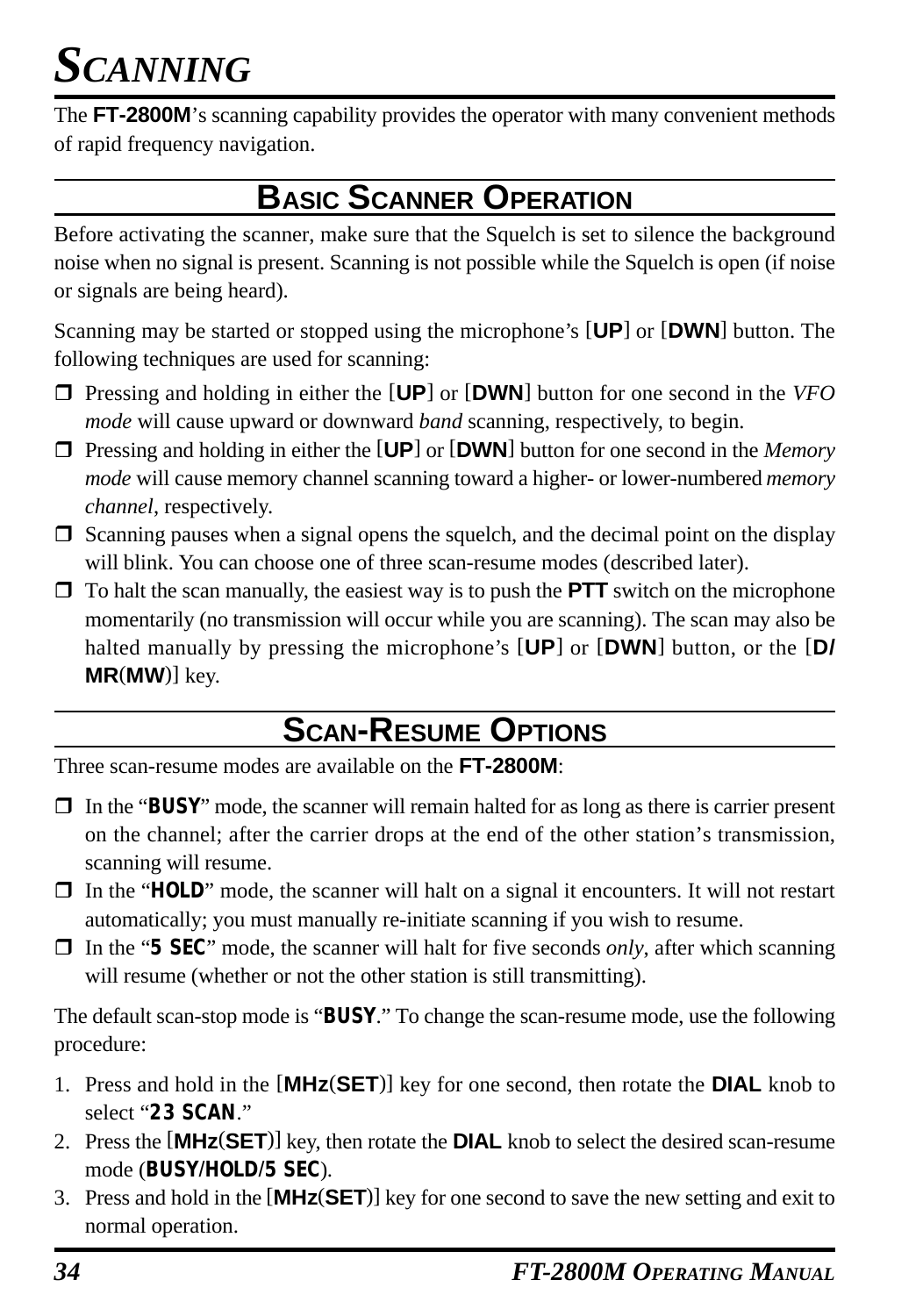## **MEMORY SKIP SCANNING**

When you have some continuously-active channels in memories, you may wish to *skip* them for *scanning*, but still have them available for *manual selection*.

To mask a memory to be skipped during scanning, use the following procedure:

- 1. Set the radio to Memory Recall mode by pressing the [**D/MR**(**MW**)] key repeatedly, as necessary, until "**MR**" and a channel number appear on the right side of the display.
- 2. Rotate the **DIAL** knob to select the Memory Channel to be skipped during scanning.
- 3. Press and hold in the [**MHz**(**SET**)] key for one second, then rotate the **DIAL** knob to select "**25 SKIP**."
- 4. Press the [**MHz**(**SET**)] key, then rotate the **DIAL** knob so as to select "**SKIP**". The current Memory Channel will now be ignored during scanning. The "**ONLY**" selection is used for "Preferential Memory Scan," described in the next section.
- 5. Press and hold in the [**MHz**(**SET**)] key for one second to save the new setting and exit to normal operation.

A "**SKIP**" icon will appear when you recall the "skipped" memory channel manually.

To re-institute a channel into the scanning loop, select "**OFF**" in step 4 above, after first recalling the currently-blocked channel (the "Skipped" channel is accessible via manual channel selection methods using the **DIAL** knob in the Memory mode, whether or not it is locked out of the scanning loop).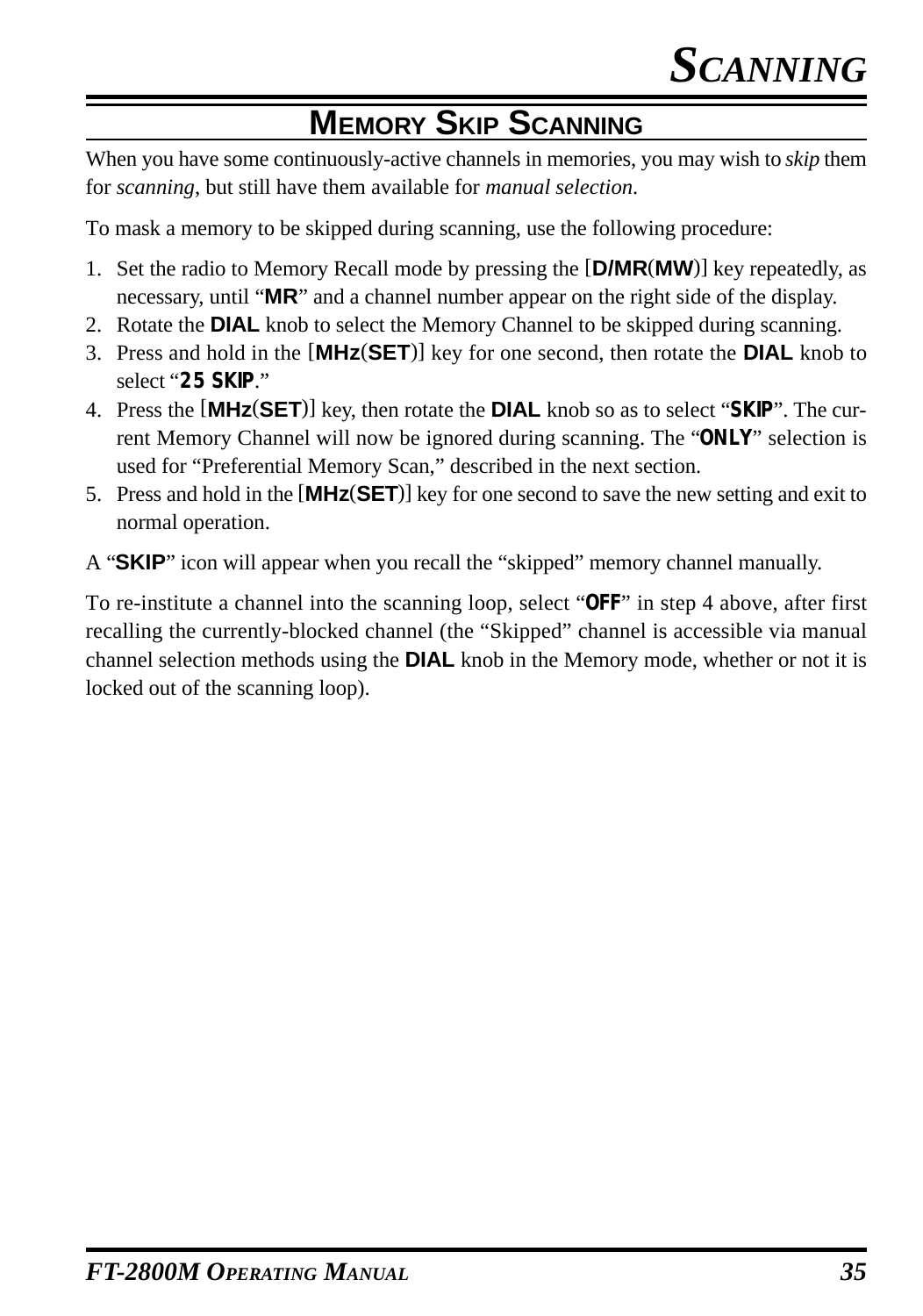### **PREFERENTIAL MEMORY SCAN**

The **FT-2800M** also allows you to set up a "Preferential Scan List" of channels which you can "flag" within the memory system. These channels are designated by a blinking "**SKIP**" icon when you have selected them, one by one, for the Preferential Scan List.

When you initiate memory scanning, *beginning on a channel with the Blinking* "**SKIP**" *icon appended*, only those channels bearing the Blinking "**SKIP**" icon will be scanned. If you initiate scanning on a channel which does not have the Blinking "**SKIP**" icon appended, you will scan all channels *including* those with the Blinking "**SKIP**" icon appended.

Here is the procedure for setting up and using the Preferential Scan List:

- 1. Set the radio to the Memory Recall mode by pressing the [**D/MR**(**MW**)] key repeatedly, if necessary.
- 2. Rotate the **DIAL** knob to select the Memory Channel which you wish to add to the Preferential Scan List.
- 3. Press and hold in the [**MHz**(**SET**)] key for one second, then rotate the **DIAL** knob to select "**25 SKIP**."
- 4. Press the [**MHz**(**SET**)] key, then rotate the **DIAL** knob so as to select "**ONLY**."
- 5. Press and hold in the [**MHz**(**SET**)] key for one second to save the new setting and exit to normal operation.

To initiate Preferential Memory Scanning:

- 1. Set the radio to the Memory Recall mode by pressing the [**D/MR**(**MW**)] key repeatedly, if necessary.
- 2. Rotate the **DIAL** knob to select any memory channel which has a Blinking "**SKIP**" icon appended to the channel number.
- 3. Press and hold either the microphone's [**UP**] or [**DWN**] button for one second to initiate Preferential Memory Scanning. Only the channels which have a Blinking "**SKIP**" icon appended to the channel number will be scanned.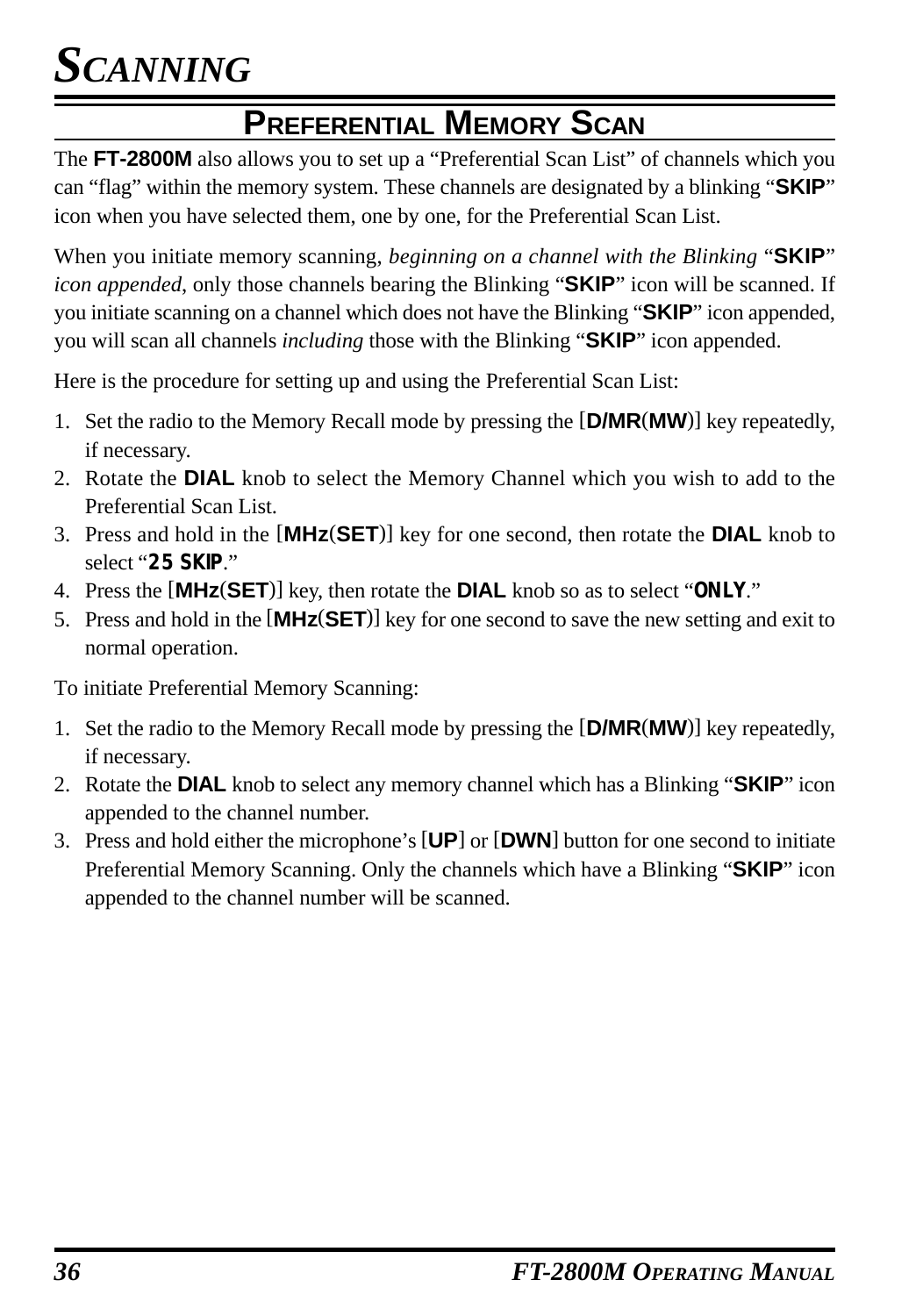### **PROGRAMMABLE BAND-SCAN LIMITS**

Besides band and memory scanning, this transceiver can be set to tune or scan only the frequencies between user-defined lower and upper limits. For example, you may wish to limit tuning/scanning to 144.3 - 148.0 MHz, to avoid encroachment on the SSB/CW subband between 144.0 and 144.3 MHz

These scanning limits are stored in special "Sub-Band Limit Memories," labeled **L0/U0** through **L9/U9**, with "**L**" and "**U**" designations representing the Lower and Upper limits, respectively.

To utilize this feature, use the following steps:

- 1. Store the lower edge of the desired scanning/tuning range in memory "**L0**", and the upper edge in memory "**U0**" (or, alternatively, in memories "**L1/U1**" through "**L9/U9**").
- 2. With any of these memories recalled, press the [**MHz**(**SET**)] key momentarily to activate the Programmable Band-Scan Limits. The "**PMS**" icon will appear. Tuning and scanning will now be limited within the just-programmed range.

To cancel the Sub-Band Limits and return to normal memory operation, press the [**D/ MR**(**MW**)] key momentarily.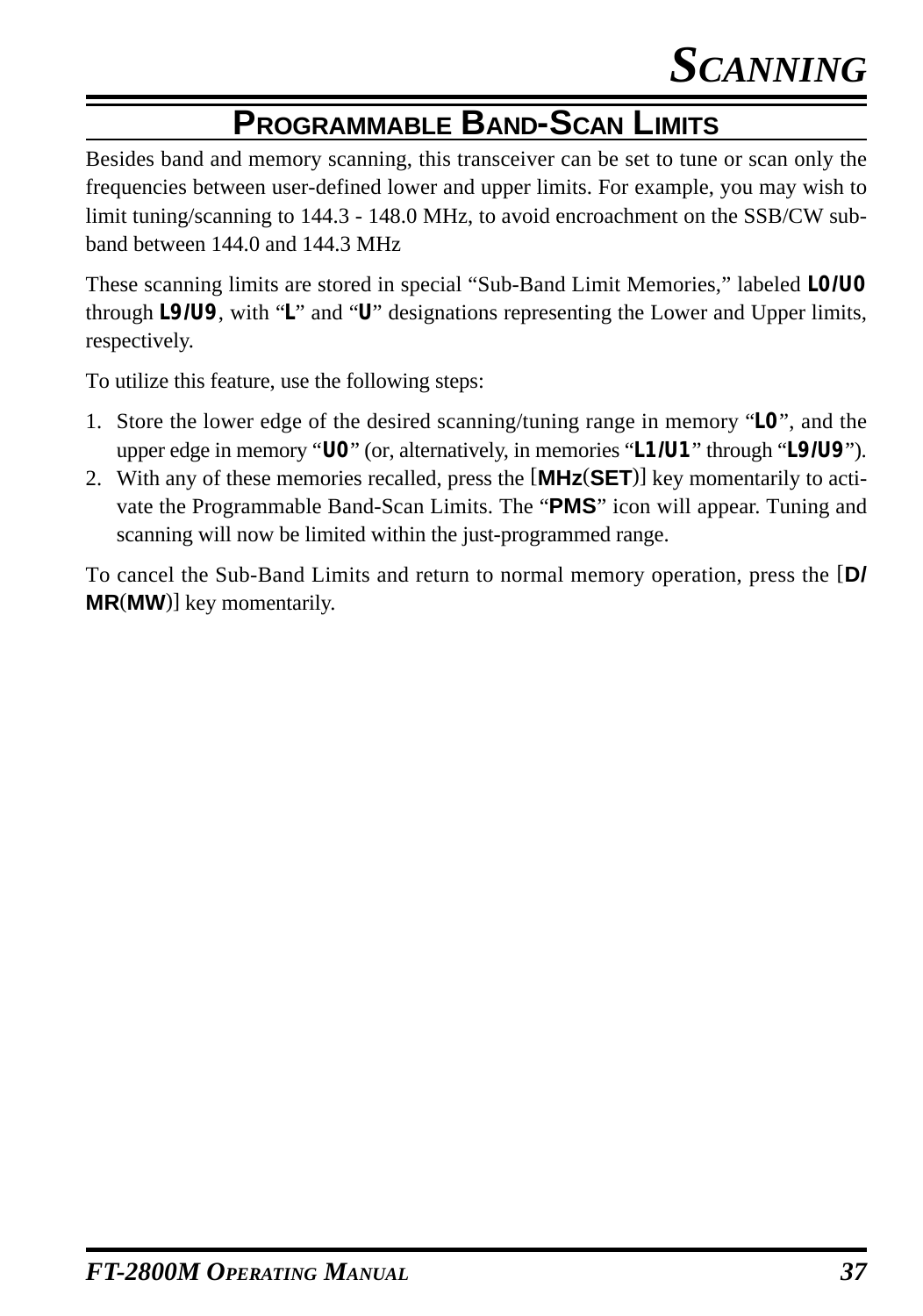## *SCANNING*

## **PRIORITY CHANNEL SCANNING** (**DUAL WATCH**)

The **FT-2800M**'s scanning features include a two-channel scanning capability which allows you to operate on a VFO, Memory channel, or Home channel, while periodically checking a user-defined Memory Channel for activity. If a station is received on the Memory Channel which is strong enough to open the Squelch, the scanner will pause on that station in accordance with the Scan-Resume mode set via Menu mode "**23 SCAN**." See page 34.

Here is the procedure for activating Priority Channel Dual Watch operation:

- 1. Set the radio to the Memory Recall mode by pressing the [**D/MR**(**MW**)] key repeatedly, if necessary.
- 2. Press and hold in the [**D/MR**(**MW**)] key for one second (the Memory Channel number will blink), then select the memory channel you wish to be the "Priority" channel.
- 3. Press and hold in the [**D/MR**(**MW**)] key for one second. The "**P**" icon will appear to the upper left of the "**MR**" icon, indicating it is the Priority channel.
- 4. Now set the **FT-2800M** for operation on another memory channel, Home channel, or on a VFO frequency.
- 5. Press and hold in the [**REV**(**DW**)] key for one second. The display will remain on the VFO, selected memory channel, or Home channel, but every five seconds the **FT-2800M** will check the Priority Channel for activity.
- 6. To cancel Dual Watch operation, press the [**D/MR**(**MW**)] key momentarily.

### **Priority Revert Mode**

During Priority channel operation (Dual Watch), a special feature is available which will allow you to move to the Priority Channel instantly, without waiting for activity to appear on the Priority Channel.

When this feature is enabled, and priority monitoring is engaged, just press the microphone's **PTT** switch. Operation will instantly revert to the Priority Channel.

To enable Priority Revert operation:

- 1. Press and hold the [**MHz**(**SET**)] key for one second, then rotate the **DIAL** knob to select "**22 RVRT**."
- 2. Press the [**MHz**(**SET**)] key, then rotate the **DIAL** knob to select "**ON**."
- 3. Press and hold the [**MHz**(**SET**)] key for one second to save the new setting and exit to normal operation.

To disable Priority Revert operation, select "**OFF**" in step 2 above.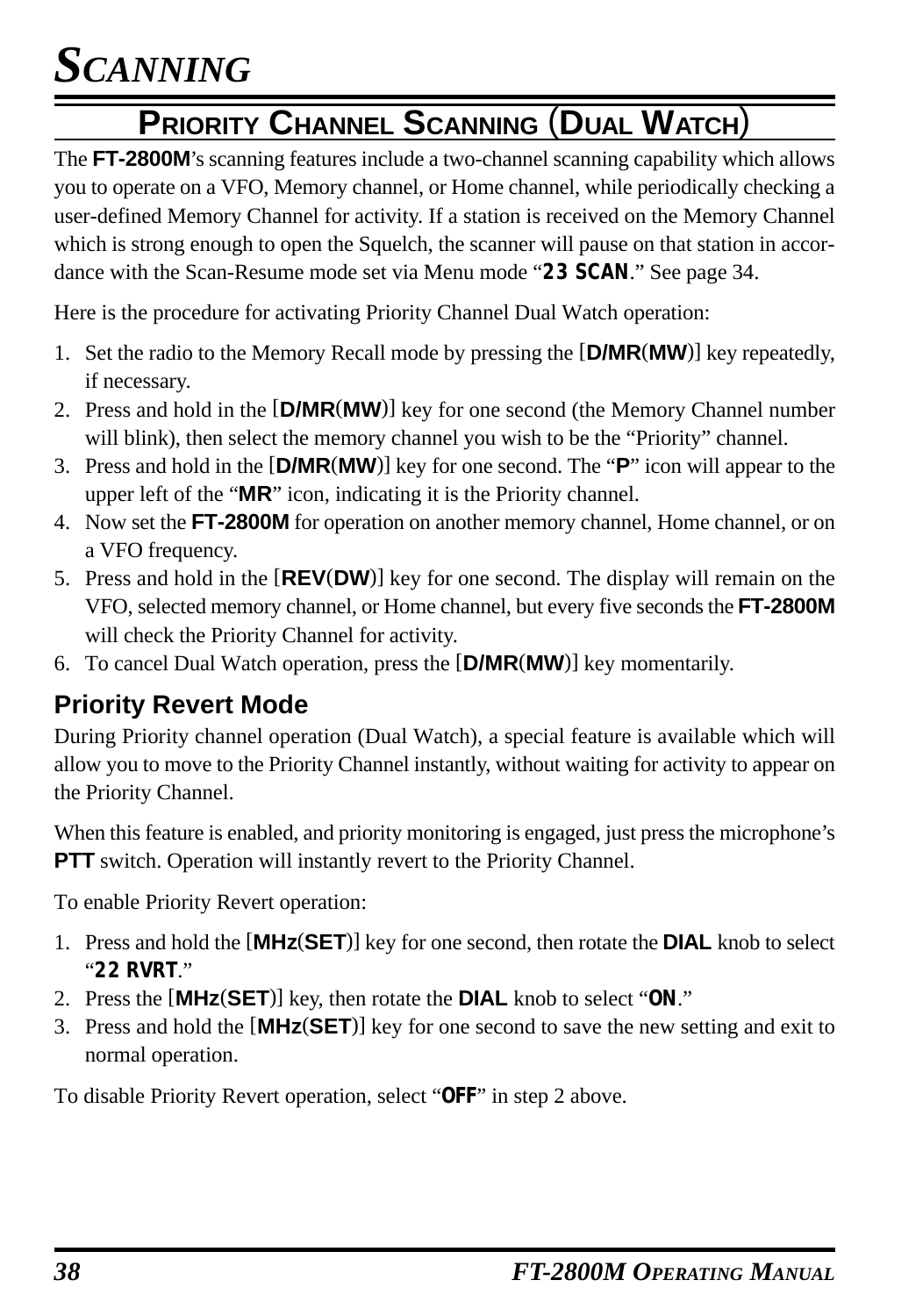## **BAND EDGE BEEPER**

The **FT-2800M** will automatically "beep" when the receiver's band edge is encountered during scanning (either in standard VFO scanning or during PMS operation). You may additionally enable this feature (band edge beeper) when the frequency reaches the band edge while selecting the VFO frequency manually, using the **DIAL** knob.

The procedure for enabling the Band-Edge Beeper (during manual tuning) is:

- 1. Press and hold in the [**MHz**(**SET**)] key for one second, then rotate the **DIAL** knob to select "**12 EDG BP**."
- 2. Press the [**MHz**(**SET**)] key, then rotate the **DIAL** knob to set this Menu item to "**ON**."
- 3. Press and hold in the [**MHz**(**SET**)] key for one second to save the new setting and exit to normal operation.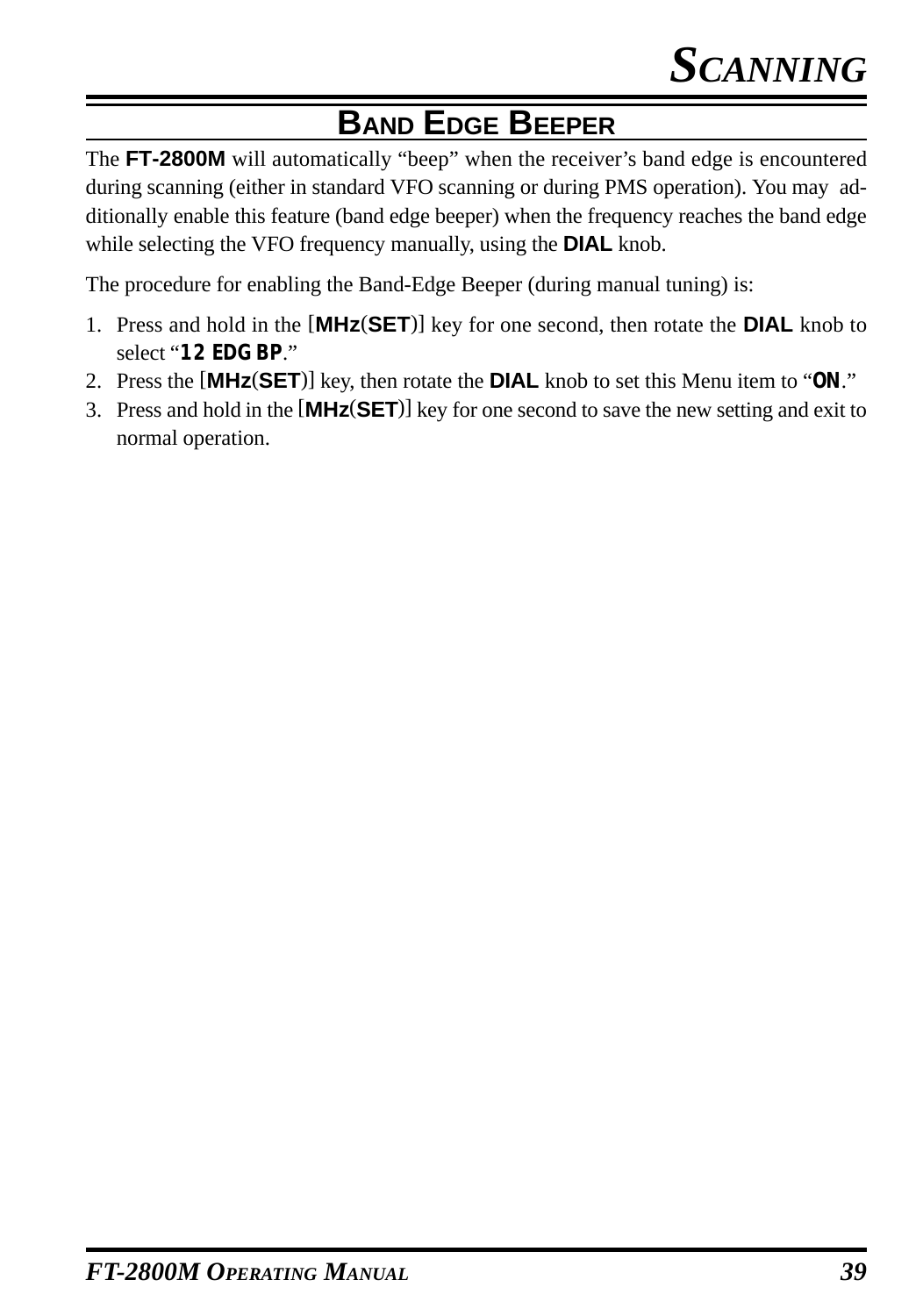## *SMART SEARCH OPERATION*

The Smart Search feature allows you to load frequencies automatically according to where activity is encountered by your radio. When Smart Search is engaged, the transceiver will search above and below your current frequency, storing active frequencies as it goes (without stopping on them even momentarily); these frequencies are stored into a special Smart Search memory band, consisting of 31 memories (15 above the current frequency, 15 below the current frequency, plus the current frequency itself).

Two basic operating modes for Smart Search are available:

- **SINGLE**: In this mode, the transceiver will sweep the current band once in each direction starting on the current frequency. All channels where activity is present will be loaded into the Smart Search memories; whether or not all 31 memories are filled, the search will stop after one sweep in each direction.
- **CONT**: In this mode, the transceiver will make one pass in each direction as with One-Shot searching; if all 31 channels are not filled after the first sweep, however, the radio will continue sweeping until they are all filled.

#### **Setting the Smart Search Mode**

- 1. Press and hold in the [**MHz**(**SET**)] key for one second, then rotate the **DIAL** knob to select "**30 S SRCH**."
- 2. Press the [**MHz**(**SET**)] key, then rotate the **DIAL** knob to select the desired Smart Search mode (see above).
- 3. Press and hold in the [**MHz**(**SET**)] key for one second to save the new setting and exit to normal operation.

### **Storing Smart Search Memories**

- 1. Set the radio to the VFO mode. Be sure that you have the Squelch adjusted properly (so that band noise is quieted).
- 2. Press the Microphone's [**P2**] key to enter the Smart Search mode. The "**S.S**" icon will appear at the bottom left corner of the display.
- 3. Press the Microphone's [**A**] key to begin Smart Search scanning.
- 4. As active channels are detected, they will automatically be stored into the Smart Search memory bank without causing the sweep to halt.
- 5. Depending on the mode you set for Smart Search operation ("**SINGLE**" or "**CONT**"), the Smart Search scan will eventually terminate, and the LCD will revert to Smart Search Memory Channel "**00**."
- 6. To recall the Smart Search memories, just rotate the **DIAL** knob to choose from among the Smart Search memories.
- 7. To return to normal operation, press the [**D/MR**(**MW**)] key.

*Smart Search is a great tool when visiting a city for the first time. You don't need to spend hours looking up repeater frequencies from a reference guidebook…just ask your FT-2800M where the action is!*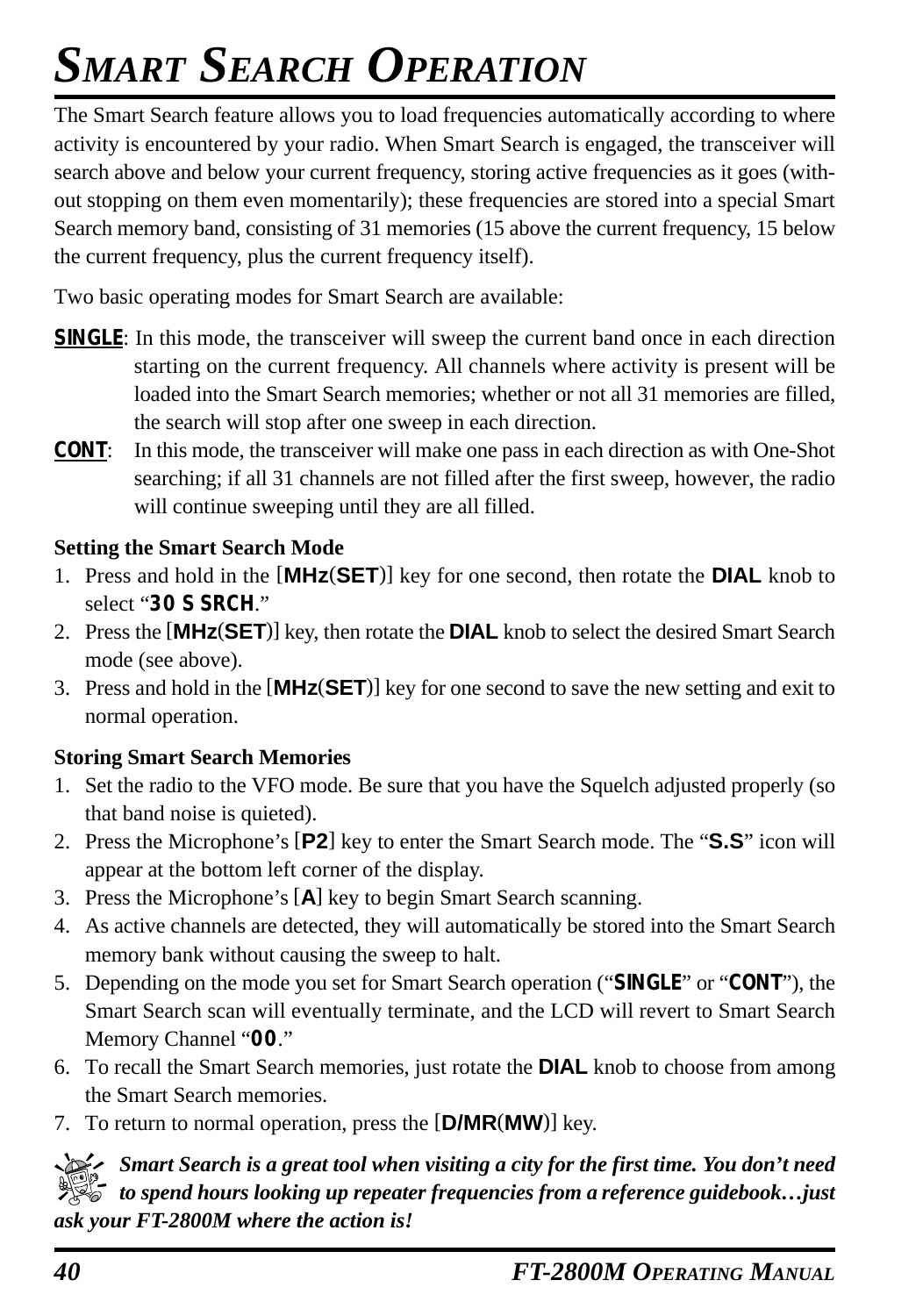## *INTERNET CONNECTION FEATURE*

The **FT-2800M** can be used to access an Internet link on a repeater which is equipped for operation using the Vertex Standard WIRESTM (Wide-Coverage Internet Repeater Enhancement System) Internet linking system.

- 1. Press the  $[\otimes]$  key to activate the Internet Connection feature. The "int" icon will appear in the memory channel field.
- 2. Rotate the **DIAL**, while pressing and holding in the [ $\otimes$ ] key, to select the access number corresponding to the WIRESTM repeater to which you wish to

establish an Internet link (ask your repeater owner/operator if you don't know the access numbers in the network).

- 3. With the Internet Connection feature activated (as in step 1 above), the **FT-2800M** will generate a brief (0.2 second) DTMF tone according to your selection in step 2. This DTMF tone is sent at the beginning of every transmission to establish or maintain the link to the remote WIRESTM repeater, while operating in the "SRG" ("Sister Repeater Group") mode.
- 4. To disable the Internet Connection feature, press the  $\lbrack \otimes \rbrack$  key again.

For more information on WIRESTM, go online to http://www.yaesu.com/amateur/pdf/brochures/WIRES.pdf for an informative brochure. Or send an e-mail to WIRES@vxstdusa.com.

You may access other Internet Link Systems that use a DTMF string for access.

- 1. Press and hold in the [**MHz**(**SET**)] key for one second, then rotate the **DIAL** knob to select "**10 DT MEM**."
- 2. Press the [**MHz**(**SET**)] key momentarily, then load the DTMF tones which you wish to use to establish an Internet link (the linking system's Home Page should have this information) into the desired DTMF Memory channel.
	- 1). Rotate the **DIAL** knob to select the DTMF Autodialer memory channel number ("**DTMF-1**" through "**DTMF-9**").
	- 2). Press the [**D/MR**(**MW**)] key momentarily.
	- 3). Rotate the **DIAL** knob to select the DTMF code, then press the [**REV**(**DW**)] key momentarily to move the digit.
	- 4). Repeat step 3) above as many times as needed to complete the access string.
	- 5). Press the [**MHz**(**SET**)] key momentarily to save the new setting.
- 3. Rotate the **DIAL** knob to select "**13 INTNET**."
- 4. Press the [**MHz**(**SET**)] key momentarily, then rotate the **DIAL** knob to set this item to "**LINK**" (to enable the alternate Internet Link, and disable the WIRESTM access option).
- 5. Press and hold in the [**MHz**(**SET**)] key for one second to save the new setting and exit to normal operation.
- 6. Press the  $\lbrack \otimes \rbrack$  key momentarily to activate the Internet Link System. The "**int**" icon will then appear in the memory channel field while the Internet Link System access feature is engaged.

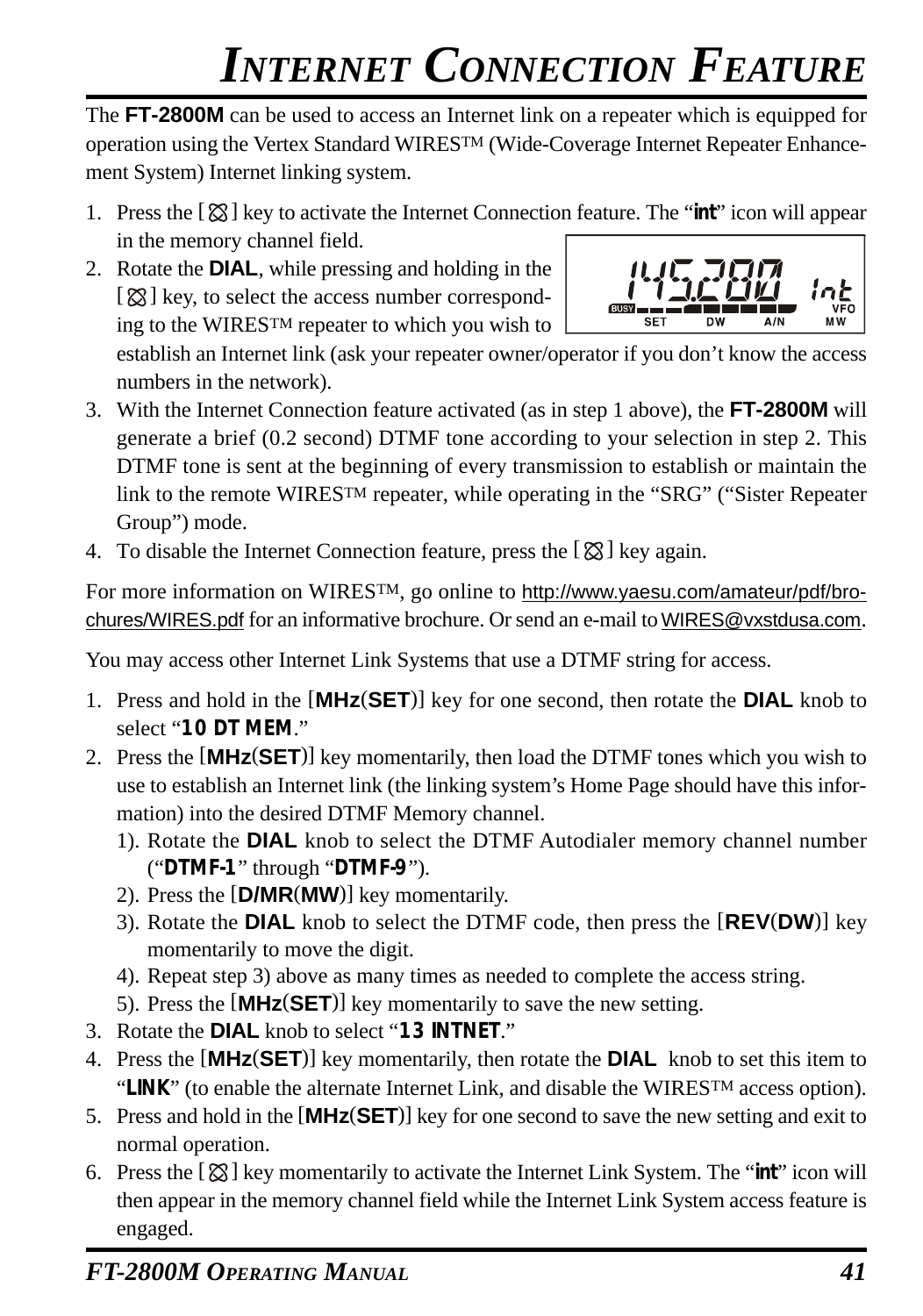## *INTERNET CONNECTION FEATURE*

- 7. Rotate the **DIAL** knob, while pressing and holding in the  $[\&$  key, to select the DTMF access number ("**DTMF-1**" ~ "**DTMF-9**") corresponding to the Internet link repeater to which you wish to establish an Internet link.
- 8. With the Internet link feature activated (as in step 6 above), press the  $\lbrack \mathcal{Z} \rbrack$  key or microphone's [**P2**] key to send out the DTMF tones according to your selection in step 7 (to establish the link to the Internet link repeater).
- 9. To disable the Internet link feature, press the  $\lceil \frac{1}{2} \rceil$  key again.

To return to WIRESTM, recall Menu "**13 INTNET**" then set it to "**WIRES**."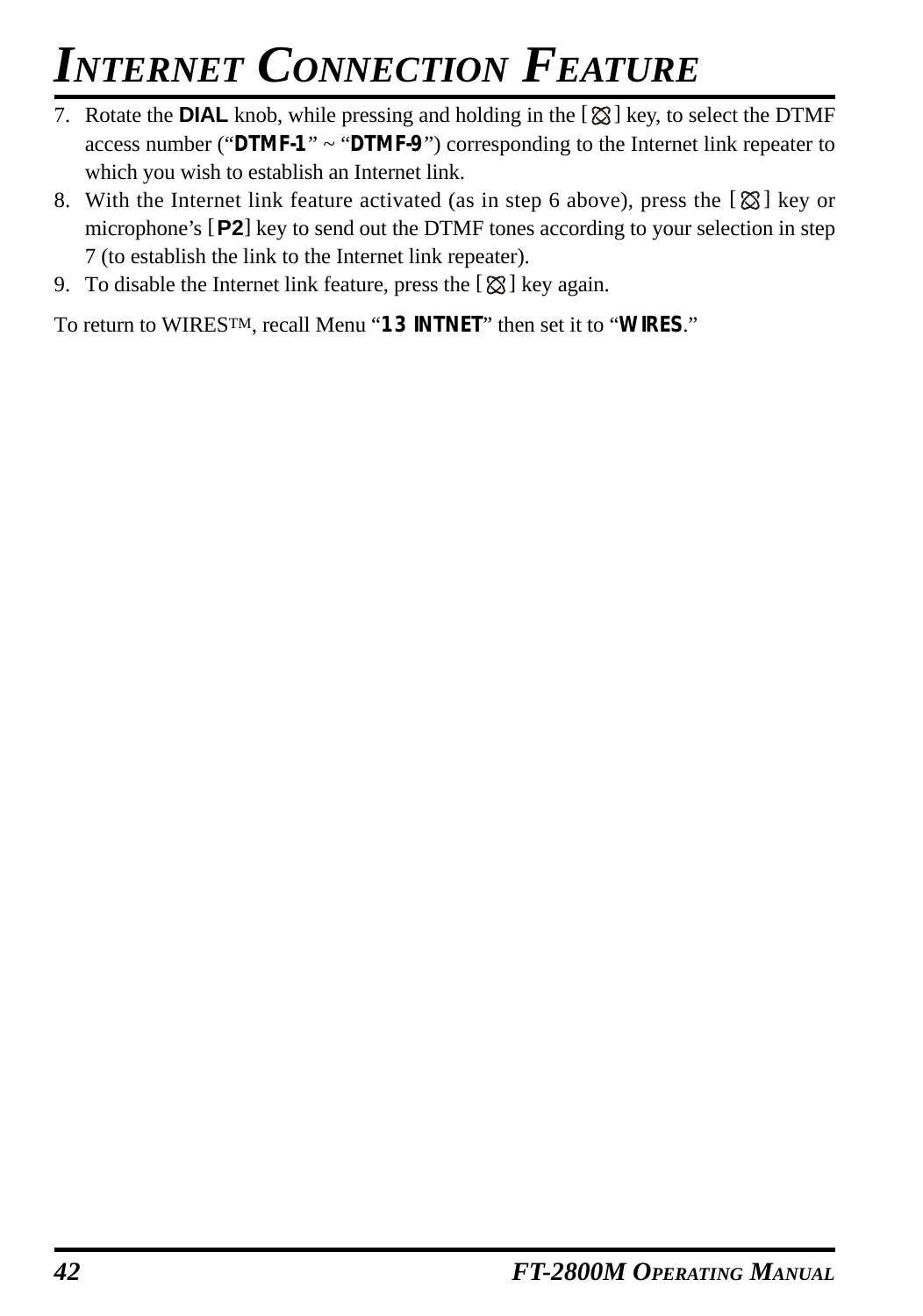## *PACKET OPERATION*

The **FT-2800M** may be used for 1200 bps Packet operation, using most all commonlyavailable Terminal Node Controllers (TNCs). Connections between the transceiver and the TNC are accomplished via the front panel Microphone connector and rear panel External Speaker jack, per the diagram below.

The audio level from the receiver to the TNC may be adjusted by using the **VOL** knob, as with voice operation. The input level to the **FT-2800M** from the TNC should be adjusted at the TNC side; the optimum input voltage is approximately 4 mV at 2000 Ohms.

Setting of the optimum TX Audio level: first, connect the **MH-48A6J** to the Microphone connector, and while listening on a monitor receiver, transmit on the **FT-2800M** and press one or more of the Microphone's DTMF keys. Note the audio level of the DTMF tones heard in the monitor receiver, then, after removing the microphone and hooking up the TNC, set the TX Data level "by ear" to about the same level. In most cases, this level of accuracy in adjustment will be sufficient for good throughput.

Be sure to turn the transceiver and TNC off before connecting the cables, so as to prevent voltage spikes from possibly damaging your transceiver.

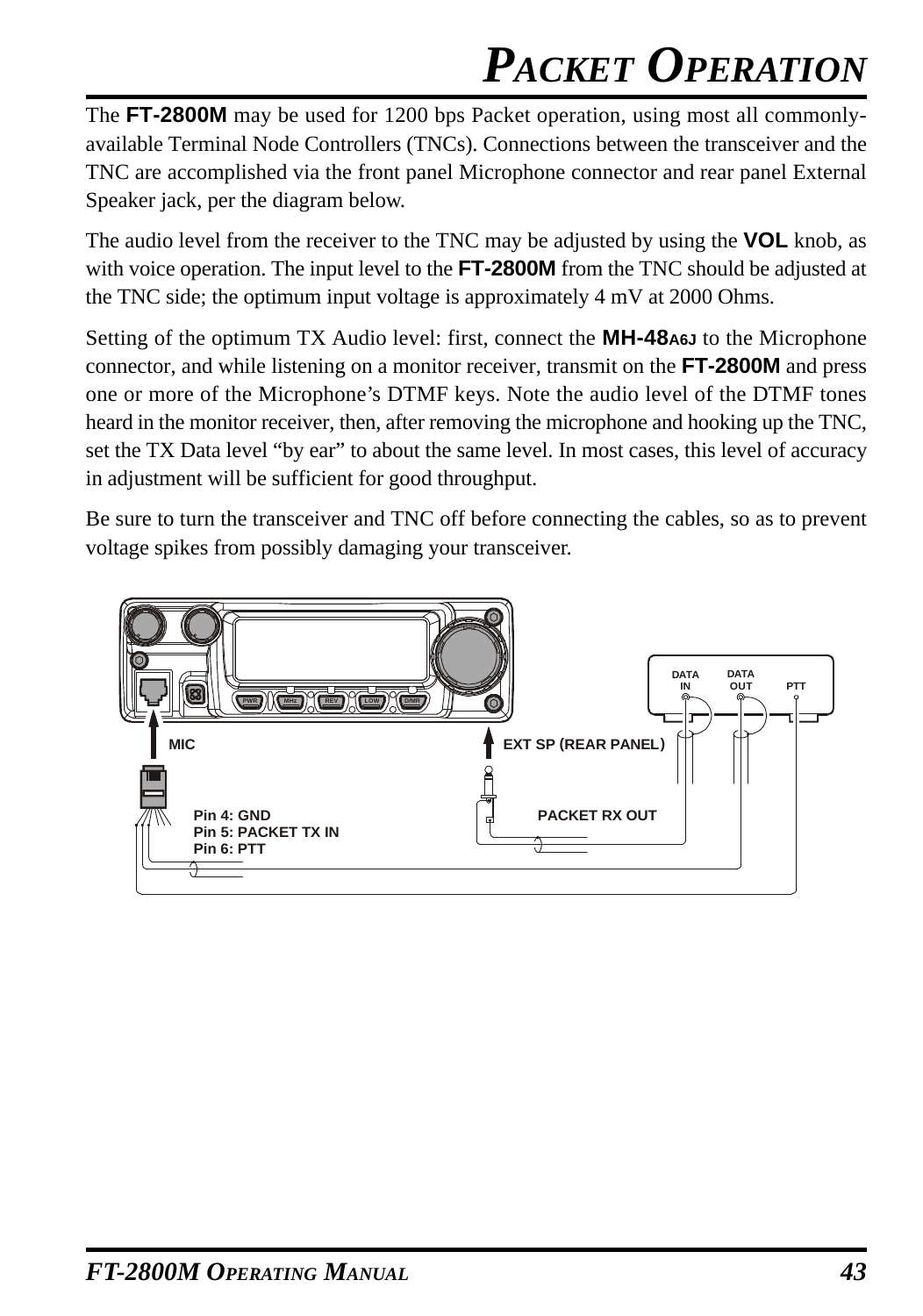## *MISCELLANEOUS SETTINGS*

## **TIME-OUT TIMER**

The "Time-Out Timer" (TOT) feature is designed to force the transceiver into the "receive" mode after a preset time period of continuous transmission (the default is 6 minutes). This feature prevents your transceiver from transmitting a "dead carrier" for a long period of time in the event that the microphone **PTT** switch is accidentally locked in the "TX" condition.

The Time-Out Timer's "switch-to-receive" time may be adjusted, in one minute increments, for any period between 1 and 60 minutes.

To change the default (6 minutes) time setting:

- 1. Press and hold in the [**MHz**(**SET**)] key for one second, then rotate the **DIAL** knob to select "**31 TOT**."
- 2. Press the [**MHz**(**SET**)] key, then rotate the **DIAL** knob to select the desired interval (between **1** and **60** minutes), or **OFF**.
- 3. Press and hold in the [**MHz**(**SET**)] key for one second to save the new setting and exit to normal operation.

### **AUTOMATIC POWER-OFF**

The "Automatic Power-Off" (APO) feature will turn the radio completely *off* after a userdefined period of **PTT** or key/button inactivity. If you do not press any front panel keys or buttons, rotate the **DIAL** knob, use the microphone's keys and buttons, or transmit, and so long as the transceiver is not scanning or engaged in priority monitoring, the radio will shut itself off after the specified time period. This feature is useful in minimizing battery drain in a mobile installation if you forget to turn the transceiver off when you leave your vehicle.

To activate the APO feature:

- 1. Press and hold in the [**MHz**(**SET**)] key for one second, then rotate the **DIAL** knob to select "01 APO."
- 2. Press the [**MHz**(**SET**)] key, then rotate the **DIAL** knob to select the desired "switch-off" time (between **1** and **12** hours), or **OFF**.
- 3. Press and hold in the [**MHz**(**SET**)] key for one second to save the new setting and exit to normal operation.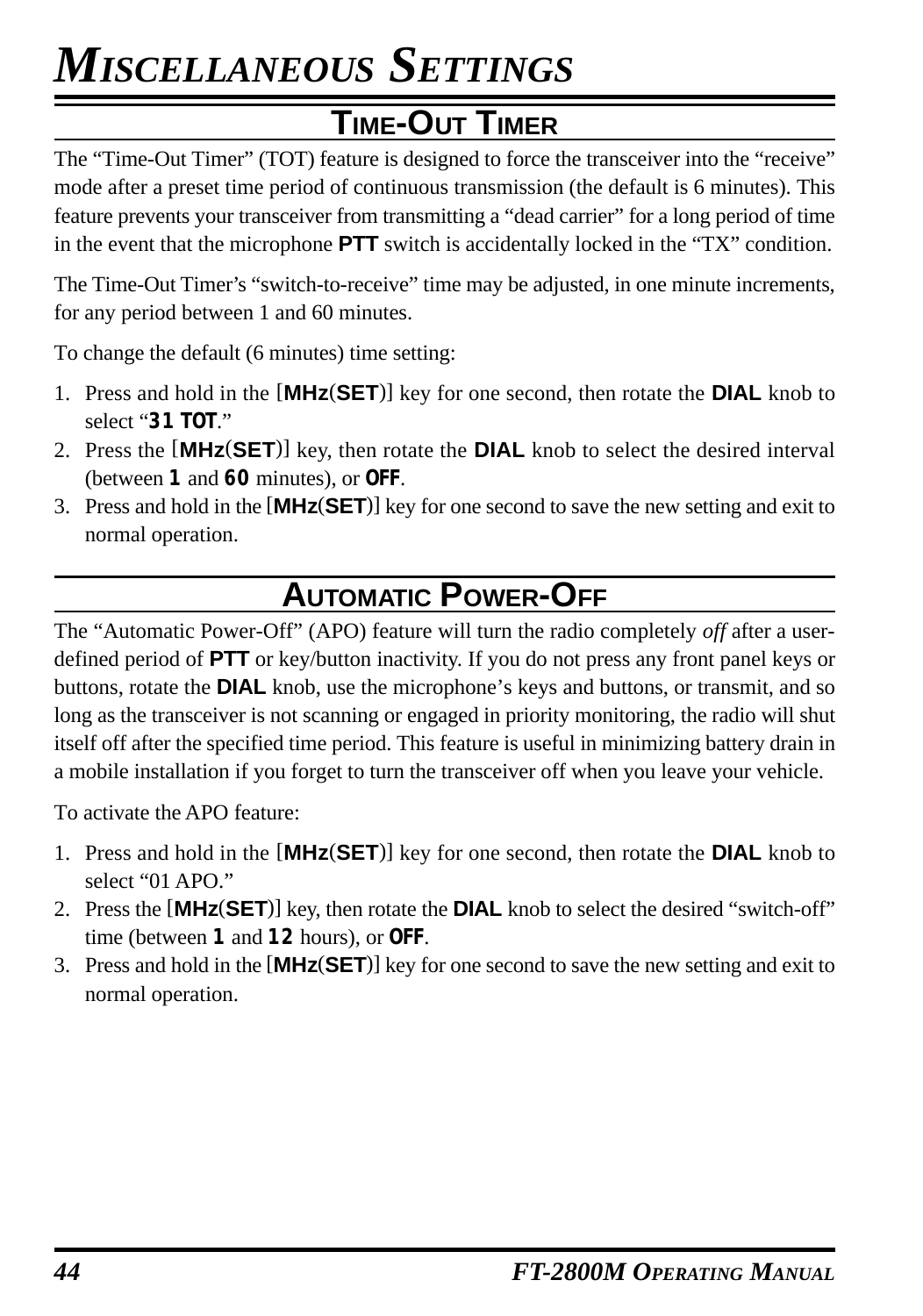## *MISCELLANEOUS SETTINGS*

## **PROGRAMMING THE KEY ASSIGNMENTS**

Default **FT-2800M** key functions have been assigned to the Microphone's [**P1**]/[**P2**]/[**P3**]/ [**P4**] buttons at the factory. These may be changed by the user, if you wish to assign quick access to another function.

To change the assignments for the programmable keys:

- 1. Press and hold in the [**MHz**(**SET**)] key for one second, then rotate the **DIAL** knob to select the Menu Item to be configured ("**15 PRG P1**," "**16 PRG P2**," "**17 PRG P3**," or "**18 PRG P4**").
- 2. Press the [**MHz**(**SET**)] key, then rotate the **DIAL** knob to select the function you wish to assign to the button you selected in the previous step. The available choices are:
	- **DC IN:** Indicates the current DC supply voltage.
	- **DIMR:** Sets the display brightness.
	- **WX CH**: Switches operation to the Weather channels bank.
	- **INTKEY**: Provides On/Off control for Internet access.
	- **SKIP:** Allows you to select channels to be skipped during scanning.
	- **SQLOFF**: Opens the Squelch to allow un-muted reception
	- **S SRCH**: Engages Smart Search operation.
	- **TONE**: Selects the CTCSS frequency
	- **T SRCH**: Engages the Tone Search Scanning feature.
	- **T CALL**: Activates 1750 Hz Tone Burst
	- **RPTR**: Selects the Repeater Shift direction manually.
- 3. Press the [**MHz**(**SET**)] key momentarily to save the new setting, then rotate the **DIAL** knob to select another programmable button to modify, if desired, and repeat the above steps.
- 4. Press and hold in the [**MHz**(**SET**)] key for one second to exit to normal operation.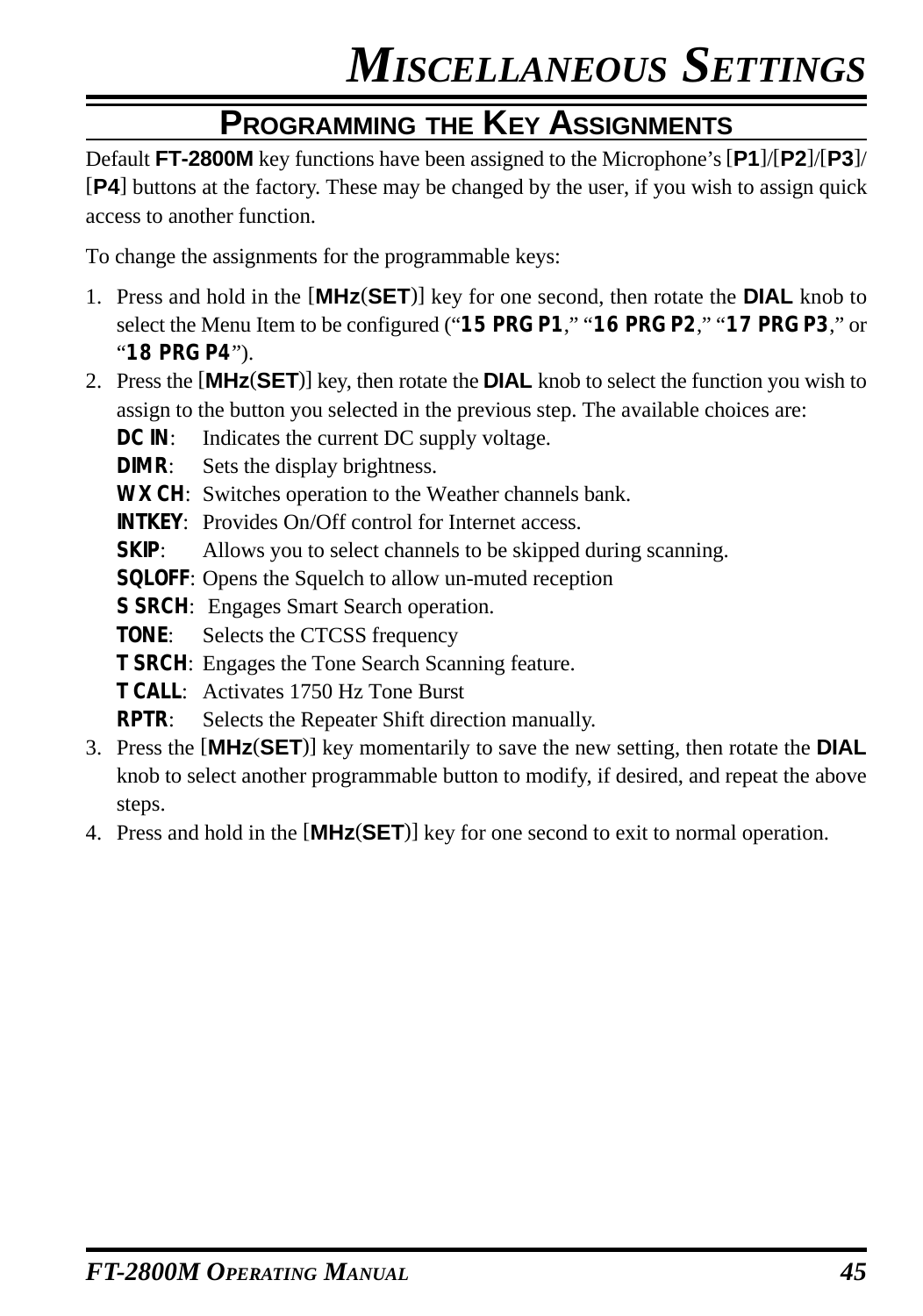## *MISCELLANEOUS SETTINGS*

## **MIC GAIN CONTROL**

You can reduce the microphone input level when operating on tightly-clustered frequencies (channel spacing of 12.5 or 15 kHz). This will reduce the transmitter deviation, thus minimizing interference to other users.

To configure for the narrower bandwidth, use the following procedure:

- 1. Press and hold in the [**MHz**(**SET**)] key for one second, then rotate the **DIAL** knob to select "**33 W**/**N DV**."
- 2. Press the [**MHz**(**SET**)] key, then rotate the **DIAL** knob to change the display to "**NAR-ROW**."
- 3. Press and hold the [**MHz**(**SET**)] key for one second to save the new setting and exit to normal operation.
- 4. To return to wide deviation, repeat the above procedure, selecting "**WIDE**" in step 2 above.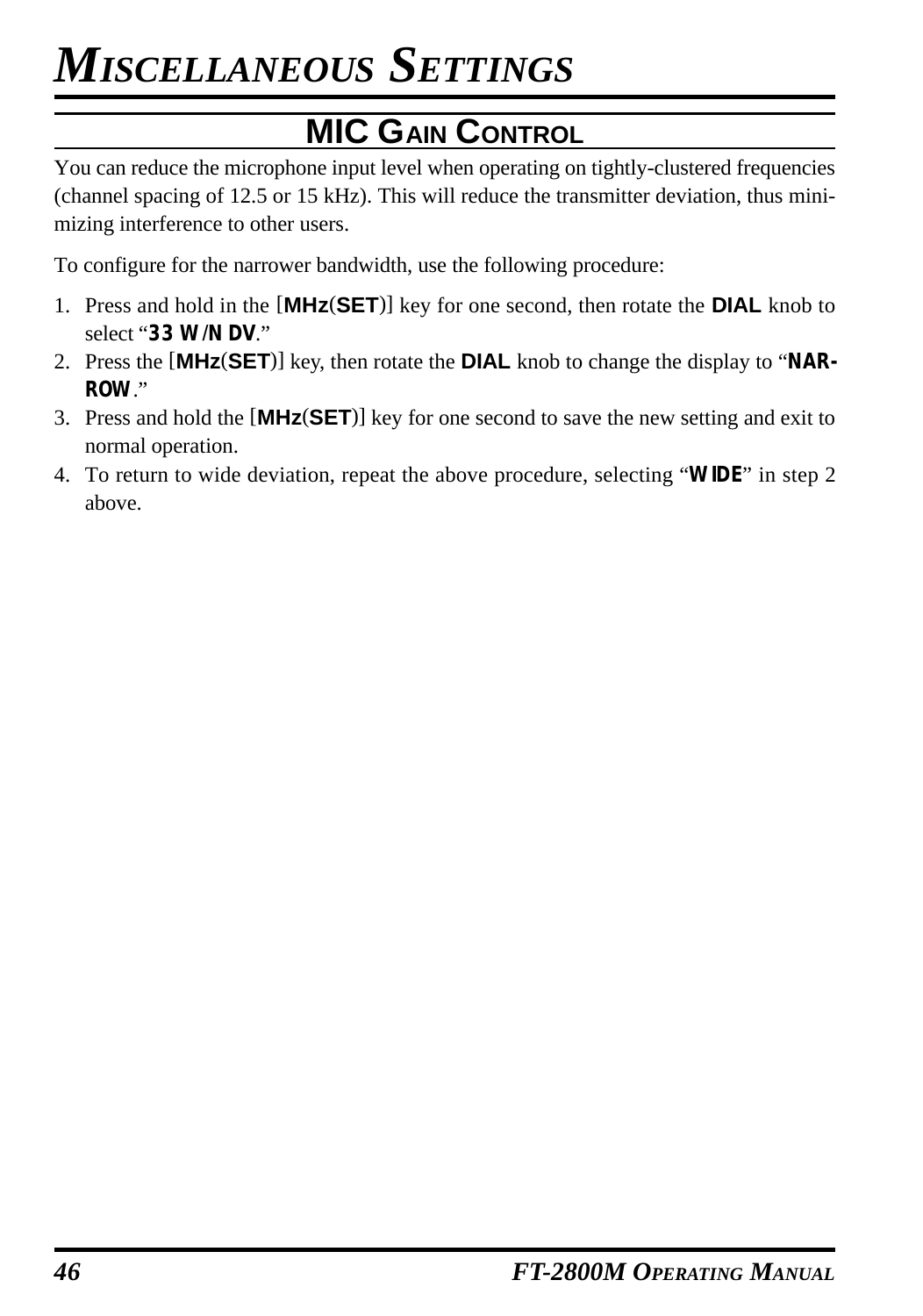## *RESET PROCEDURE*

In some instances of erratic or unpredictable operation, the cause may be corruption of data in the microprocessor (due to static electricity, etc.). If this happens, resetting of the microprocessor may restore normal operation. Note that all memories will be erased if you do a complete microprocessor reset, as described below.

## **MICROPROCESSOR RESETTING**

To clear all memories and other settings to factory defaults:

- 1. Turn the radio off.
- 2. Press and hold in the [**MHz**(**SET**)], [**REV**(**DW**)], [**LOW**(**A/N**)] and [**D/MR**(**MW**)] keys while turning the radio on. The "**MASRST**" notation will appear on the display.
- 3. Press the [**D/MR**(**MW**)] key momentarily to reset all settings to their factory defaults (press any other key to cancel the Reset procedure).

## **SET MODE RESETTING**

To reset the Set (Menu) mode settings to their factory defaults, while leaving other settings unchanged:

- 1. Turn the radio off.
- 2. Press and hold in the [**REV**(**DW**)], [**LOW**(**A/N**)] and [**D/MR**(**MW**)] keys while turning the radio on. The "**SETRST**" notation will appear on the display.
- 3. Press the [**D/MR**(**MW**)] key momentarily to reset the Set (Menu) mode settings to their factory defaults (press any other key to cancel the Reset procedure).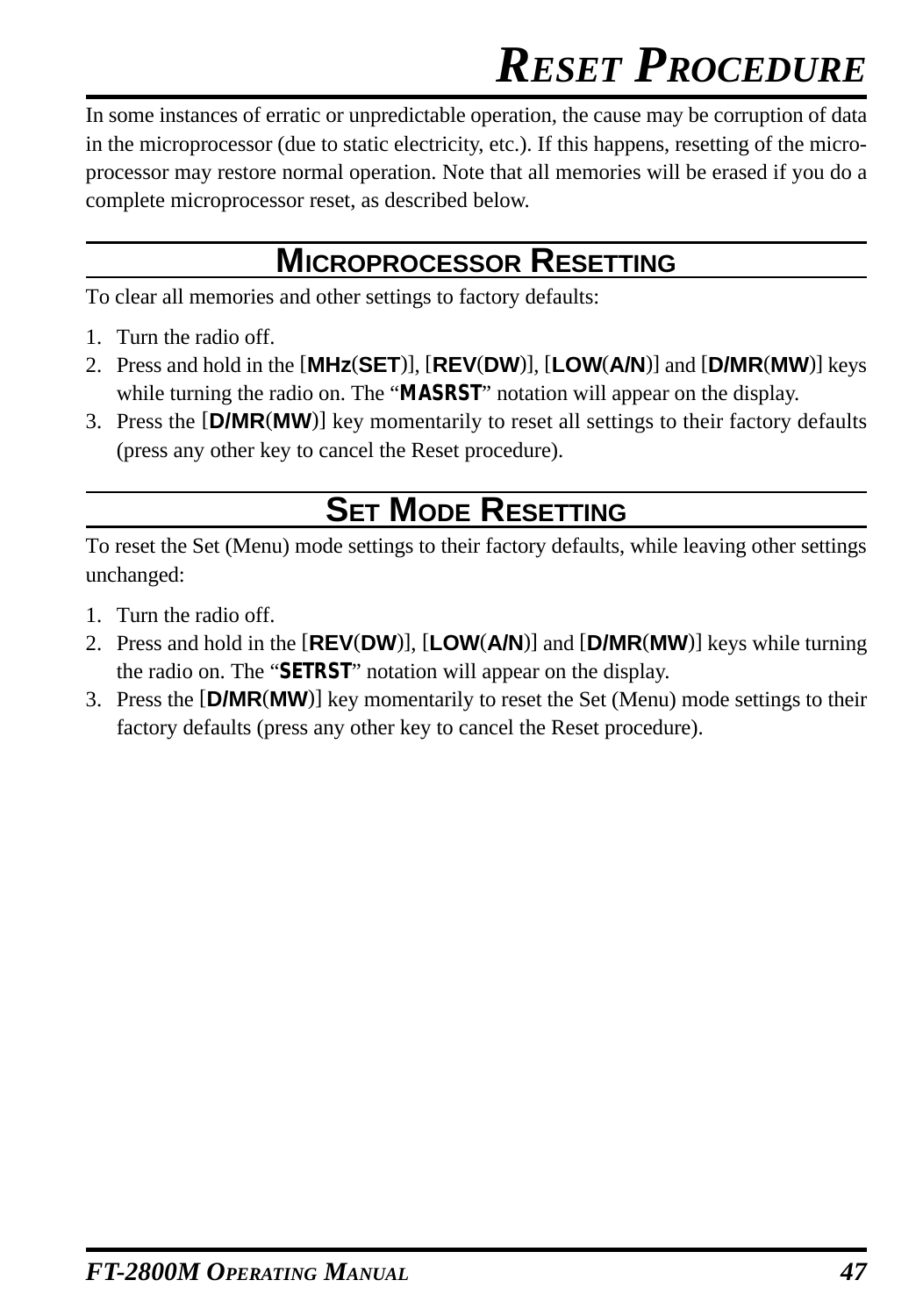## *CLONING*

The **FT-2800M** includes a convenient "Clone" feature, which allows the memory and configuration data from one transceiver to be transferred to another **FT-2800M**. This can be particularly useful when configuring a number of transceivers for a public service operation. Here is the procedure for Cloning one radio's data to another:

- 1. Turn both radios off.
- 2. Connect the user-constructed cloning cable between the **MIC** jacks of the two radios.
- 3. Press and hold in the [**MHz**(**SET**)], [**LOW**(**A/N**)], and [**D/MR**(**MW**)] keys while turning the radios on. Do this for both radios (the order of switch-on does not matter). "**TX RX**" will appear on the displays of both radios when the Clone mode is successfully activated in this step.
- 4. On the *Destination radio*, press the [**LOW**(**A/N**)] key ("**R**" will appear on the LCD).
- 5. Press the [**MHz**(**SET**)] key on the *Source radio*; "**T**" will appear on the Source radio, and the data from this radio will be transferred to the other radio.
- 6. If there is a problem during the cloning process, "**ERROR**" will be displayed. Check your cable connections and battery voltage, and try again.
- 7. If the data transfer is successful, "**PASS**" will appear on both displays.
- 8. Press any key to exit to normal operation.
- 9. Turn both radios off and disconnect the cloning cable.

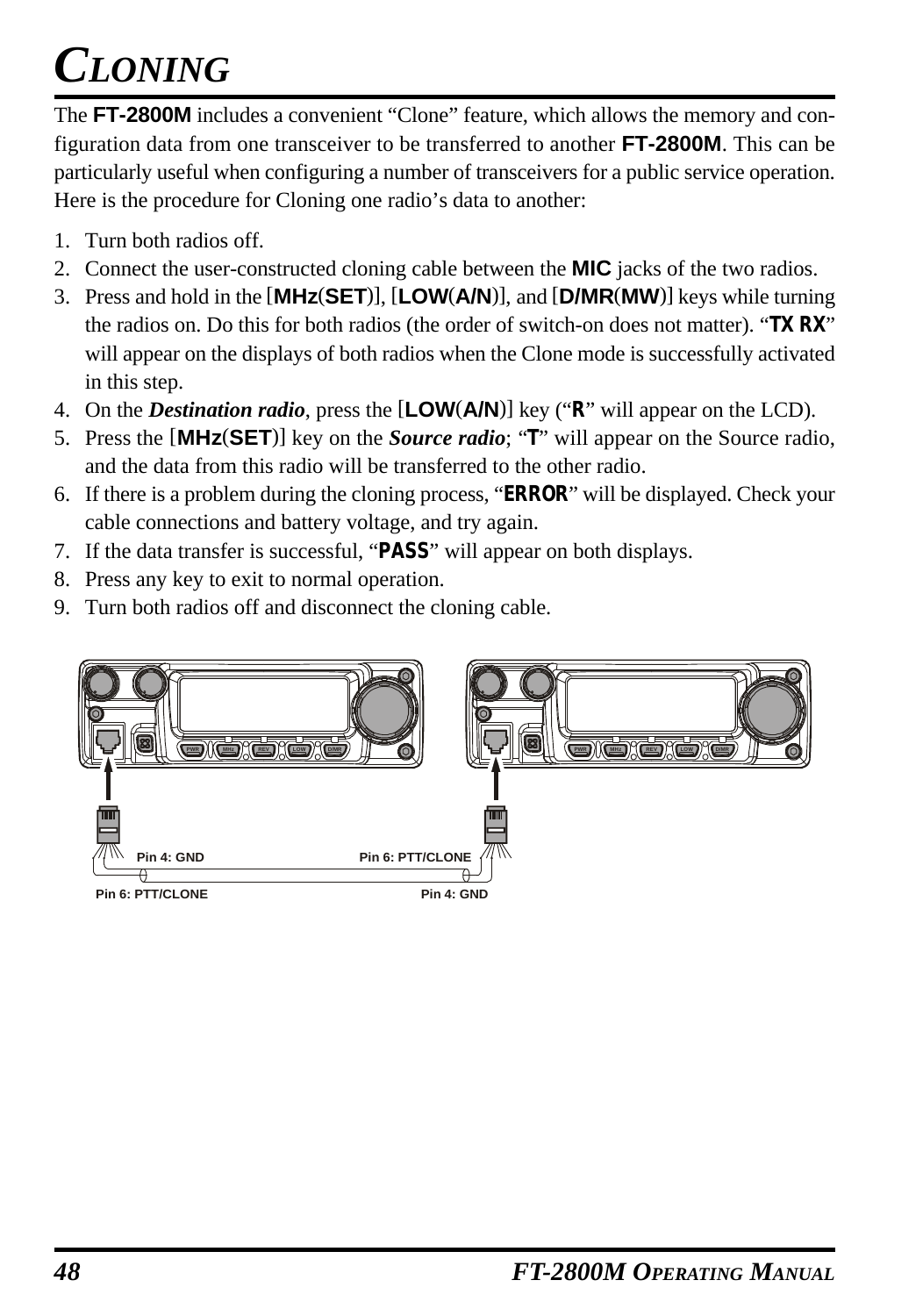## *"SET" (MENU) MODE*

The **FT-2800M** Set (Menu) mode, already described in parts of many previous chapters, is easy to activate and set. It may be used for configuration of a wide variety of transceiver parameters, some of which have not been detailed previously. Use the following procedure to activate the Set (Menu) mode:

- 1. Press and hold in the [**MHz**(**SET**)] key for one second to enter the Set mode.
- 2. Rotate the **DIAL** knob to select the Menu Item to be adjusted.
- 3. Press the [**MHz**(**SET**)] key momentarily to enable adjustment of the selected Menu item, then rotate the **DIAL** knob to perform the actual adjustment.
- 4. After completing your selection and adjustment, press and hold in the [**MHz**(**SET**)] key for one second to exit the Set mode and exit to normal operation.

| <b>Menu Item</b> | <b>Function</b>                                             | <b>Available Values</b>                    | <b>Default</b> |
|------------------|-------------------------------------------------------------|--------------------------------------------|----------------|
| 00 ALPH          | Programming an Alpha/Numeric label for a memory.            |                                            |                |
| 01 APO           | Enables/disables the Automatic Power Off feature.           | 1H - 12 H, or OFF                          | <b>OFF</b>     |
| 02 ARS           | Activates/deactivates the Automatic Repeater Shift feature. | ON/OFF                                     | ON             |
| 03 BEEP          | Enables/disables the key beeper.                            | <b>ON/OFF</b>                              | <b>ON</b>      |
| 04 BELL          | Selects the CTCSS/DCS Bell Ringer repetitions.              | 1, 3, 5, 8, REPEAT, or OFF                 | <b>OFF</b>     |
| 05 CK SFT        | Shifting of the CPU clock frequency.                        | <b>ON/OFF</b>                              | OFF            |
| 06 DC IN         | Indicates the DC Supply Voltage.                            |                                            |                |
| 07 DIMR          | Setting of the front panel display's illumination level.    | 1, 2, 3, or OFF                            | $\overline{2}$ |
| 08 DTMF          | Enables/disables the DTMF Autodialer.                       | ON/OFF                                     | <b>OFF</b>     |
| 09 DT DLY        | Setting of the DTMF Autodialer's TX Delay Time.             | 50/250/450/750/1000 (ms)                   | 450 (ms)       |
| 10 DT MEM        | Loading of the DTMF Autodialer Memories.                    |                                            |                |
| 11 DT SPD        | Setting of the DTMF Autodialer Sending Speed.               | 50/100 (ms)                                | $50$ (ms)      |
| 12 EDG BP        | Enables/disable the Band-edge beeper while scanning.        | ON/OFF                                     | ON             |
| <b>13 INTNET</b> | Selects the Internet Connection mode.                       | <b>WIRES/LINK</b>                          | <b>WIRES</b>   |
| 14 LOCK          | Selects the Control Locking Lockout combination.            | KEY/DIAL/K+D/PTT/K+P/<br>D+P/ALL/OFF       | OFF            |
| <b>15 PRG P1</b> | Programming the function assigned to Microphone's [P1] key. | SQLOFF/S SRCH/TONE/                        | $*1$           |
| 16 PRG P2        | Programming the function assigned to Microphone's [P2] key. | T SRCH/T CALL/RPTR/                        | S SRCH         |
| 17 PRG P3        | Programming the function assigned to Microphone's [P3] key. | DC IN/DIMR/WX CH/                          | <b>T SRCH</b>  |
| <b>18 PRG P4</b> | Programming the function assigned to Microphone's [P4] key. | <b>INTKEY/SKIP</b>                         | WX CH          |
| 19 REV HM        | Selects the Primary function of the [REV(DW)] key.          | <b>REV/HOME</b>                            | <b>REV</b>     |
| 20 RF SQL        | Adjusts the RF Squelch threshold level.                     | 1 - 10, or OFF                             | <b>OFF</b>     |
| 21 RPTR          | Sets the Repeater Shift direction.                          | -RPTR/+RPTR/SIMP                           | <b>SIMP</b>    |
| 22 RVRT          | Enables/disables the "Priority Channel Revert" feature.     | ON/OFF                                     | OFF            |
| 23 SCAN          | Selects the Scan Resume mode.                               | <b>BUSY/HOLD/5 SEC</b>                     | <b>BUSY</b>    |
| 24 SHIFT         | Sets the magnitude of the Repeater Shift                    | $00.00 - 99.95$ (MHz)                      | 00.60 (MHz)    |
| 25 SKIP          | Selects the Memory Scan mode.                               | SKIP/ONLY/OFF                              | <b>OFF</b>     |
| 26 SQ DCS        | Setting of the DCS code                                     | 104 standard DCS codes.                    | 023            |
| 27 SQ TNF        | Setting of the CTCSS Tone Frequency.                        | 50 standard CTCSS tones.                   | $100.0$ (Hz)   |
| 28 SQ TYP        | Selects the Tone Encoder and/or Decoder mode.               | T ENC/TSQ/DC ENC/DCS/<br>T;DCS/TSQ+DC/OFF  | <b>OFF</b>     |
| 29 STEP          | Sets the Synthesizer steps.                                 | 5k/10k/12.5k/15k/20k/25k/<br>50k/100k (Hz) | ×1             |
| 30 S SRCH        | Selects the Smart Search Sweep mode.                        | SINGLE/CONT                                | <b>SINGLE</b>  |
| 31 TOT           | Sets the Time-Out Timer.                                    | 1 MIN - 60 MIN, or OFF                     | 6 MIN          |
| 32 W ALT         | Enables/disables the Weather Alert feature.                 | ON/OFF                                     | <b>OFF</b>     |
| 33 W/N DV        | Reducing the MIC gain                                       | <b>WIDE/NARROW</b>                         | <b>WIDE</b>    |
|                  |                                                             | *1: Depends on the Transceiver Version.    |                |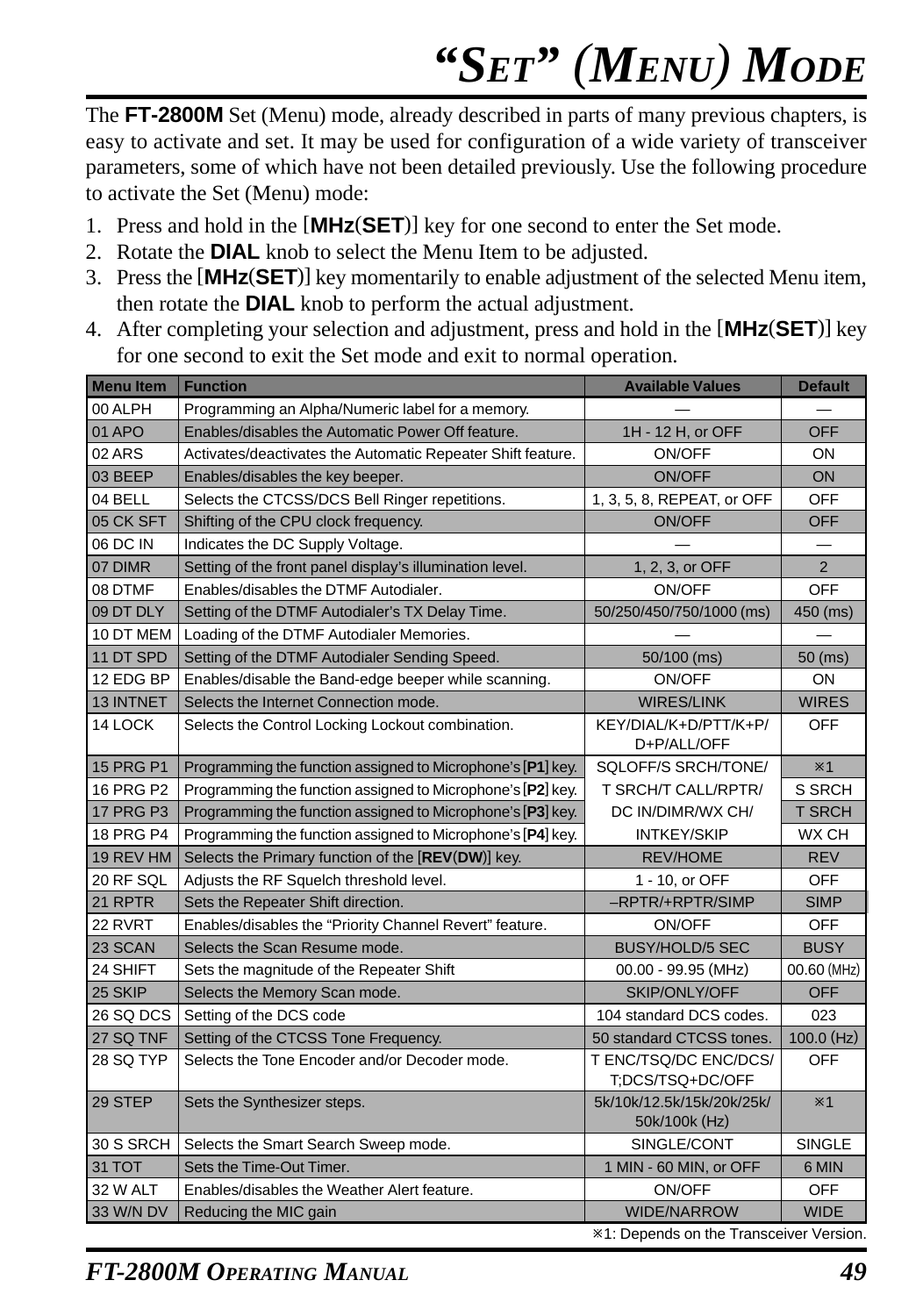## *"SET" (MENU) MODE*

## **MENU SELECTION DETAILS**

#### **00 ALPH**

**Function**: Programming an Alpha/Numeric label for a memory. See page 31 for details.

### **01 APO**

**Function**: Enables/disables the Automatic Power Off feature. **Available Values**: 1H - 12 H, or OFF (1 Hour ~ 12 Hours) **Default**: OFF

#### **02 ARS**

**Function**: Activates/deactivates the Automatic Repeater Shift feature. **Available Values**: ON/OFF **Default**: ON

#### **03 BEEP**

**Function**: Enables/disables the key beeper. **Available Values**: ON/OFF **Default**: ON

#### **04 BELL**

**Function**: Selects the CTCSS/DCS Bell Ringer repetitions. **Available Values**: 1, 3, 5, 8, REPEAT, or OFF **Default**: OFF

#### **05 CK SFT**

**Function**: Shifting of the CPU clock frequency. **Available Values**: ON/OFF

#### **Default**: OFF

This function is only used to move a spurious response "birdie," should it fall on a desired frequency.

### **06 DC IN**

**Function**: Indicates the DC Supply Voltage.

#### **07 DIMR**

**Function**: Setting of the front panel display's illumination level. **Available Values**: 1, 2, 3, or OFF **Default**: 2

#### **08 DTMF**

**Function**: Enables/disables the DTMF Autodialer. **Available Values**: ON/OFF **Default**: OFF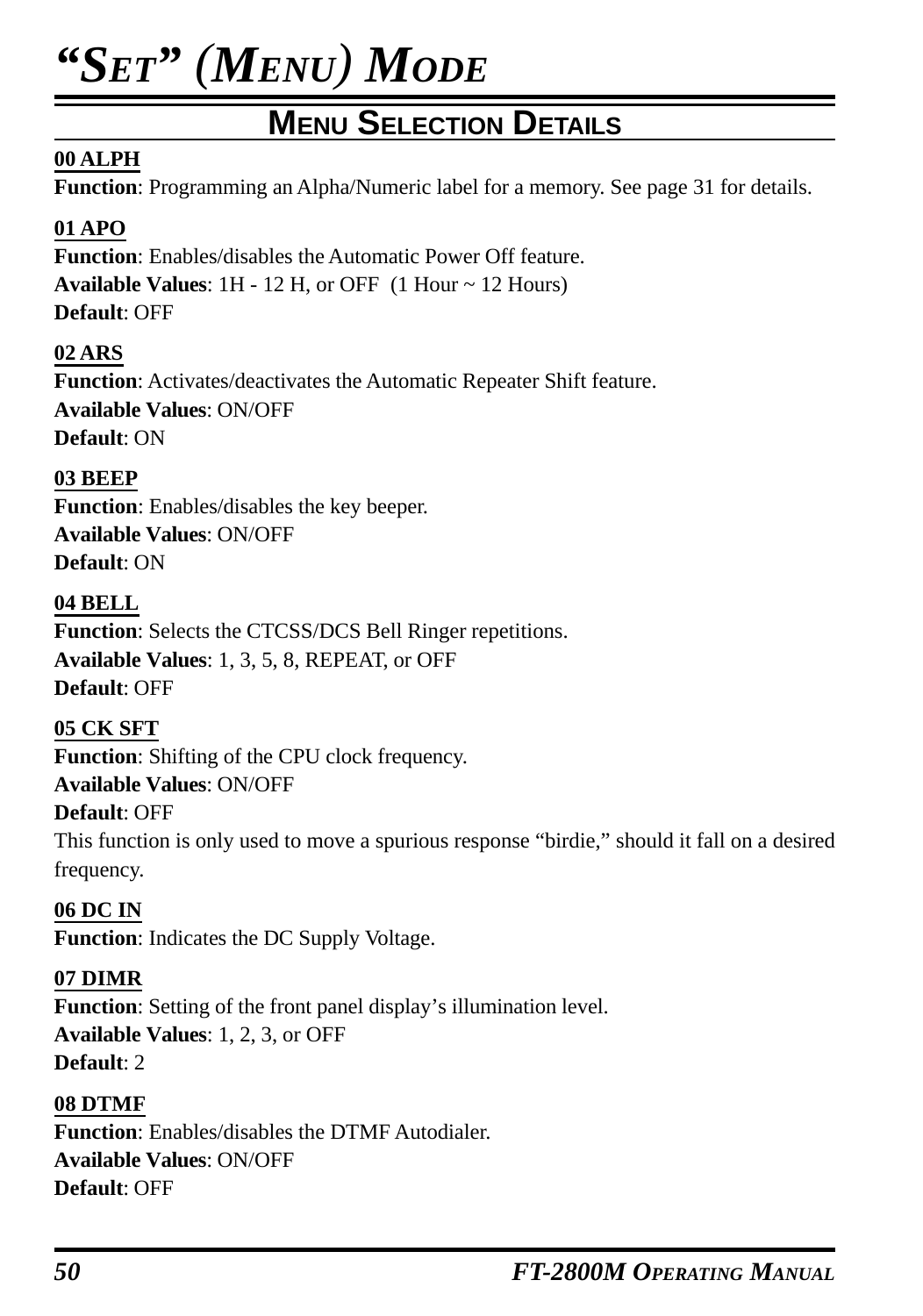## **MENU SELECTION DETAILS**

#### **09 DT DLY**

**Function**: Setting of the DTMF Autodialer's TX Delay Time. **Available Values**: 50/250/450/750/1000 (ms) **Default**: 450 (ms)

#### **10 DT MEM**

**Function**: Loading of the DTMF Autodialer Memories. See page 28 for details.

#### **11 DT SPD**

**Function**: Setting of the DTMF Autodialer Sending Speed. **Available Values**: 50/100 (ms) **Default**: 50 (ms)

#### **12 EDG BP**

**Function**: Enables/disable the Band-edge beeper while scanning. **Available Values**: ON/OFF

**Default**: ON

#### **13 INTNET**

**Function:** Selects the Internet Connection mode. **Available Values**: WIRES/LINK **Default**: WIRES

#### **14 LOCK**

**Function**: Selects the Control Locking Lockout combination. **Available Values**: KEY/DIAL/K+D/PTT/K+P/D+P/ALL/OFF **Default**: OFF

KEY: Just the front panel keys are locked out

DIAL: Just the front panel DIAL knob is locked out

K+D: Both the keys and DIAL knob are locked out

PTT: The PTT switch is locked (TX not possible)

K+P: Both keys and PTT switch are locked out

D+P: Both DIAL knob and PTT switch are locked out

ALL: All of the above are locked out

OFF: The Lock feature is disabled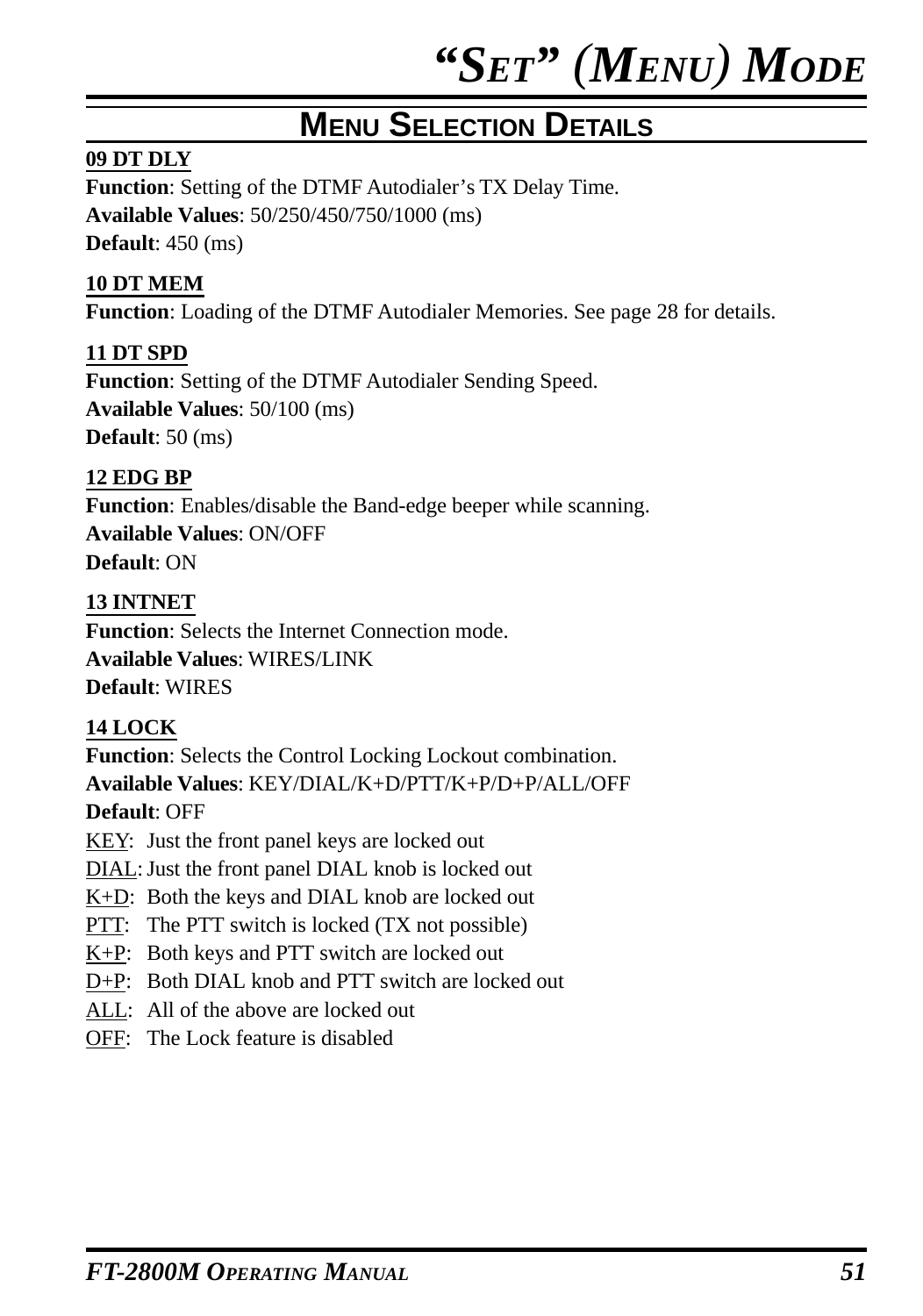## *"SET" (MENU) MODE*

### **MENU SELECTION DETAILS**

### **15 PRG P1**

**Function**: Programming the function assigned to Microphone's [**P1**] key. See page 45 for details.

**Available Values**: SQLOFF/S SRCH/TONE/T SRCH/T CALL/RPTR/DC IN/DIMR/WX CH/INTKEY/SKIP

**Default**: USA version; SQLOFF, EXT version; T CALL

### **16 PRG P2**

**Function**: Programming the function assigned to Microphone's [**P2**] key. See page 45 for details.

**Available Values**: SQLOFF/S SRCH/TONE/T SRCH/T CALL/RPTR/DC IN/DIMR/WX CH/INTKEY/SKIP

**Default**: S SRCH

### **17 PRG P3**

**Function**: Programming the function assigned to Microphone's [**P3**] key. See page 45 for details.

**Available Values**: SQLOFF/S SRCH/TONE/T SRCH/T CALL/RPTR/DC IN/DIMR/WX CH/INTKEY/SKIP

**Default**: T SRCH

### **18 PRG P4**

**Function**: Programming the function assigned to Microphone's [**P4**] key. See page 45 for details.

**Available Values**: SQLOFF/S SRCH/TONE/T SRCH/T CALL/RPTR/DC IN/DIMR/WX CH/INTKEY/SKIP

**Default**: WX CH

#### **19 REV HM**

**Function**: Selects the Primary function of the [**REV**(**DW**)] key.

**Available Values**: REV/HOME

**Default**: REV

- REV: Pressing the [**REV**(**DW**)] key reverses the transmit and receive frequencies during repeater operation.
- HOME: Pressing the [**REV**(**DW**)] key instantly recalls a favorite "Home" channel.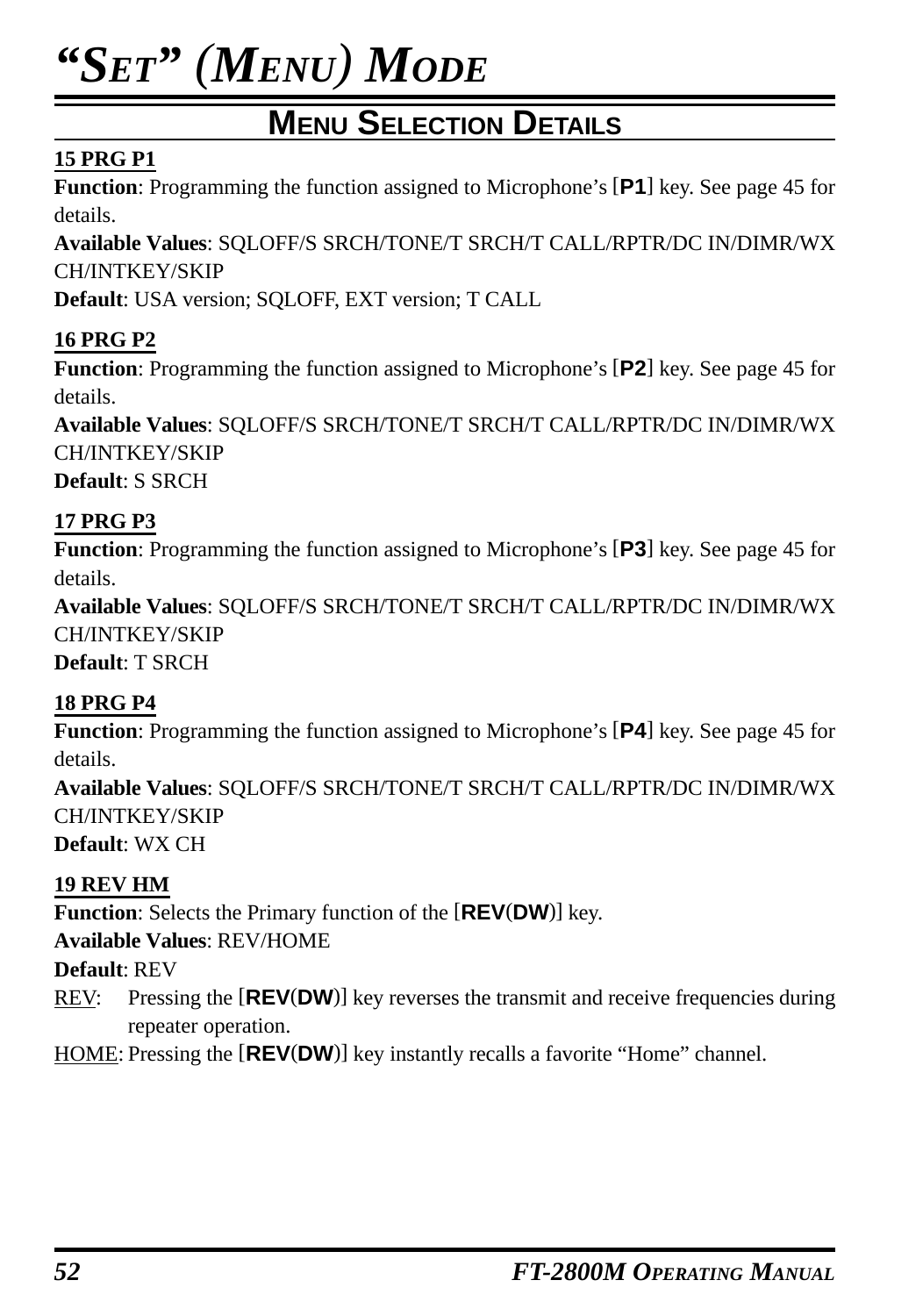## **MENU SELECTION DETAILS**

#### **20 RF SQL**

**Function**: Adjusts the RF Squelch threshold level. **Available Values**: 1 - 10, or OFF **Default**: OFF

#### **21 RPTR**

**Function**: Sets the Repeater Shift direction. **Available Values**: –RPTR/+RPTR/SIMP **Default**: SIMP

#### **22 RVRT**

**Function**: Enables/disables the "Priority Channel Revert" feature. **Available Values**: ON/OFF **Default**: OFF

#### **23 SCAN**

**Function**: Selects the Scan Resume mode.

**Available Values**: BUSY/HOLD/5 SEC

**Default**: BUSY

- BUSY: The scanner will remain halted for as long as there is carrier present on the channel; after the carrier drops at the end of the other station's transmission, the scanner will resume.
- HOLD: The scanner will halt on a signal it encounters. It will not restart automatically; you must manually re-initiate scanning if you wish to resume.
- 5 SEC: The scanner will halt for five seconds *only*, after which scanning will resume (whether or not the other station is still transmission).

#### **24 SHIFT**

**Function**: Sets the magnitude of the Repeater Shift

**Available Values**: 00.00 - 99.95 (MHz) (only shifts of less than 4 MHz will work) **Default**: 00.60 (MHz)

#### **25 SKIP**

**Function**: Selects the Memory Scan mode.

**Available Values**: SKIP/ONLY/OFF

**Default**: OFF

SKIP: The scanner will "skip" the flagged channels during scanning.

ONLY: The scanner will only scan channels that are flagged (Preferential Scan List).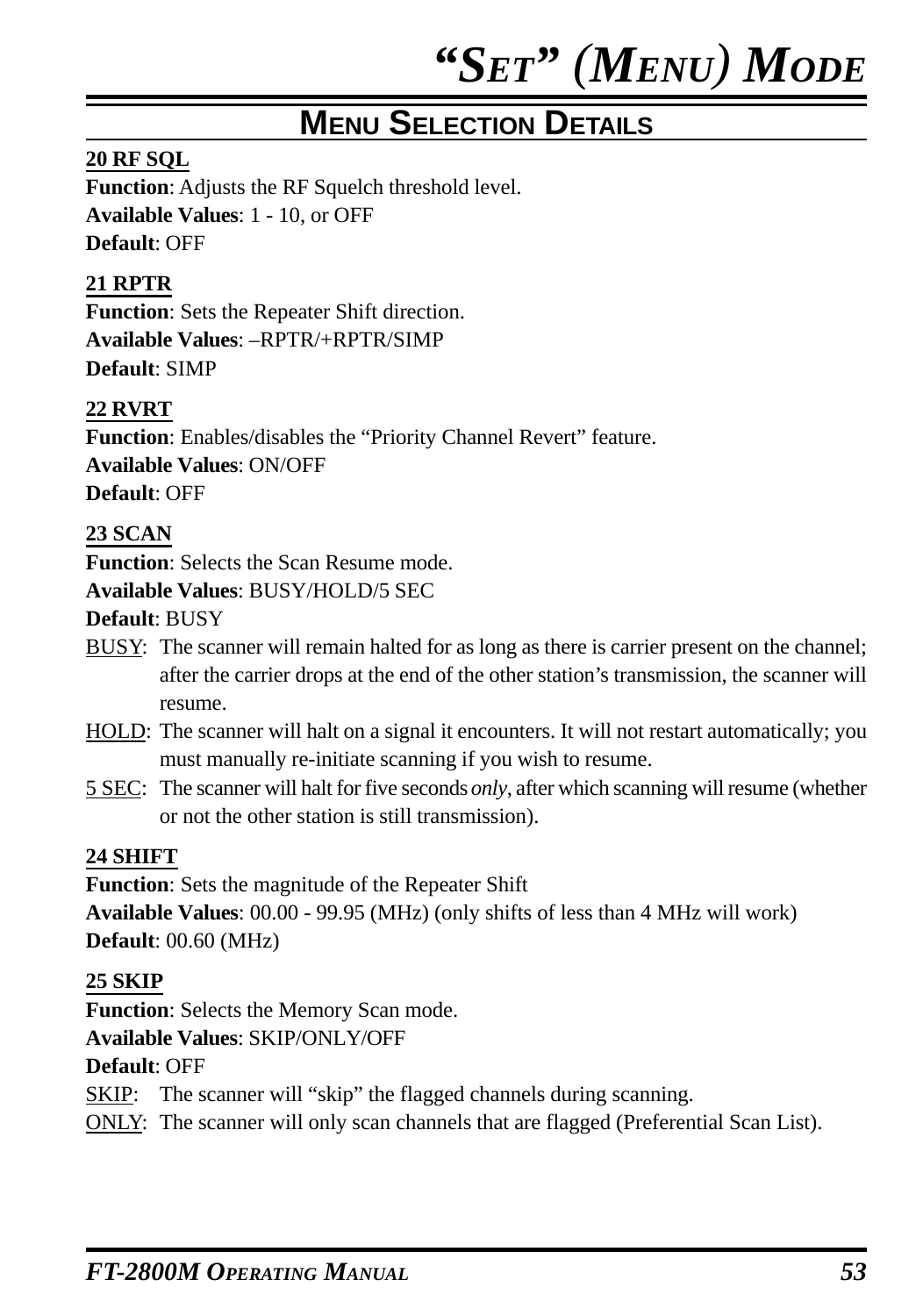## *"SET" (MENU) MODE*

## **MENU SELECTION DETAILS**

#### **26 SQ DCS**

**Function**: Setting of the DCS code **Available Values**: 104 standard DCS codes. **Default**: 023

#### **27 SQ TNF**

**Function**: Setting of the CTCSS Tone Frequency. **Available Values**: 50 standard CTCSS tones. **Default**: 100.0 (Hz)

#### **28 SQ TYP**

**Function**: Selects the Tone Encoder and/or Decoder mode. **Available Values**: T ENC/TSQ/DC ENC/DCS/T+DCS/TSQ+DC/OFF **Default**: OFF T ENC: CTCSS Encoder TSQ: CTCSS Encoder/Decoder DC ENC: DCS Encoder only DCS: Digital Code Squelch Encoder/Decoder T+DCS: Encodes a CTCSS tone and Decodes a DCS code TSQ+DC: Encodes a DCS tone and Decodes a CTCSS tone

#### **29 STEP**

**Function**: Sets the Synthesizer steps.

**Available Values**: 5k/10k/12.5k/15k/20k/25k/50k/100k (Hz)

**Default**: USA version; 5 k (Hz), EXT version; 12.5 k (Hz)

|     | <b>DCS CODE</b> |     |     |     |     |     |     |     |     |
|-----|-----------------|-----|-----|-----|-----|-----|-----|-----|-----|
| 023 | 025             | 026 | 031 | 032 | 036 | 043 | 047 | 051 | 053 |
| 054 | 065             | 071 | 072 | 073 | 074 | 114 | 115 | 116 | 122 |
| 125 | 131             | 132 | 134 | 143 | 145 | 152 | 155 | 156 | 162 |
| 165 | 172             | 174 | 205 | 212 | 223 | 225 | 226 | 243 | 244 |
| 245 | 246             | 251 | 252 | 255 | 261 | 263 | 265 | 266 | 271 |
| 274 | 306             | 311 | 315 | 325 | 331 | 332 | 343 | 346 | 351 |
| 356 | 364             | 365 | 371 | 411 | 412 | 413 | 423 | 431 | 432 |
| 445 | 446             | 452 | 454 | 455 | 462 | 464 | 465 | 466 | 503 |
| 506 | 516             | 523 | 526 | 532 | 546 | 565 | 606 | 612 | 624 |
| 627 | 631             | 632 | 654 | 662 | 664 | 703 | 712 | 723 | 731 |
| 732 | 734             | 743 | 754 |     |     |     |     |     |     |

| <b>CTCSS TONE FREQUENCY (Hz)</b> |       |       |       |       |       |
|----------------------------------|-------|-------|-------|-------|-------|
| 67.0                             | 69.3  | 71.9  | 74.4  | 77.0  | 79.7  |
| 82.5                             | 85.4  | 88.5  | 91.5  | 94.8  | 97.4  |
| 100.0                            | 103.5 | 107.2 | 110.9 | 114.8 | 118.8 |
| 123.0                            | 127.3 | 131.8 | 136.5 | 141.3 | 146.2 |
| 151.4                            | 156.7 | 159.8 | 162.2 | 165.5 | 167.9 |
| 171.3                            | 173.8 | 177.3 | 179.9 | 183.5 | 186.2 |
| 189.9                            | 192.8 | 196.6 | 199.5 | 203.5 | 206.5 |
| 210.7                            | 218.1 | 225.7 | 229.1 | 233.6 | 241.8 |
| 250.3                            | 254.1 |       |       |       |       |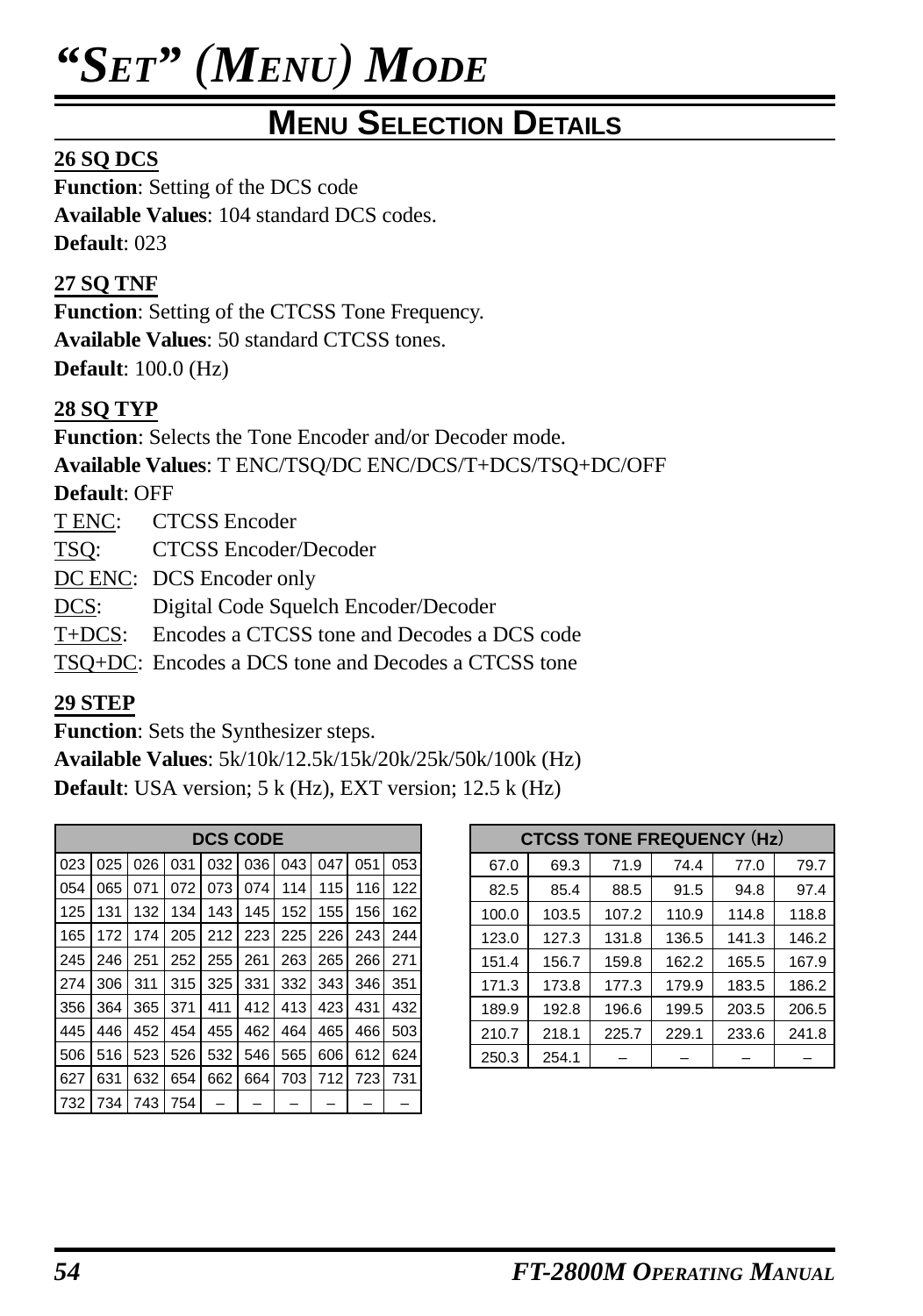## *"SET" (MENU) MODE*

## **MENU SELECTION DETAILS**

#### **30 S SRCH**

**Function**: Selects the Smart Search Sweep mode.

**Available Values**: SINGLE/CONT

**Default**: SINGLE

- SINGLE:In this mode, the transceiver will sweep the current band once in each direction starting on the current frequency. All channels where activity is present will be loaded into the Smart Search memories; whether or not all 31 memories are filled, the search will stop after one sweep in each direction.
- CONT: In this mode, the transceiver will make one pass in each direction as with One-Shot searching; if all 31 channels are not filled after the first sweep, however, the radio will continue sweeping until they are all filled.

#### **31 TOT**

**Function**: Sets the Time-Out Timer. **Available Values**: 1 MIN - 60 MIN, or OFF **Default**: 6 MIN

#### **32 W ALT**

**Function**: Enables/disables the Weather Alert feature. **Available Values**: ON/OFF **Default**: OFF

**33 W/N DV Function**: Reducing the MIC gain. **Available Values**: WIDE/NARROW **Default**: WIDE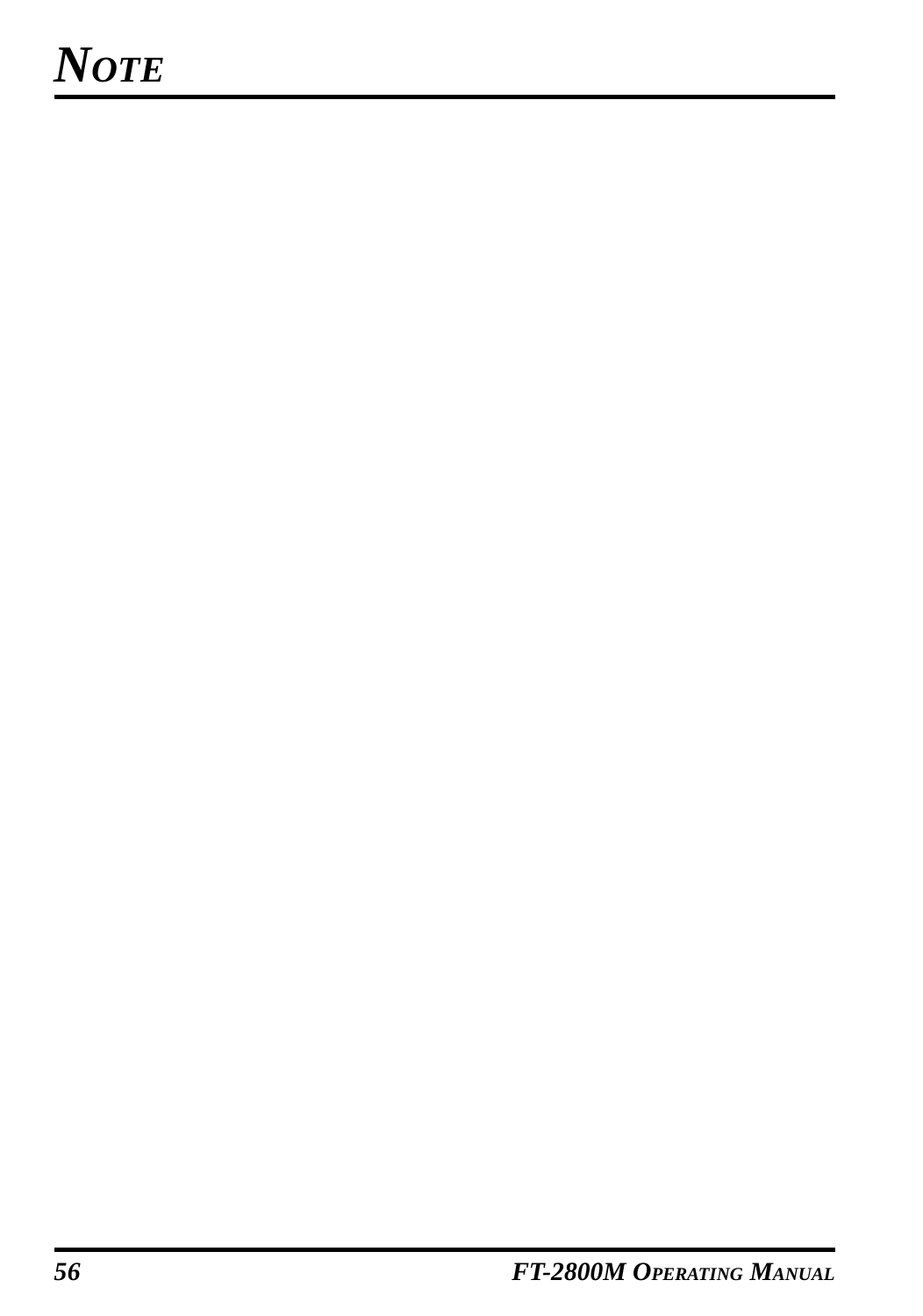1. Changes or modifications to this device not expressly approved by VERTEX STANDARD could void the user's authorization to operate this device.

2. This device complies with part 15 of the FCC Rules. Operation is subject to the following two conditions; (1) this device may not cause harmful interference, and (2) this device must accept any interference including interference that may cause undesired operation.

3. The scanning receiver in this equipment is incapable of tuning, or readily being altered, by the User to operate within the frequency bands allocated to the Domestic public Cellular Telecommunications Service in Part 22.

Part 15.21: Changes or modifications to this device not expressly approved by Vertex Standard could void the user's authorization to operate this device.

#### **DECLARATION BY MANUFACTURER**

The Scanner receiver is not a digital scanner and is incapable of being converted or modified to a digital scanner receiver by any user.

**WARNING**: MODIFICATION OF THIS DEVICE TO RECEIVE CELLULAR RADIOTELEPHONE SERVICE SIGNALS IS PROHIBITED UNDER FCC RULES AND FEDERAL LAW.